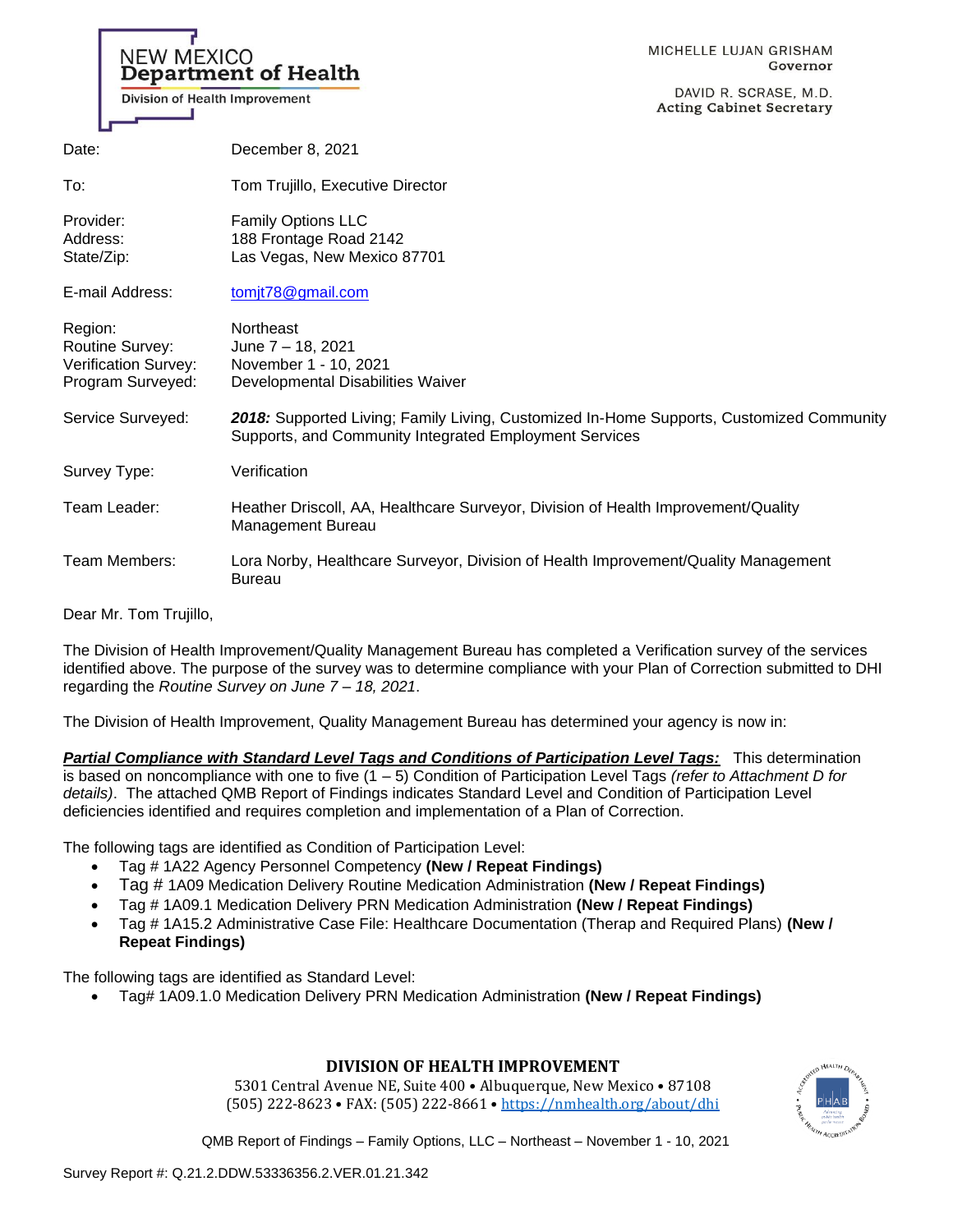However, due to the new/repeat deficiencies your agency may be required to contact your DDSD Regional Office for technical assistance and follow up and complete the Plan of Correction document attached at the end of this report. Please respond to the Plan of Correction Coordinator within 10 business days of receipt of this letter. **Plan of Correction:**

The attached Report of Findings identifies the new/repeat Standard Level deficiencies found during your agency's verification compliance review. You are required to complete and implement a Plan of Correction. Your agency has a total of 10 business days from the receipt of this letter. The Plan of Correction must include the following:

- 1. Evidence your agency has contacted your DDSD Regional Office for technical assistance.
- 2. A Plan of Correction detailing Quality Assurance/Quality Improvement processes to prevent your agency from receiving deficiencies in the future. Please use the format provided at the end of this report.
- 3. Documentation verifying that newly cited deficiencies have been corrected.

## **Submission of your Plan of Correction:**

Please submit your agency's Plan of Correction and documentation verifying correction of survey deficiencies within 10 business days of receipt of this letter to the parties below:

**1. Quality Management Bureau, Attention: Plan of Correction Coordinator 5301 Central Ave. NE Suite 400, New Mexico 87108** [MonicaE.Valdez@state.nm.us](mailto:MonicaE.Valdez@state.nm.us)

## **2. Developmental Disabilities Supports Division Regional Office for region of service surveyed**

Failure to submit your POC within the allotted 10 business days may result in the imposition of a \$200 per day Civil Monetary Penalty until it is received, completed and/or implemented.

Please contact the Plan of Corrections Coordinator, Monica Valdez at 505-273-1930 or email at: [MonicaE.Valdez@state.nm.us](mailto:MonicaE.Valdez@state.nm.us) if you have any questions about the Report of Findings or Plan of Correction. Thank you for your cooperation and for the work you perform.

Sincerely,

Heather Driscoll, AA

Heather Driscoll, AA Team Lead/Healthcare Surveyor Division of Health Improvement / Quality Management Bureau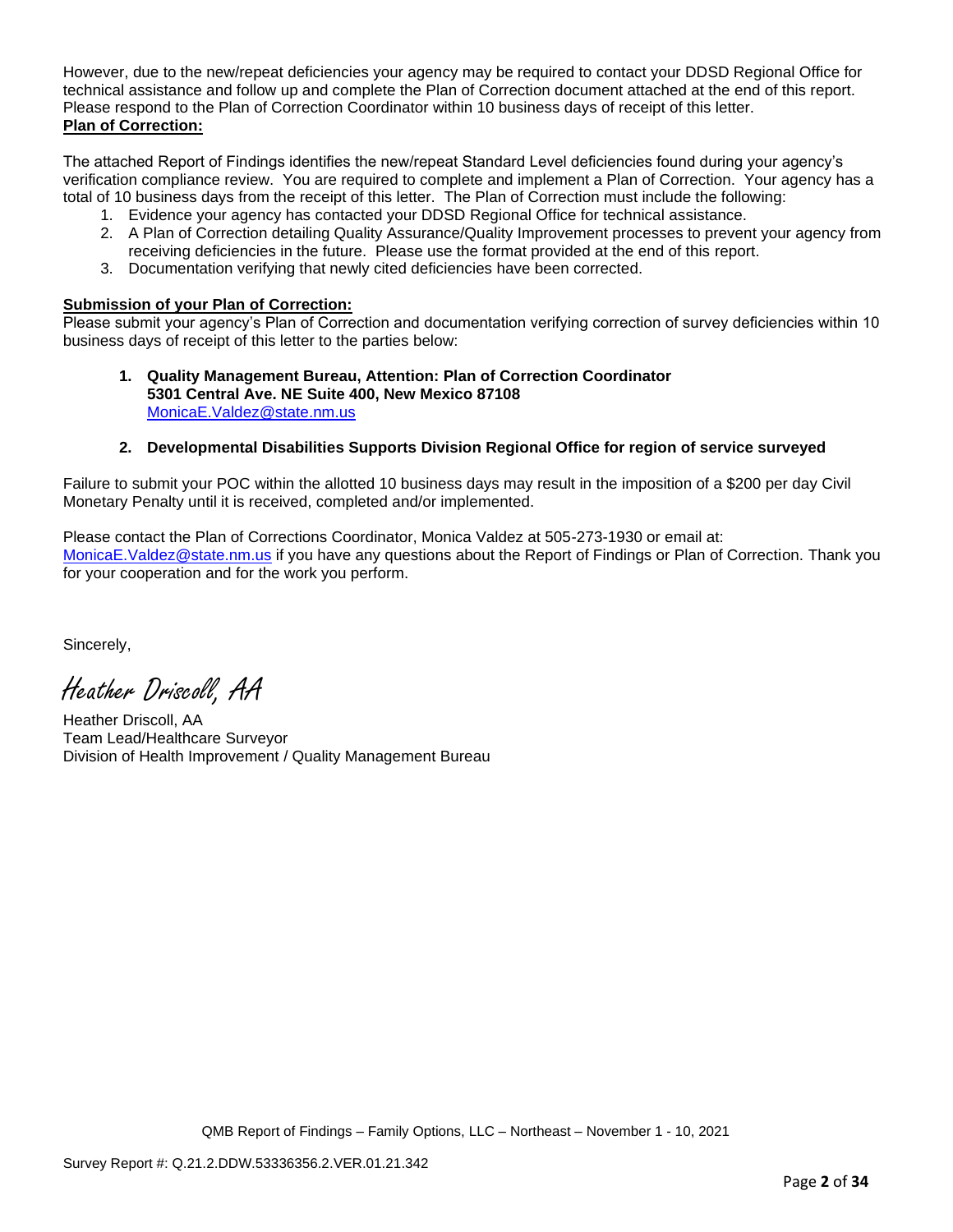#### **Survey Process Employed:**

Administrative Review Start Date: November 1, 2021

## Contact: **Family Options LLC**

Tom Trujillo, Executive Director

## **DOH/DHI/QMB**

Heather Driscoll, AA, Team Lead/Healthcare Surveyor

On-site Entrance Conference Date: *Entrance Conference was waived by provider.*

Exit Conference Date: November 10, 2021

#### Present: **Family Options LLC**

Debra Gage, RN Selena Garcia, Supports Coordinator Sharon Gonzales, CEO / Co-Owner Geraldine Herrera, Co-Owner Tina Potts, Day Service Coordinator Tom Trujillo, Executive Director

#### **DOH/DHI/QMB**

Heather Driscoll, AA, Team Lead/Healthcare Surveyor Wolf Krusemark, BFA, Healthcare Surveyor Supervisor Lora Norby, Healthcare Surveyor

#### **DDSD - NE Regional Office**

Angela Pacheco, Regional Director Fabian Lopes, Generalist/Social Services Community Coordinator

Administrative Locations Visited: 0 (*Note: No administrative locations visited due to COVID-19* 

Total Sample Size: 9

4 - Family Living

4 - Supported Living

*Public Health Emergency*)

0 - *Jackson* Class Members 9 - Non-*Jackson* Class Members

- 1 Customized In-Home Supports
- 9 Customized Community Supports
- 3 Community Integrated Employment

Persons Served Records Reviewed 9

Direct Support Personnel Interviewed

Direct Support Personnel Records Reviewed 44 *(Note: One DSP performs dual role as a Service Coordinator)*

during Routine Survey 12 *(Note: Interviews conducted by video / phone due to COVID- 19 Public Health Emergency)*

Service Coordinator Records Reviewed 2 *(Note: One Service Coordinator performs dual role as a DSP)*

Nurse Interview completed during Routine Survey 1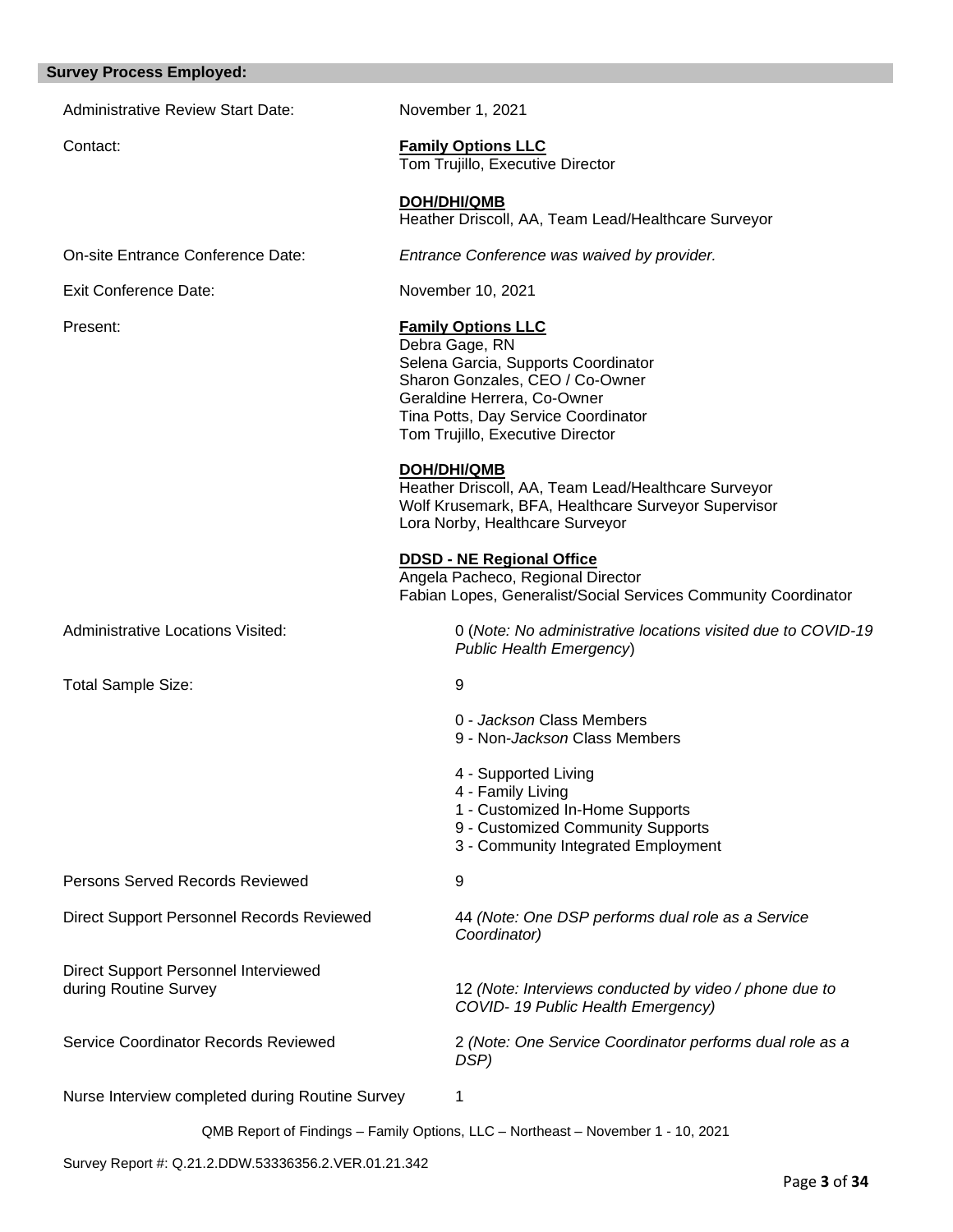Administrative Processes and Records Reviewed:

- Medicaid Billing/Reimbursement Records for all Services Provided.
- Accreditation Records
- Individual Medical and Program Case Files, including, but not limited to: <sup>o</sup>Individual Service Plans
	- **Progress on Identified Outcomes**
	- **<sup>o</sup>Healthcare Plans**
	- Medication Administration Records
	- Medical Emergency Response Plans
	- Therapy Evaluations and Plans
	- Healthcare Documentation Regarding Appointments and Required Follow-Up Other Required Health Information
- Internal Incident Management Reports and System Process / General Events Reports
- Personnel Files, including nursing and subcontracted staff.
- Staff Training Records, Including Competency Interviews with Staff
- Agency Policy and Procedure Manual
- Caregiver Criminal History Screening Records
- Consolidated Online Registry/Employee Abuse Registry
- Human Rights Committee Notes and Meeting Minutes
- Quality Assurance / Improvement Plan
- CC: Distribution List: DOH Division of Health Improvement
	- DOH Developmental Disabilities Supports Division
	- DOH Office of Internal Audit
	- HSD Medical Assistance Division
	- NM Attorney General's Office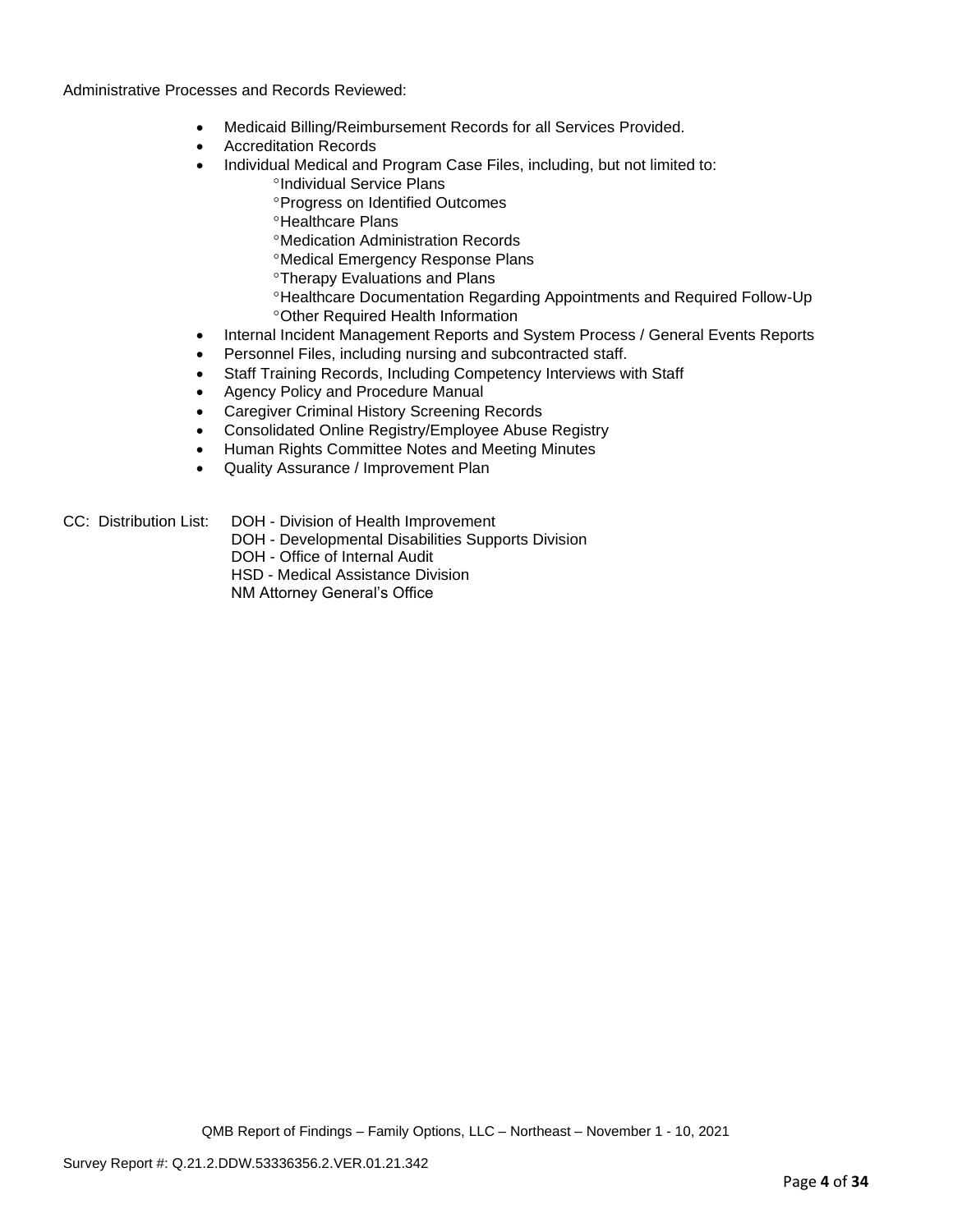## **Department of Health, Division of Health Improvement QMB Determination of Compliance Process**

The Division of Health Improvement, Quality Management Bureau (QMB) surveys compliance of the Developmental Disabilities Waiver (DDW) standards and other state and federal regulations. For the purpose of the LCA / CI survey the CMS waiver assurances have been grouped into four (4) Service Domains: Plan of Care (ISP Implementation); Qualified Providers; Health, Welfare and Safety; and Administrative Oversight (note that Administrative Oversight listed in this document is not the same as the CMS assurance of Administrative Authority. Used in this context it is related to the agency's operational policies and procedures, Quality Assurance system and Medicaid billing and reimbursement processes.)

The QMB Determination of Compliance process is based on provider compliance or non-compliance with standards and regulations identified during the on-site survey process and as reported in the QMB Report of Findings. All areas reviewed by QMB have been agreed to by DDSD and DHI/QMB and are reflective of CMS requirements. All deficiencies (non-compliance with standards and regulations) are identified and cited as either a Standard level deficiency or a Condition of Participation level deficiency in the QMB Reports of Findings. All deficiencies require corrective action when non-compliance is identified.

Each deficiency in your Report of Findings has been predetermined to be a Standard Level Deficiency, a Condition of Participation Level Deficiency, if below 85% compliance or a non-negotiable Condition of Participation Level Deficiency. Your Agency's overall Compliance Determination is based on a Scope and Severity Scale which takes into account the number of Standard and Condition Level Tags cited as well as the percentage of Individuals affected in the sample.

## **Conditions of Participation (CoPs)**

CoPs are based on the Centers for Medicare and Medicaid Services, Home and Community-Based Waiver required assurances, in addition to the New Mexico Developmental Disability Waiver (DDW) Service Standards. The Division of Health Improvement (DHI), in conjunction with the Developmental Disability Support Division (DDSD), has identified certain deficiencies that have the potential to be a Condition of Participation Level, if the tag falls below 85% compliance based on the number of people affected. Additionally, there are what are called nonnegotiable Conditions of Participation, regardless of if one person or multiple people are affected. In this context, a CoP is defined as an essential / fundamental regulation or standard, which when out of compliance directly affects the health and welfare of the Individuals served. If no deficiencies within a Tag are at the level of a CoP, it is cited as a Standard Level Deficiency.

## *Service Domains and CoPs for Living Care Arrangements and Community Inclusion are as follows:*

**Service Domain: Service Plan: ISP Implementation -** *Services are delivered in accordance with the service plan, including type, scope, amount, duration, and frequency specified in the service plan.*

#### **Potential Condition of Participation Level Tags if compliance is below 85%:**

- **1A08.3 –** Administrative Case File: Individual Service Plan / ISP Components
- **1A32 –** Administrative Case File: Individual Service Plan Implementation
- **LS14 –** Residential Service Delivery Site Case File (ISP and Healthcare Requirements)
- **IS14 –** CCS / CIES Service Delivery Site Case File (ISP and Healthcare Requirements)

**Service Domain: Qualified Providers -** *The State monitors non-licensed/non-certified providers to assure adherence to waiver requirements. The State implements its policies and procedures for verifying that provider training is conducted in accordance with State requirements and the approved waiver.*

#### **Potential Condition of Participation Level Tags if compliance is below 85%:**

- **1A20 -** Direct Support Personnel Training
- **1A22 -** Agency Personnel Competency
- **1A37 –** Individual Specific Training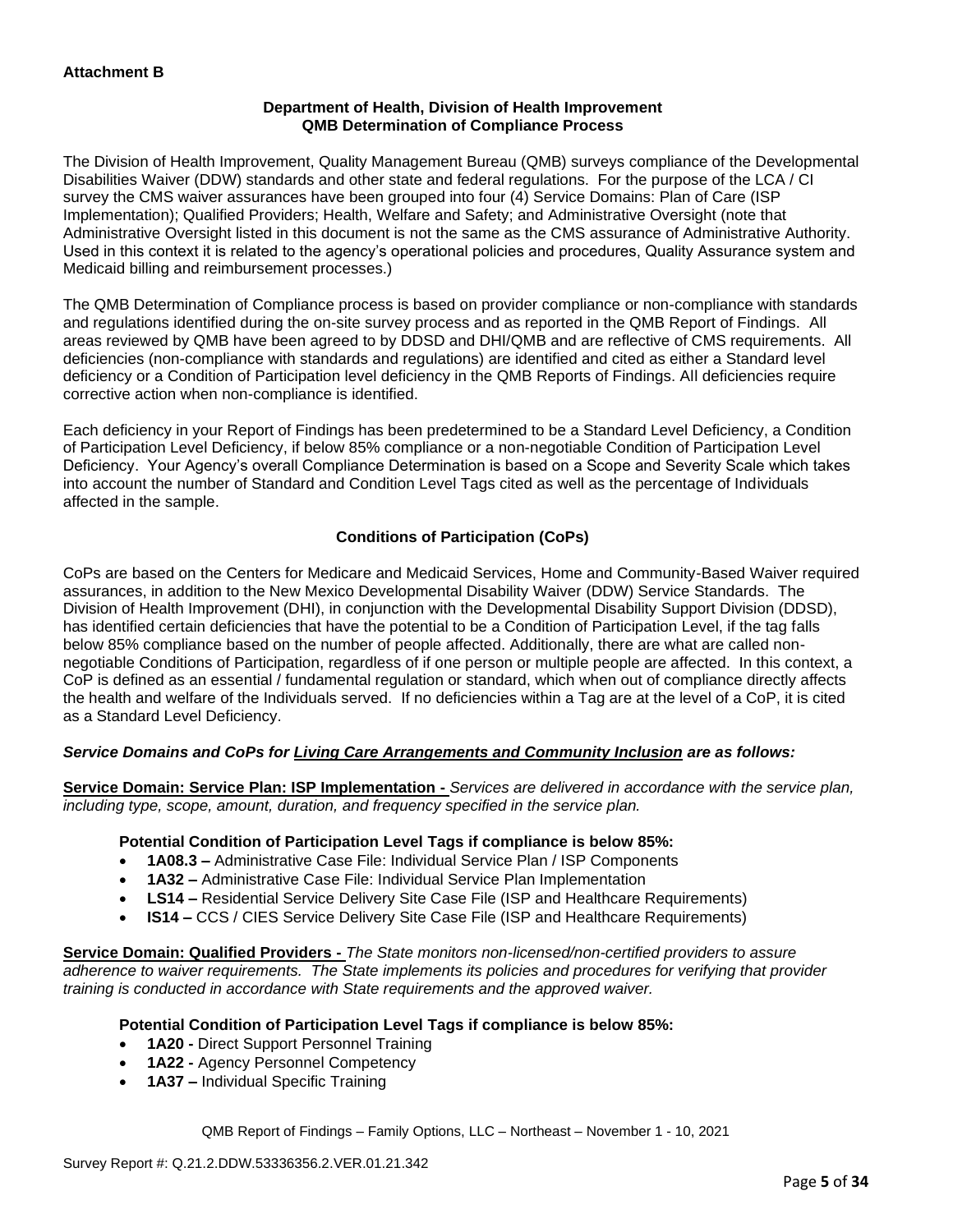## **Non-Negotiable Condition of Participation Level Tags (one or more Individuals are cited):**

- **1A25.1 –** Caregiver Criminal History Screening
- **1A26.1 –** Consolidated On-line Registry Employee Abuse Registry

**Service Domain: Health, Welfare and Safety -** *The State, on an ongoing basis, identifies, addresses, and seeks to prevent occurrences of abuse, neglect, and exploitation. Individuals shall be afforded their basic human rights. The provider supports individuals to access needed healthcare services in a timely manner.*

### **Potential Condition of Participation Level Tags if compliance is below 85%:**

- **1A08.2 –** Administrative Case File: Healthcare Requirements & Follow-up
- **1A09 –** Medication Delivery Routine Medication Administration
- **1A09.1 –** Medication Delivery PRN Medication Administration
- **1A15.2 –** Administrative Case File: Healthcare Documentation (Therap and Required Plans)

## **Non-Negotiable Condition of Participation Level Tags (one or more Individuals are cited):**

- **1A05 –** General Requirements / Agency Policy and Procedure Requirements
- **1A07 –** Social Security Income (SSI) Payments
- **1A09.2 –** Medication Delivery Nurse Approval for PRN Medication
- **1A15 –** Healthcare Coordination Nurse Availability / Knowledge
- **1A31 –** Client Rights/Human Rights
- **LS25.1 –** Residential Reqts. (Physical Environment Supported Living / Family Living / Intensive Medical Living)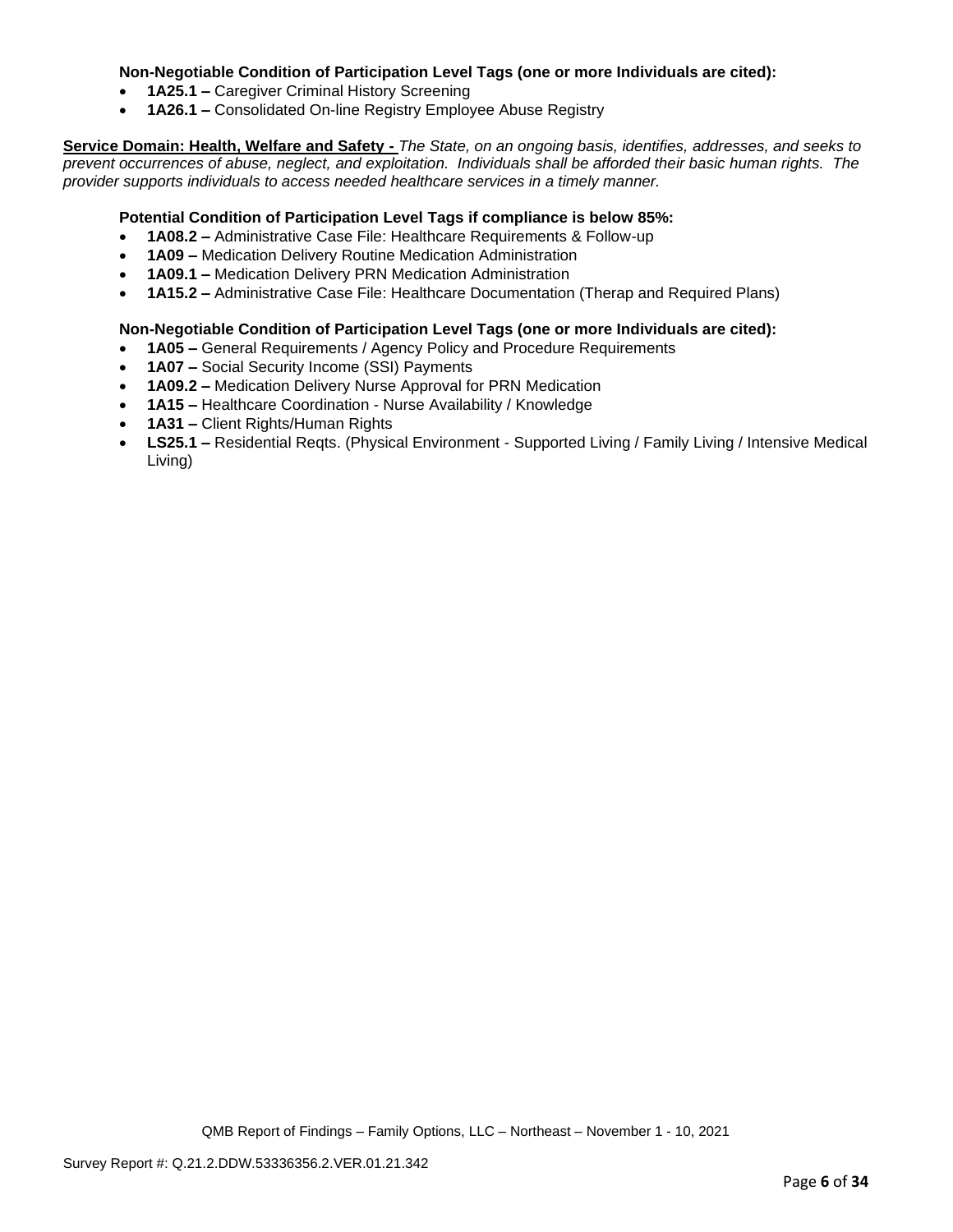## **Attachment C**

#### **Guidelines for the Provider Informal Reconsideration of Finding (IRF) Process**

#### **Introduction:**

Throughout the QMB Survey process, surveyors are openly communicating with providers. Open communication means surveyors have clarified issues and/or requested missing information before completing the review through the use of the signed/dated "Document Request," or "Administrative Needs," etc. forms. Regardless, there may still be instances where the provider disagrees with a specific finding. Providers may use the following process to informally dispute a finding.

#### **Instructions:**

- 1. The Informal Reconsideration of the Finding (IRF) request must be received in writing to the QMB Bureau Chief **within 10 business days** of receipt of the final Report of Findings **(***Note: No extensions are granted for the IRF)***.**
- 2. The written request for an IRF *must* be completed on the QMB Request for Informal Reconsideration of Finding form available on the QMB website: <https://nmhealth.org/about/dhi/cbp/irf/>
- 3. The written request for an IRF must specify in detail the request for reconsideration and why the finding is inaccurate.
- 4. The IRF request must include all supporting documentation or evidence.
- 5. If you have questions about the IRF process, email the IRF Chairperson, Valerie V. Valdez at [valerie.valdez@state.nm.us](mailto:valerie.valdez@state.nm.us) for assistance.

#### **The following limitations apply to the IRF process:**

- The written request for an IRF and all supporting evidence must be received within 10 business days.
- Findings based on evidence requested during the survey and not provided may not be subject to reconsideration.
- The supporting documentation must be new evidence not previously reviewed or requested by the survey team.
- Providers must continue to complete their Plan of Correction during the IRF process
- Providers may not request an IRF to challenge the sampling methodology.
- Providers may not request an IRF based on disagreement with the nature of the standard or regulation.
- Providers may not request an IRF to challenge the team composition.
- Providers may not request an IRF to challenge the DHI/QMB determination of compliance or the length of their DDSD provider contract.

A Provider forfeits the right to an IRF if the request is not received within 10 business days of receiving the report and/or does not include all supporting documentation or evidence to show compliance with the standards and regulations.

The IRF Committee will review the request; the Provider will be notified in writing of the ruling; no face-to-face meeting will be conducted.

When a Provider requests that a finding be reconsidered, it does not stop or delay the Plan of Correction process. **Providers must continue to complete the Plan of Correction, including the finding in dispute regardless of the IRF status.** If a finding is removed or modified, it will be noted and removed or modified from the Report of Findings. It should be noted that in some cases a Plan of Correction may be completed prior to the IRF process being completed. The provider will be notified in writing on the decisions of the IRF committee.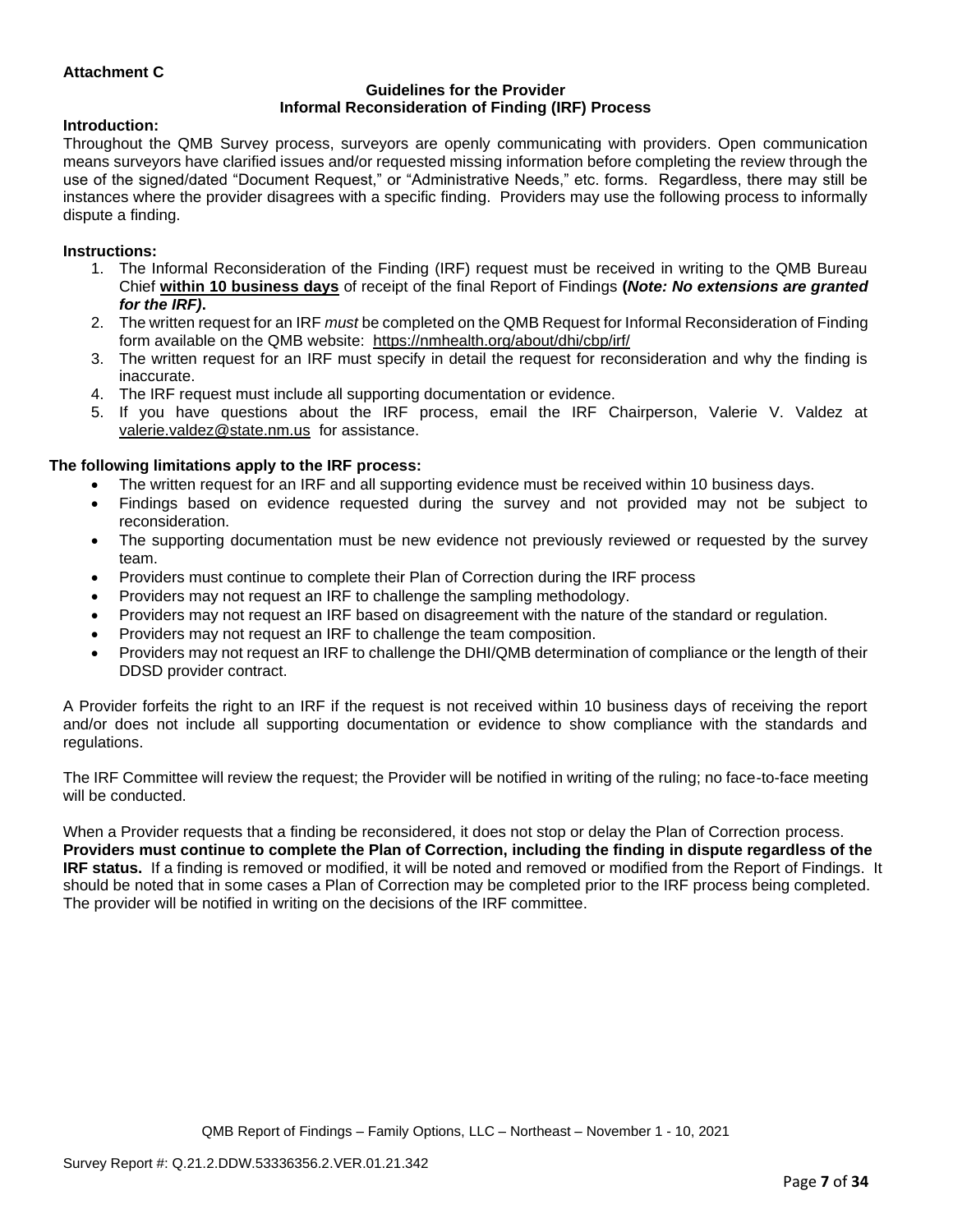## **Attachment D**

## **QMB Determinations of Compliance**

## **Compliance:**

The QMB determination of *Compliance* indicates that a provider has either no deficiencies found during a survey or that no deficiencies at the Condition of Participation Level were found. The agency has obtained a level of compliance such that there is a minimal potential for harm to individuals' health and safety. To qualify for a determination of *Compliance*, the provider must have received no Conditions of Participation Level Deficiencies and have a minimal number of Individuals on the sample affected by the findings indicated in the Standards Level Tags.

## **Partial-Compliance with Standard Level Tags:**

The QMB determination of *Partial-Compliance with Standard Level Tags* indicates that a provider is in compliance with all Condition of Participation Level deficiencies but is out of compliance with a certain percentage of Standard Level deficiencies. This partial compliance, if not corrected, may result in a negative outcome or the potential for more than minimal harm to individuals' health and safety. There are two ways to receive a determination of Partial Compliance with Standard Level Tags:

- 1. Your Report of Findings includes 16 or fewer Standards Level Tags with between 75% and 100% of the survey sample affected in any tag.
- 2. Your Report of Findings includes 17 or more Standard Level Tags with between 50% to 74% of the survey sample affected in any tag.

## **Partial-Compliance with Standard Level Tags and Condition of Participation Level Tags:**

The QMB determination of *Partial-Compliance with Standard Level Tags and Condition of Participation Level Tags*  indicates that a provider is out of compliance with one to five  $(1 - 5)$  Condition of Participation Level Tags. This partial compliance, if not corrected, may result in a serious negative outcome or the potential for more than minimal harm to individuals' health and safety.

#### **Non-Compliance:**

The QMB determination of *Non-Compliance* indicates a provider is significantly out of compliance with both Standard Level deficiencies and Conditions of Participation level deficiencies. This non-compliance, if not corrected, may result in a serious negative outcome or the potential for more than minimal harm to individuals' health and safety. There are three ways an agency can receive a determination of Non-Compliance:

- 1. Your Report of Findings includes 17 or more total Tags with 0 to 5 Condition of Participation Level Tags with 75% to 100% of the survey sample affected in any Condition of Participation Level tag.
- 2. Your Report of Findings includes any amount of Standard Level Tags with 6 or more Condition of Participation Level Tags.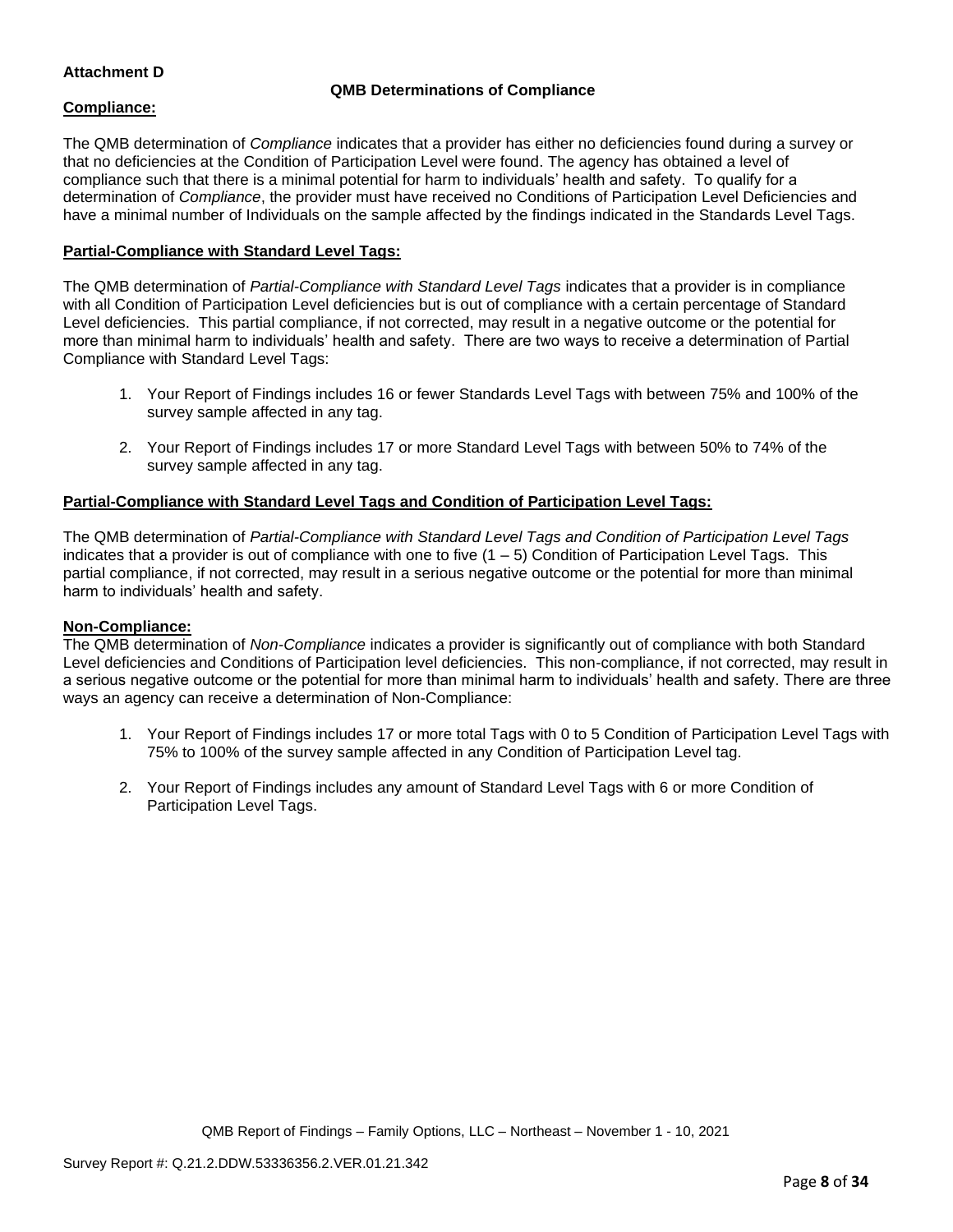| Compliance                                                                                                 | <b>Weighting</b>                                                                                                              |                                                                                                                          |                                                                                                                          |                                                                                                                               |                                                                                                                                |                                                                                                                             |                                                                                                               |
|------------------------------------------------------------------------------------------------------------|-------------------------------------------------------------------------------------------------------------------------------|--------------------------------------------------------------------------------------------------------------------------|--------------------------------------------------------------------------------------------------------------------------|-------------------------------------------------------------------------------------------------------------------------------|--------------------------------------------------------------------------------------------------------------------------------|-----------------------------------------------------------------------------------------------------------------------------|---------------------------------------------------------------------------------------------------------------|
| <b>Determination</b>                                                                                       |                                                                                                                               | LOW                                                                                                                      |                                                                                                                          | <b>MEDIUM</b>                                                                                                                 |                                                                                                                                |                                                                                                                             | <b>HIGH</b>                                                                                                   |
| <b>Total Tags:</b>                                                                                         | up to 16                                                                                                                      | 17 or more                                                                                                               | up to 16                                                                                                                 | 17 or more                                                                                                                    | <b>Any Amount</b>                                                                                                              | 17 or more                                                                                                                  | <b>Any Amount</b>                                                                                             |
|                                                                                                            | and                                                                                                                           | and                                                                                                                      | and                                                                                                                      | and                                                                                                                           | And/or                                                                                                                         | and                                                                                                                         | And/or                                                                                                        |
| <b>COP Level Tags:</b>                                                                                     | 0 COP                                                                                                                         | 0 COP                                                                                                                    | 0 COP                                                                                                                    | 0 COP                                                                                                                         | 1 to 5 COP                                                                                                                     | 0 to 5 CoPs                                                                                                                 | 6 or more COP                                                                                                 |
|                                                                                                            | and                                                                                                                           | and                                                                                                                      | and                                                                                                                      | and                                                                                                                           |                                                                                                                                | and                                                                                                                         |                                                                                                               |
| Sample Affected:                                                                                           | 0 to 74%                                                                                                                      | 0 to 49%                                                                                                                 | 75 to 100%                                                                                                               | 50 to 74%                                                                                                                     |                                                                                                                                | 75 to 100%                                                                                                                  |                                                                                                               |
| "Non-Compliance"                                                                                           |                                                                                                                               |                                                                                                                          |                                                                                                                          |                                                                                                                               |                                                                                                                                | 17 or more<br><b>Total Tags with</b><br>75 to 100% of<br>the Individuals<br>in the sample<br>cited in any CoP<br>Level tag. | Any Amount of<br><b>Standard Level</b><br>Tags and 6 or<br>more Conditions<br>of Participation<br>Level Tags. |
| "Partial Compliance<br>with Standard Level<br>tags and Condition of<br><b>Participation Level</b><br>Tags" |                                                                                                                               |                                                                                                                          |                                                                                                                          |                                                                                                                               | <b>Any Amount</b><br><b>Standard Level</b><br>Tags, plus 1 to 5<br><b>Conditions of</b><br><b>Participation Level</b><br>tags. |                                                                                                                             |                                                                                                               |
| "Partial Compliance<br>with Standard Level<br>tags"                                                        |                                                                                                                               |                                                                                                                          | up to 16<br><b>Standard Level</b><br>Tags with 75 to<br>100% of the<br>individuals in<br>the sample cited<br>in any tag. | 17 or more<br><b>Standard Level</b><br>Tags with 50 to<br><b>74%</b> of the<br>individuals in<br>the sample cited<br>any tag. |                                                                                                                                |                                                                                                                             |                                                                                                               |
| "Compliance"                                                                                               | Up to 16<br><b>Standard Level</b><br>Tags with 0 to<br><b>74% of the</b><br>individuals in<br>the sample<br>cited in any tag. | 17 or more<br><b>Standard Level</b><br>Tags with 0 to<br>49% of the<br>individuals in<br>the sample cited<br>in any tag. |                                                                                                                          |                                                                                                                               |                                                                                                                                |                                                                                                                             |                                                                                                               |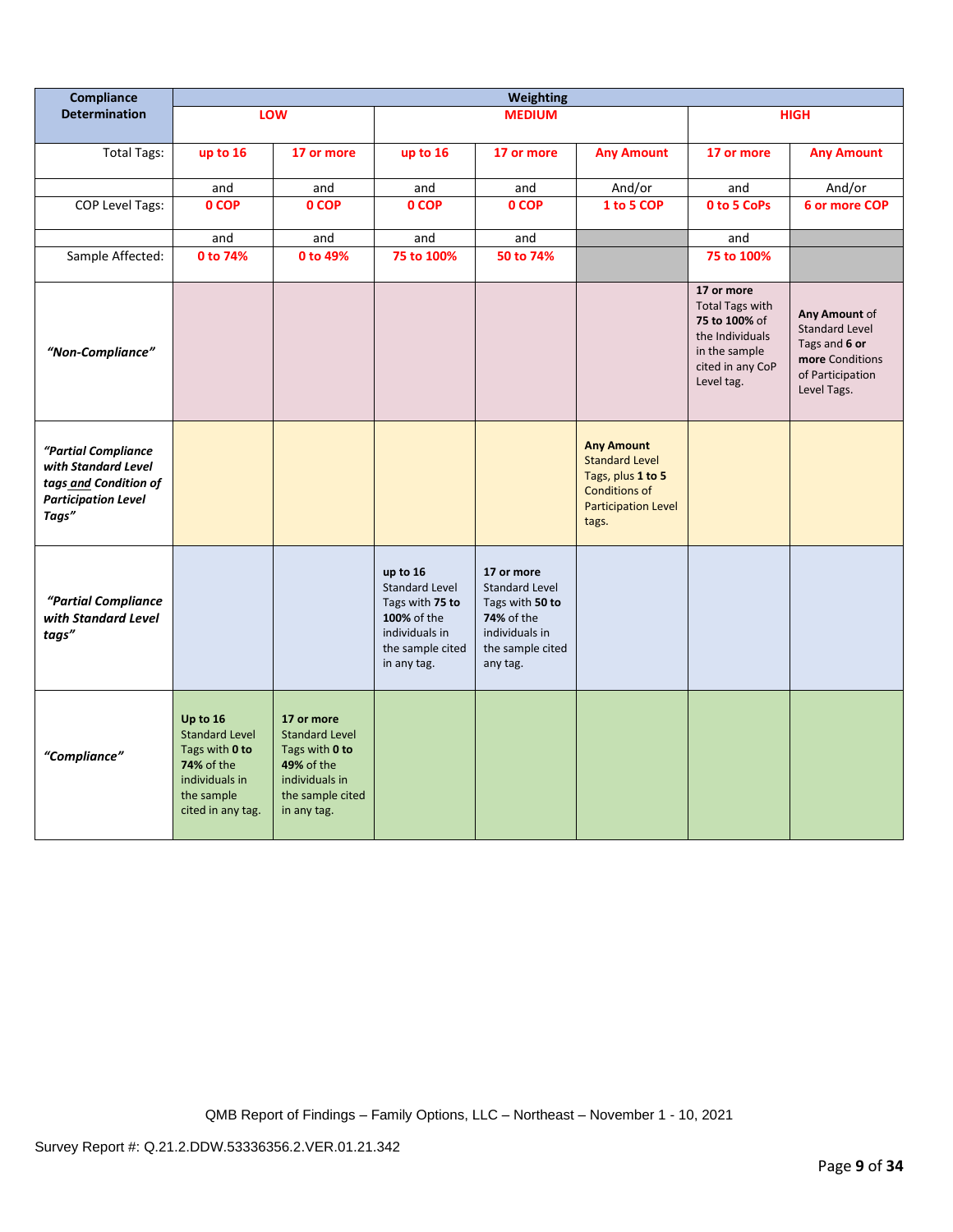**Agency: Family Options LLC - Northeast Region**

Program: Developmental Disabilities Waiver<br>Service: 2018: Supported Living, Family Liv

2018: Supported Living, Family Living, Customized In-Home Supports, Customized Community Supports, and Community Integrated Employment Services<br>Verification

Survey Type: Verification<br>Routine Survey: June 7 - 18, 2021 **Routine Survey: Verification Survey: November 1 - 10, 2021**

| <b>Standard of Care</b>                                                                                                                                                                                                                                                                                                                                                                                                                                                                                                                                                                                                                                                                                                                                                                                                                                                                                                                                                                                                                                                                                                                                                                                                                                                                                                                                                   | <b>Routine Survey Deficiencies</b><br>June 7 - 18, 2021                                                                                                                                                                                                                                                                                                                                                                                                                                                                                                                                                                                                                                                                                                                                                                                                                                                                                                                                        | <b>Verification Survey New and Repeat Deficiencies</b><br>November 1-10, 2021                                                                                                                                                                                                                                                                                                                                                                                                                                                                                                                                                                                         |  |  |  |
|---------------------------------------------------------------------------------------------------------------------------------------------------------------------------------------------------------------------------------------------------------------------------------------------------------------------------------------------------------------------------------------------------------------------------------------------------------------------------------------------------------------------------------------------------------------------------------------------------------------------------------------------------------------------------------------------------------------------------------------------------------------------------------------------------------------------------------------------------------------------------------------------------------------------------------------------------------------------------------------------------------------------------------------------------------------------------------------------------------------------------------------------------------------------------------------------------------------------------------------------------------------------------------------------------------------------------------------------------------------------------|------------------------------------------------------------------------------------------------------------------------------------------------------------------------------------------------------------------------------------------------------------------------------------------------------------------------------------------------------------------------------------------------------------------------------------------------------------------------------------------------------------------------------------------------------------------------------------------------------------------------------------------------------------------------------------------------------------------------------------------------------------------------------------------------------------------------------------------------------------------------------------------------------------------------------------------------------------------------------------------------|-----------------------------------------------------------------------------------------------------------------------------------------------------------------------------------------------------------------------------------------------------------------------------------------------------------------------------------------------------------------------------------------------------------------------------------------------------------------------------------------------------------------------------------------------------------------------------------------------------------------------------------------------------------------------|--|--|--|
| Service Domain: Qualified Providers - The State monitors non-licensed/non-certified providers to assure adherence to waiver requirements. The State                                                                                                                                                                                                                                                                                                                                                                                                                                                                                                                                                                                                                                                                                                                                                                                                                                                                                                                                                                                                                                                                                                                                                                                                                       |                                                                                                                                                                                                                                                                                                                                                                                                                                                                                                                                                                                                                                                                                                                                                                                                                                                                                                                                                                                                |                                                                                                                                                                                                                                                                                                                                                                                                                                                                                                                                                                                                                                                                       |  |  |  |
| implements its policies and procedures for verifying that provider training is conducted in accordance with State requirements and the approved waiver.                                                                                                                                                                                                                                                                                                                                                                                                                                                                                                                                                                                                                                                                                                                                                                                                                                                                                                                                                                                                                                                                                                                                                                                                                   |                                                                                                                                                                                                                                                                                                                                                                                                                                                                                                                                                                                                                                                                                                                                                                                                                                                                                                                                                                                                |                                                                                                                                                                                                                                                                                                                                                                                                                                                                                                                                                                                                                                                                       |  |  |  |
| Tag #1A22 Agency Personnel Competency                                                                                                                                                                                                                                                                                                                                                                                                                                                                                                                                                                                                                                                                                                                                                                                                                                                                                                                                                                                                                                                                                                                                                                                                                                                                                                                                     | <b>Condition of Participation Level Deficiency</b>                                                                                                                                                                                                                                                                                                                                                                                                                                                                                                                                                                                                                                                                                                                                                                                                                                                                                                                                             | <b>Condition of Participation Level Deficiency</b>                                                                                                                                                                                                                                                                                                                                                                                                                                                                                                                                                                                                                    |  |  |  |
| Developmental Disabilities (DD) Waiver Service<br>Standards 2/26/2018; Re-Issue: 12/28/2018; Eff<br>$1/1/2019$ .<br><b>Chapter 13: Nursing Services 13.2.11 Training</b><br>and Implementation of Plans:<br>1. RNs and LPNs are required to provide Individual<br>Specific Training (IST) regarding HCPs and MERPs.<br>2. The agency nurse is required to deliver and<br>document training for DSP/DSS regarding the<br>healthcare interventions/strategies and MERPs that<br>the DSP are responsible to implement, clearly<br>indicating level of competency achieved by each<br>trainee as described in Chapter 17.10 Individual-<br>Specific Training.<br><b>Chapter 17: Training Requirement</b><br>17.10 Individual-Specific Training: The following<br>are elements of IST: defined standards of<br>performance, curriculum tailored to teach skills and<br>knowledge necessary to meet those standards of<br>performance, and formal examination or<br>demonstration to verify standards of performance,<br>using the established DDSD training levels of<br>awareness, knowledge, and skill.<br>Reaching an awareness level may be<br>accomplished by reading plans or other information.<br>The trainee is cognizant of information related to a<br>person's specific condition. Verbal or written recall of<br>basic information or knowing where to access the | After an analysis of the evidence, it has been<br>determined there is a significant potential for a<br>negative outcome to occur.<br>Based on interview, the Agency did not ensure<br>training competencies were met for 7 of 12 Direct<br>Support Personnel.<br>When DSP were asked, if they received training<br>on the Individual's Individual Service Plan and<br>what the plan covered, the following was<br>reported:<br>• DSP #507 stated, "I have read her ISP. No one<br>went over it with me." (Individual #4)<br>When DSP were asked, if the Individual had a<br>Positive Behavioral Supports Plan (PBSP), have<br>you been trained on the PBSP and what does the<br>plan cover, the following was reported:<br>• DSP #527 stated, "No." when asked if they had<br>been trained on the Positive Behavioral Support<br>Plan. According to the Individual Specific<br>Training Section of the ISP, the Individual<br>requires a Positive Behavioral Supports Plan.<br>(Individual #6) | <b>New/Repeat Findings:</b><br>After an analysis of the evidence, it has been<br>determined there is a significant potential for a<br>negative outcome to occur.<br>Per the Plan of Correction approved on 9/22/2021,<br>"DSP #516 has been trained but will be re-trained<br>and a competency measure applied." Evidence of<br>training provided occurred 12/12/2018 and was prior<br>to the routine survey. No current training was<br>provided to indicate staff had been trained on the<br>deficient areas.<br>Per the Plan of Correction approved 9/22/2021,<br>"DSP #527 is the FLP and has been trained on the<br>PBSP." No evidence of training was provided. |  |  |  |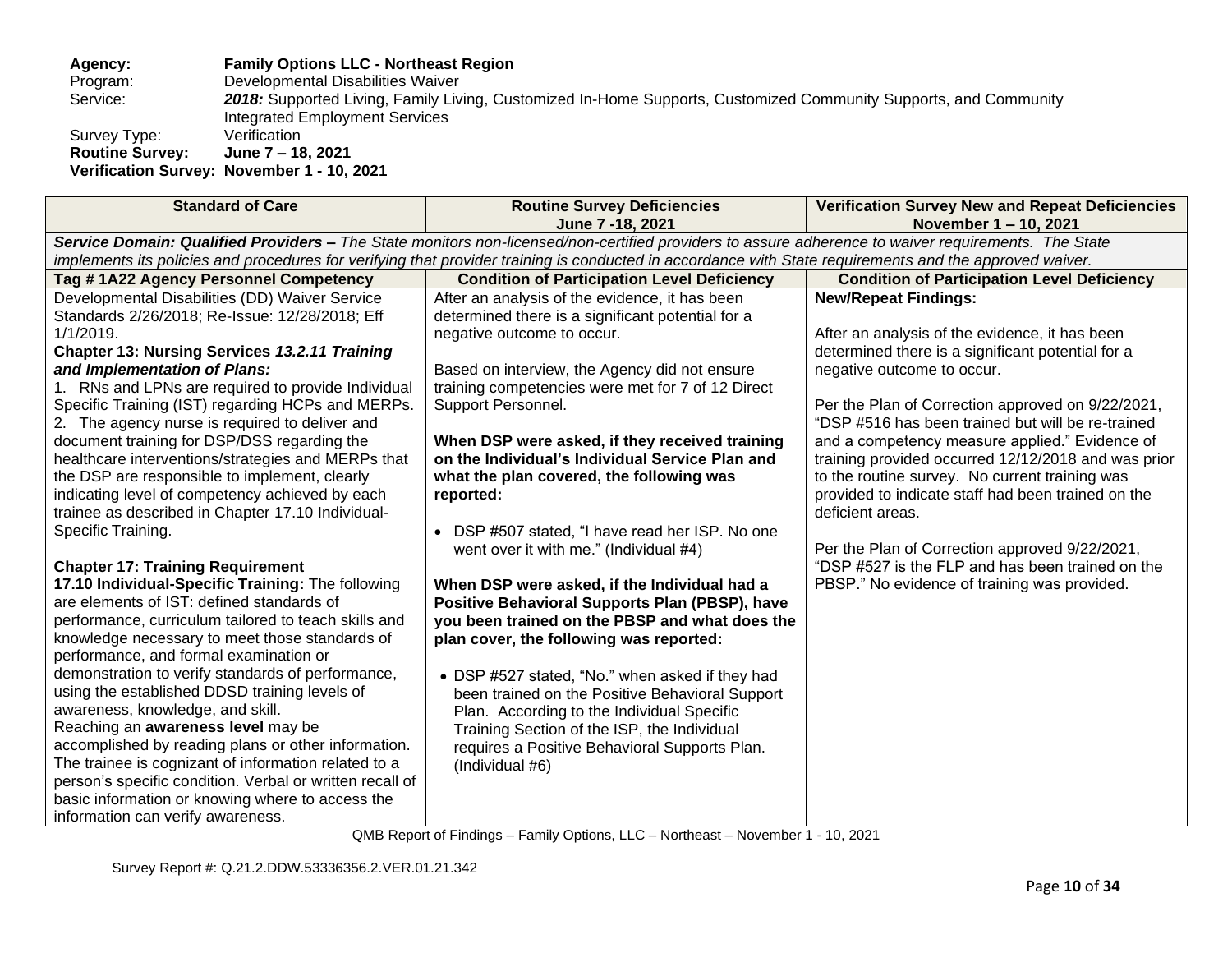| Reaching a knowledge level may take the form of<br>observing a plan in action, reading a plan more<br>thoroughly, or having a plan described by the author<br>or their designee. Verbal or written recall or<br>demonstration may verify this level of competence.                                                                                                          | When DSP were asked, if the Individual's had<br>Health Care Plans, where could they be located<br>and if they had been trained, the following was<br>reported:                                                                                                     |  |
|-----------------------------------------------------------------------------------------------------------------------------------------------------------------------------------------------------------------------------------------------------------------------------------------------------------------------------------------------------------------------------|--------------------------------------------------------------------------------------------------------------------------------------------------------------------------------------------------------------------------------------------------------------------|--|
| Reaching a skill level involves being trained by a<br>therapist, nurse, designated or experienced<br>designated trainer. The trainer shall demonstrate the<br>techniques according to the plan. Then they observe<br>and provide feedback to the trainee as they<br>implement the techniques. This should be repeated<br>until competence is demonstrated. Demonstration of | • DSP #522 stated, "Yes, she has a HCP and it's in<br>her primary care book" As indicated by the<br>Electronic Comprehensive Health Assessment<br>Tool, the Individual requires Health Care Plans<br>for PRN Psychotropic Medication and Falls.<br>(Individual #5) |  |
| skill or observed implementation of the techniques or<br>strategies verifies skill level competence. Trainees<br>should be observed on more than one occasion to<br>ensure appropriate techniques are maintained and<br>to provide additional coaching/feedback.                                                                                                            | DSP #507 stated, "No." As indicated by the<br>Electronic Comprehensive Health Assessment<br>Tool, the Individual requires a Health Care Plan<br>for Paralysis. (Individual #7)                                                                                     |  |
| Individuals shall receive services from competent<br>and qualified Provider Agency personnel who must<br>successfully complete IST requirements in<br>accordance with the specifications described in the<br>ISP of each person supported.<br>IST must be arranged and conducted at least<br>1.                                                                             | DSP #517 stated, "Yes, in the primary care book."<br>As indicated by the Electronic Comprehensive<br>Health Assessment Tool, the Individual requires<br>Health Care Plans for Spasticity and<br>Contractures. (Individual #10)                                     |  |
| annually. IST includes training on the ISP Desired<br>Outcomes, Action Plans, strategies, and information<br>about the person's preferences regarding privacy,                                                                                                                                                                                                              | When DSP were asked, if they had been trained<br>on the Individual's Health Care Plans, the<br>following was reported:                                                                                                                                             |  |
| communication style, and routines. More frequent<br>training may be necessary if the annual ISP changes<br>before the year ends.<br>IST for therapy related WDSI, HCPs, MERPs,<br>2.<br>CARMPs, PBSA, PBSP, and BCIP, must occur at<br>least annually and more often if plans change, or if<br>monitoring by the plan author or agency finds                                | • DSP #535 stated, "No, ma'am." As indicated by<br>the Electronic Comprehensive Health<br>Assessment Tool, the Individual requires Health<br>Care Plans for A1C, BMI, and Diabetes.<br>(Individual #3)                                                             |  |
| incorrect implementation, when new DSP or CM are<br>assigned to work with a person, or when an existing<br>DSP or CM requires a refresher.<br>3. The competency level of the training is based on<br>the IST section of the ISP.                                                                                                                                            | When DSP were asked, if the Individual's had<br><b>Medical Emergency Response Plans and where</b><br>could they be located, the following was<br>reported, the following was reported:                                                                             |  |
| 4. The person should be present for and involved in<br>IST whenever possible.<br>Provider Agencies are responsible for tracking of<br>5.<br>IST requirements.<br>6. Provider Agencies must arrange and ensure that                                                                                                                                                          | $\bullet$<br>DSP #517 stated, "Yes, in the primary care book."<br>As indicated by the Electronic Comprehensive<br>Health Assessment Tool, the Individual requires a                                                                                                |  |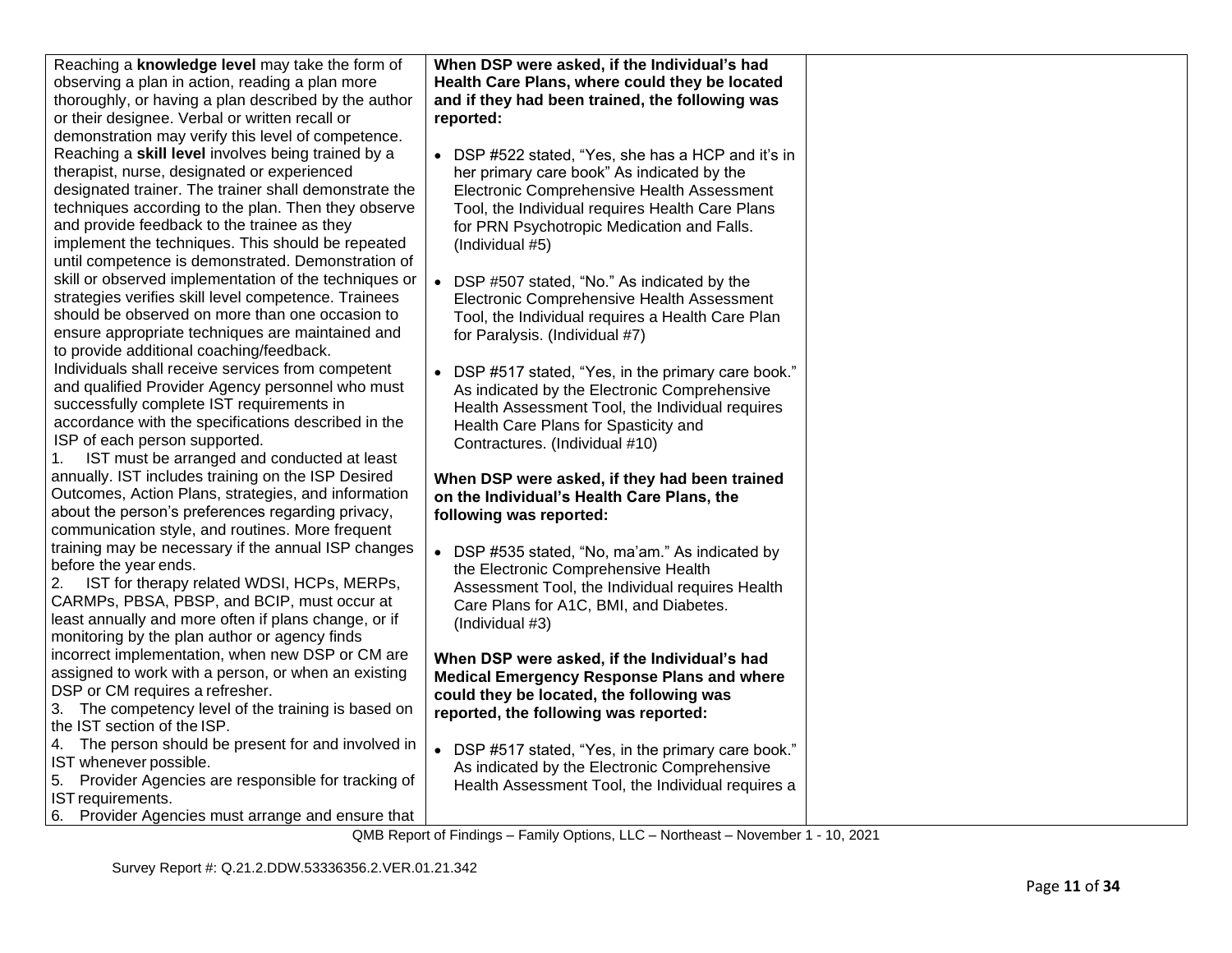| DSPs are trained on the contents of the plans in<br>accordance with timelines indicated in the Individual-<br><b>Specific Training Requirements: Support Plans</b><br>section of the ISP and notify the plan authors when<br>new DSP are hired to arrange for trainings.<br>7. If a therapist, BSC, nurse, or other author of a<br>plan, healthcare or otherwise, chooses to designate<br>a trainer, that person is still responsible for providing<br>the curriculum to the designated trainer. The author<br>of the plan is also responsible for ensuring the<br>designated trainer is verifying competency in<br>alignment with their curriculum, doing periodic<br>quality assurance checks with their designated<br>trainer, and re-certifying the designated trainer at<br>least annually and/or when there is a change to a<br>person's plan. | Medical Emergency Response Plan for<br>Aspiration. (Individual #10)<br>When DSP were asked, what are the steps you<br>need to take before assisting an individual with<br>PRN medication, the following was reported:<br>• DSP #516 stated, "No, I don't but I contact the<br>nurse when needed and the nurse takes care of<br>that." Per DDSD standards 13.2.12 Medication<br>Delivery DSP not related to the Individual must<br>contact nurse prior to assisting with medication.<br>Must also document the symptoms and effects<br>post-administration. (Individual #4)<br>When Direct Support Personnel were asked,<br>what State Agency do you report suspected<br>Abuse, Neglect or Exploitation, the following<br>was reported:<br>• DSP #533 stated, "Department of Health at<br>Abuse Protection." Staff was not able to identify<br>the State Agency as Division of Health<br>Improvement. (Individual #2) |  |
|------------------------------------------------------------------------------------------------------------------------------------------------------------------------------------------------------------------------------------------------------------------------------------------------------------------------------------------------------------------------------------------------------------------------------------------------------------------------------------------------------------------------------------------------------------------------------------------------------------------------------------------------------------------------------------------------------------------------------------------------------------------------------------------------------------------------------------------------------|----------------------------------------------------------------------------------------------------------------------------------------------------------------------------------------------------------------------------------------------------------------------------------------------------------------------------------------------------------------------------------------------------------------------------------------------------------------------------------------------------------------------------------------------------------------------------------------------------------------------------------------------------------------------------------------------------------------------------------------------------------------------------------------------------------------------------------------------------------------------------------------------------------------------|--|
|                                                                                                                                                                                                                                                                                                                                                                                                                                                                                                                                                                                                                                                                                                                                                                                                                                                      |                                                                                                                                                                                                                                                                                                                                                                                                                                                                                                                                                                                                                                                                                                                                                                                                                                                                                                                      |  |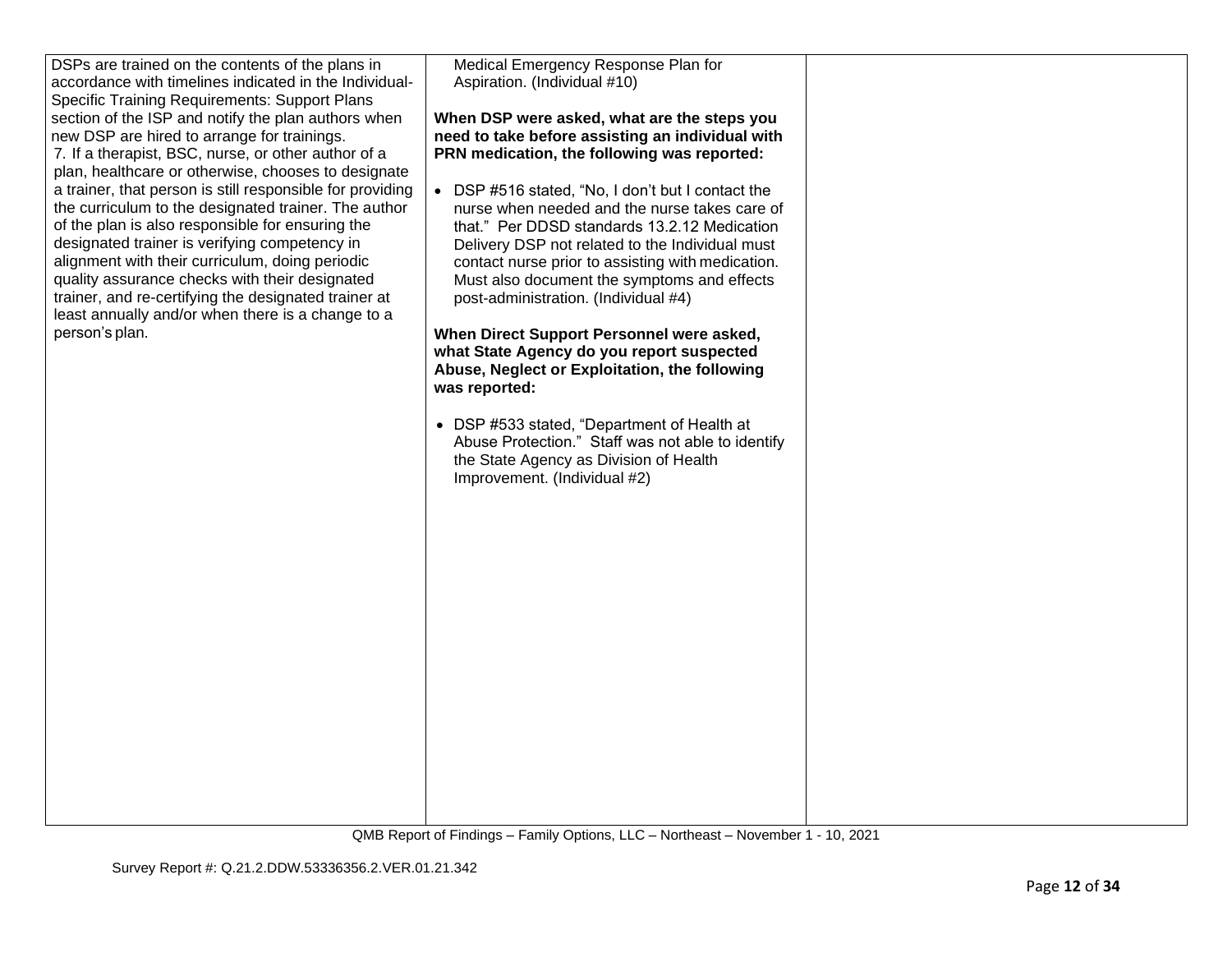| <b>Standard of Care</b>                                                                                                                                          | <b>Routine Survey Deficiencies</b><br>June 7 - 18, 2021                                              | <b>Verification Survey New and Repeat Deficiencies</b><br>November 1-10, 2021                    |  |  |  |
|------------------------------------------------------------------------------------------------------------------------------------------------------------------|------------------------------------------------------------------------------------------------------|--------------------------------------------------------------------------------------------------|--|--|--|
| Service Domain: Health and Welfare - The state, on an ongoing basis, identifies, addresses, and seeks to prevent occurrences of abuse, neglect, and              |                                                                                                      |                                                                                                  |  |  |  |
| exploitation. Individuals shall be afforded their basic human rights. The provider supports individuals to access needed healthcare services in a timely manner. |                                                                                                      |                                                                                                  |  |  |  |
| Tag #1A09 Medication Delivery Routine                                                                                                                            | <b>Condition of Participation Level Deficiency</b>                                                   | <b>Condition of Participation Level Deficiency</b>                                               |  |  |  |
| <b>Medication Administration</b>                                                                                                                                 |                                                                                                      |                                                                                                  |  |  |  |
| Developmental Disabilities (DD) Waiver Service                                                                                                                   | After an analysis of the evidence, it has been                                                       | <b>New/Repeat Findings:</b>                                                                      |  |  |  |
| Standards 2/26/2018; Re-Issue: 12/28/2018; Eff                                                                                                                   | determined there is a significant potential for a                                                    |                                                                                                  |  |  |  |
| 1/1/2019.                                                                                                                                                        | negative outcome to occur.                                                                           | After an analysis of the evidence, it has been                                                   |  |  |  |
| <b>Chapter 20: Provider Documentation and Client</b>                                                                                                             |                                                                                                      | determined there is a significant potential for a                                                |  |  |  |
| <b>Records 20.6 Medication Administration Record</b>                                                                                                             | Medication Administration Records (MAR) were                                                         | negative outcome to occur.                                                                       |  |  |  |
| (MAR): A current Medication Administration                                                                                                                       | reviewed for the month of May 2021.                                                                  |                                                                                                  |  |  |  |
| Record (MAR) must be maintained in all settings<br>where medications or treatments are delivered.                                                                |                                                                                                      | Medication Administration Records (MAR) were<br>reviewed for the month of October 2021.          |  |  |  |
|                                                                                                                                                                  | Based on record review, 5 of 6 individuals had                                                       |                                                                                                  |  |  |  |
| Family Living Providers may opt not to use MARs if<br>they are the sole provider who supports the person                                                         | Medication Administration Records (MAR), which<br>contained missing medications entries and/or other |                                                                                                  |  |  |  |
| with medications or treatments. However, if there                                                                                                                |                                                                                                      | Based on record review, 4 of 5 individuals had<br>Medication Administration Records (MAR), which |  |  |  |
| are services provided by unrelated DSP, ANS for                                                                                                                  | errors:                                                                                              | contained missing medications entries and/or other                                               |  |  |  |
| Medication Oversight must be budgeted, and a MAR                                                                                                                 | Individual #1                                                                                        | errors:                                                                                          |  |  |  |
| must be created and used by the DSP.                                                                                                                             | May 2021                                                                                             |                                                                                                  |  |  |  |
| Primary and Secondary Provider Agencies are                                                                                                                      | Medication Administration Records contain the                                                        | Individual #3                                                                                    |  |  |  |
| responsible for:                                                                                                                                                 | following medications. No Physician's Orders were                                                    | October 2021                                                                                     |  |  |  |
| 1. Creating and maintaining either an                                                                                                                            | found for the following medications:                                                                 | Medication Administration Records contained                                                      |  |  |  |
| electronic or paper MAR in their service                                                                                                                         | • Allegra Allergy 180mg (2 times daily)                                                              | missing entries. No documentation found                                                          |  |  |  |
| setting. Provider Agencies may use the MAR                                                                                                                       |                                                                                                      | indicating reason for missing entries:                                                           |  |  |  |
| in Therap but are not mandated to do so.                                                                                                                         | Individual #3                                                                                        | • Bactrim DS 800-160mg (2 times daily) - Blank                                                   |  |  |  |
| 2. Continually communicating any changes                                                                                                                         | May 2021                                                                                             | 10/2 - 3 (8:00 AM), $10/1 - 3$ (8:00 PM)                                                         |  |  |  |
| about medications and treatments between                                                                                                                         | Medication Administration Records contained                                                          |                                                                                                  |  |  |  |
| Provider Agencies to assure health and safety.                                                                                                                   | missing entries. No documentation found                                                              | • Vitamin D 50,000IU (1 time Weekly) - Blank                                                     |  |  |  |
| 7. Including the following on the MAR:                                                                                                                           | indicating reason for missing entries:                                                               | 10/17 (8:00 AM)                                                                                  |  |  |  |
| a. The name of the person, a transcription of                                                                                                                    | • Vitamin D 50,000iu (1 time weekly) - Blank 5/9                                                     |                                                                                                  |  |  |  |
| the physician's or licensed health care                                                                                                                          | (8 AM)                                                                                               | Medication Administration Records contain the                                                    |  |  |  |
| provider's orders including the brand and                                                                                                                        |                                                                                                      | following medications. No Physician's Orders were                                                |  |  |  |
| generic names for all ordered routine and                                                                                                                        | Medication Administration Records contain the                                                        | found for the following medications:                                                             |  |  |  |
| PRN medications or treatments, and the                                                                                                                           | following medications. No Physician's Orders were                                                    | • Aspirin EC 81mg (1 time daily)                                                                 |  |  |  |
| diagnoses for which the medications or                                                                                                                           | found for the following medications:                                                                 |                                                                                                  |  |  |  |
| treatments are prescribed.                                                                                                                                       | • Aspirin EC MG (1 time daily)                                                                       | • Colace 100mg (1 time daily)                                                                    |  |  |  |
| b. The prescribed dosage, frequency and                                                                                                                          |                                                                                                      |                                                                                                  |  |  |  |
| method or route of administration; times                                                                                                                         | • Colace-T 100mg (1 time daily)                                                                      | • Melatonin 5mg (1 time daily)                                                                   |  |  |  |
| and dates of administration for all ordered                                                                                                                      |                                                                                                      |                                                                                                  |  |  |  |
| routine or PRN prescriptions or treatments;                                                                                                                      | Individual #5                                                                                        | Individual #5                                                                                    |  |  |  |
| over the counter (OTC) or "comfort"                                                                                                                              | May 2021                                                                                             | October 2021                                                                                     |  |  |  |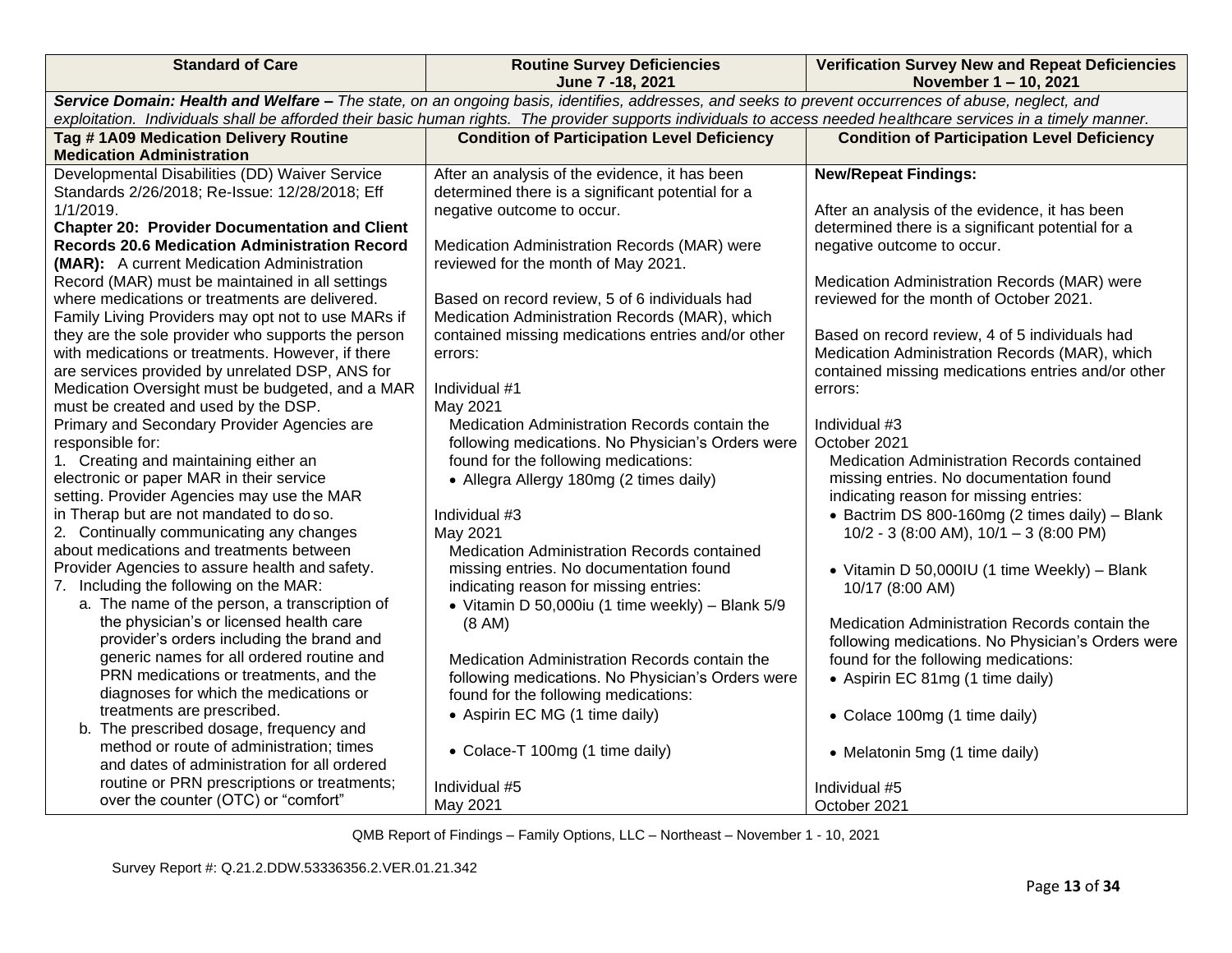| medications or treatments and all self-            | As indicated by the Medication Administration      | Medication Administration Records contain the     |
|----------------------------------------------------|----------------------------------------------------|---------------------------------------------------|
| selected herbal or vitamin therapy.                | Records the individual is to take Clozapine 100mg  | following medications. No Physician's Orders were |
| c. Documentation of all time limited or            | (1 time daily). According to the Physician's       | found for the following medications:              |
| discontinued medications or treatments.            | Orders, Clozapine 100mg is to be taken 2 times     | • Furosemide 40mg (1 time daily)                  |
| d. The initials of the individual administering    | daily. Medication Administration Record and        |                                                   |
| or assisting with the medication delivery          | Physician's Orders do not match.                   | • Lorazepam 1mg (1 time daily)                    |
| and a signature page or electronic record          |                                                    |                                                   |
| that designates the full name                      | Individual #10                                     | Individual #10                                    |
| corresponding to the initials.                     | May 2021                                           | October 2021                                      |
| e. Documentation of refused, missed, or held       | Medication Administration Records contained        | Medication Administration Records contain the     |
| medications or treatments.                         | missing entries. No documentation found            | following medications. No Physician's Orders were |
| f. Documentation of any allergic                   | indicating reason for missing entries:             | found for the following medications:              |
| reaction that occurred due to                      | • Depo-Provera 150mg/m (1 time every 84 days)      | • Carbatrol ER 300mg (2 times daily)              |
| medication or treatments; and                      | $-$ Blank 5/28 (10:00 AM).                         |                                                   |
| g. For PRN medications or treatments:              |                                                    | • Cyclobenzaprine 10mg (1 time daily)             |
| i. instructions for the use of the PRN             | • Prevident 5000 Booster Plus Paste (every day)    |                                                   |
| medication or treatment which must include         | $-$ Blank $5/1 - 31$ .                             | • Diazepam 5mg (2 times daily)                    |
| observable signs/symptoms or                       |                                                    |                                                   |
| circumstances in which the medication or           | Medication Administration Records contain the      | • Divalproex DR 250mg (3 times daily)             |
| treatment is to be used and the number of          | following medications. No Physician's Orders were  |                                                   |
| doses that may be used in a 24-hour                | found for the following medications:               | • Famotidine 40mg (1 time daily)                  |
| period.                                            | • Calcium $600 + \text{Vit} D 400$ (2 times daily) |                                                   |
| ii. clear documentation that the DSP               |                                                    | • Levothyroxine 125mcg (1 time daily)             |
| contacted the agency nurse prior to                | • Cyclobenzaprine 10mg (1 time daily)              |                                                   |
| assisting with the medication or                   |                                                    | • Mirtazapine 30mg (1 time daily)                 |
| treatment, unless the DSP is a Family              | • Depo-Provera 150mg/m (1 time every 84 days)      |                                                   |
| Living Provider related by affinity of             |                                                    | • Thera Vite (1 time daily)                       |
| consanguinity; and                                 | • Macrobid 100mg (2 times daily)                   |                                                   |
| iii. documentation of the effectiveness of         |                                                    | • Vitamin D3 2,000IU (1 time daily)               |
| the PRN medication or treatment.                   | • Omeprazole DR 20mg (1 time daily)                |                                                   |
|                                                    |                                                    | • Zyrtec 10mg (1 time daily)                      |
| <b>Chapter 10 Living Care Arrangements</b>         | • Prevident 5000 Booster Plus (every day)          |                                                   |
| 10.3.4 Medication Assessment and Delivery:         |                                                    | Individual #11                                    |
| Living Supports Provider Agencies must support and | • Prozac 20mg (1 time daily)                       | October 2021                                      |
| comply with:                                       |                                                    | Medication Administration Records contain the     |
| 1. the processes identified in the DDSD AWMD       | • Tegretol 100mg (1 time daily)                    | following medications. No Physician's Orders were |
| training.                                          |                                                    | found for the following medications:              |
| 2. the nursing and DSP functions identified in     | • Zyrtec 10mg (1 time daily)                       | • Baclofen 20mg (2 times daily)                   |
| the Chapter 13.3 Part 2- Adult Nursing             |                                                    |                                                   |
| Services;                                          | Individual #11                                     | • Cetirizine 10mg (1 time daily)                  |
| 3. all Board of Pharmacy regulations as noted in   | May 2021                                           |                                                   |
| Chapter 16.5 Board of Pharmacy; and                |                                                    | • Fluticasone Prop mcg Spray (1 time daily)       |
|                                                    |                                                    |                                                   |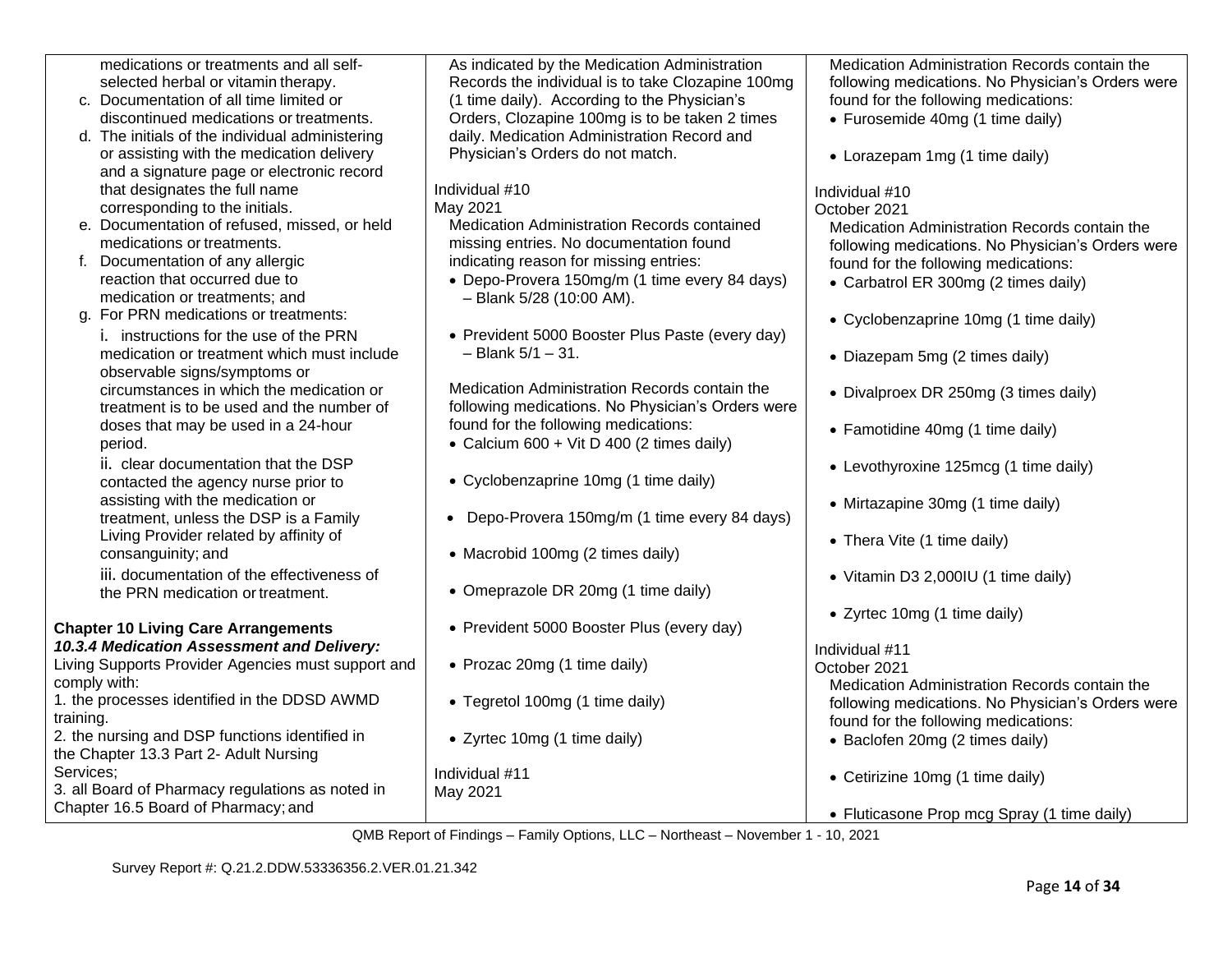| 4. documentation requirements in a                   | Medication Administration Records contained            |  |
|------------------------------------------------------|--------------------------------------------------------|--|
| Medication Administration Record (MAR) as            | missing entries. No documentation found                |  |
| described in Chapter 20.6 Medication                 | indicating reason for missing entries:                 |  |
| Administration Record (MAR).                         | • Baclofen 20mg (3 times daily) - Blank $5/20 - 28$    |  |
|                                                      | (2:00 PM), 5/29 - 30 (8:00 AM, 2:00 PM, 8:00           |  |
| NMAC 16.19.11.8 MINIMUM STANDARDS:                   | PM).                                                   |  |
| A. MINIMUM STANDARDS FOR THE                         |                                                        |  |
| DISTRIBUTION, STORAGE, HANDLING AND                  | • Centrum Silver (1 time daily) - Blank 5/29 -31       |  |
| <b>RECORD KEEPING OF DRUGS:</b>                      | $(8:00$ AM).                                           |  |
| (d) The facility shall have a Medication             |                                                        |  |
| Administration Record (MAR) documenting              | • Cetirizine 10mg (1 time daily) - Blank $5/29 - 31$   |  |
| medication administered to residents, including      | $(8:00$ AM).                                           |  |
| over-the-counter medications. This                   |                                                        |  |
| documentation shall include:                         |                                                        |  |
| Name of resident.<br>(i)                             | • Cranberry Capsule 4200mg (1 time daily) -            |  |
| Date given.<br>(ii)                                  | Blank 5/29 - 31 (8:00 AM).                             |  |
| (iii) Drug product name.                             |                                                        |  |
| (iv) Dosage and form.                                | • Fluticasone Prop 50mcg (1 time daily) - Blank        |  |
| Strength of drug.                                    | 5/29 - 31 (8:00 AM).                                   |  |
| (v)<br>(vi) Route of administration.                 |                                                        |  |
|                                                      | • Lysine Dietary Supplement (1 time daily) –           |  |
| (vii) How often medication is to be taken.           | Blank 5/29 - 31 (8:00 AM).                             |  |
| (viii) Time taken and staff initials.                |                                                        |  |
| (ix) Dates when the medication is discontinued       | • Magnesium Oxide 250mg (1 time daily) - Blank         |  |
| or changed.                                          | 5/29 -31 (8:00 AM).                                    |  |
| The name and initials of all staff<br>(x)            |                                                        |  |
| administering medications.                           | • Pantoprazole Sod DR 40mg (2 times daily) –           |  |
|                                                      | Blank 5/28 (8:00 AM), 5/29 - 31 (8:00 AM and           |  |
| <b>Model Custodial Procedure Manual</b>              | 8:00 PM).                                              |  |
| <b>D. Administration of Drugs</b>                    |                                                        |  |
| Unless otherwise stated by practitioner, patients    |                                                        |  |
| will not be allowed to administer their own          | • Pumpkin Seed Oil (1 time daily) - Blank 5/29 -       |  |
| medications.                                         | 31 (8:00 AM).                                          |  |
| Document the practitioner's order authorizing the    |                                                        |  |
| self-administration of medications.                  | • Triple Flex (1 time daily) - Blank $5/29 - 31$ (8:00 |  |
|                                                      | AM).                                                   |  |
| All PRN (As needed) medications shall have           |                                                        |  |
| complete detail instructions regarding the           | • Vitamin D3 (1 time daily) – Blank $5/29 - 31$ (8:00  |  |
| administering of the medication. This shall include: | AM).                                                   |  |
| symptoms that indicate the use of the<br>➤           |                                                        |  |
| medication,                                          | • Vitamin E 400 units (1 time daily) – Blank $5/29$ -  |  |
| exact dosage to be used, and<br>➤                    | 31 (8:00 AM).                                          |  |
| the exact amount to be used in a 24-hour             |                                                        |  |
| period.                                              |                                                        |  |
|                                                      |                                                        |  |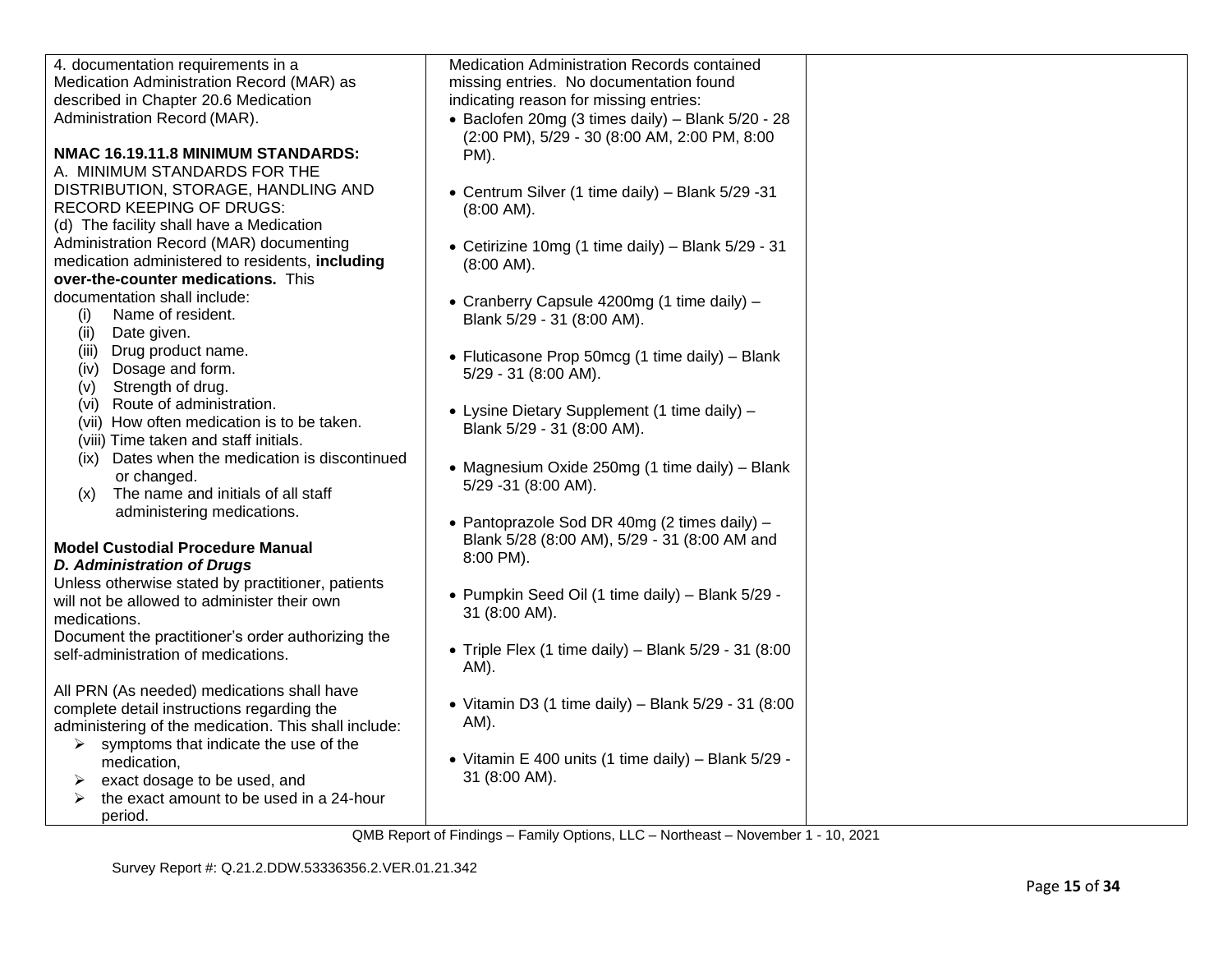| As indicated by the Medication Administration<br>Records the individual is to take Cetirizine 10mg                                                                                                                                                                                                        |  |
|-----------------------------------------------------------------------------------------------------------------------------------------------------------------------------------------------------------------------------------------------------------------------------------------------------------|--|
| (1 time daily). According to the Physician's<br>Orders, Cetirizine 10mg is to be taken 1 time daily                                                                                                                                                                                                       |  |
| for 1 week then as needed. Medication                                                                                                                                                                                                                                                                     |  |
| Administration Record and Physician's Orders do<br>not match.                                                                                                                                                                                                                                             |  |
| As indicated by the Medication Administration<br>Records the individual is to take Pantoprazole Sod<br>DR 40mg (2 times daily). According to the<br>Physician's Orders, Pantoprazole Sod DR 40mg is<br>to be taken 1 time daily. Medication Administration<br>Record and Physician's Orders do not match. |  |
| Medication Administration Records contain the<br>following medications. No Physician's Orders were<br>found for the following medications:<br>• Centrum Silver (1 time daily)                                                                                                                             |  |
| • Cranberry Capsule 4200mg (1 time daily)                                                                                                                                                                                                                                                                 |  |
| • Lysine Dietary Supplement (1 time daily)                                                                                                                                                                                                                                                                |  |
| • Magnesium Oxide 250mg (1 time daily)                                                                                                                                                                                                                                                                    |  |
| • Pumpkin Seed Oil (1 time daily)                                                                                                                                                                                                                                                                         |  |
| • Triple Flex (1 time daily)                                                                                                                                                                                                                                                                              |  |
| • Vitamin E 400 Unit (1 time daily)                                                                                                                                                                                                                                                                       |  |
|                                                                                                                                                                                                                                                                                                           |  |
|                                                                                                                                                                                                                                                                                                           |  |
|                                                                                                                                                                                                                                                                                                           |  |
|                                                                                                                                                                                                                                                                                                           |  |
|                                                                                                                                                                                                                                                                                                           |  |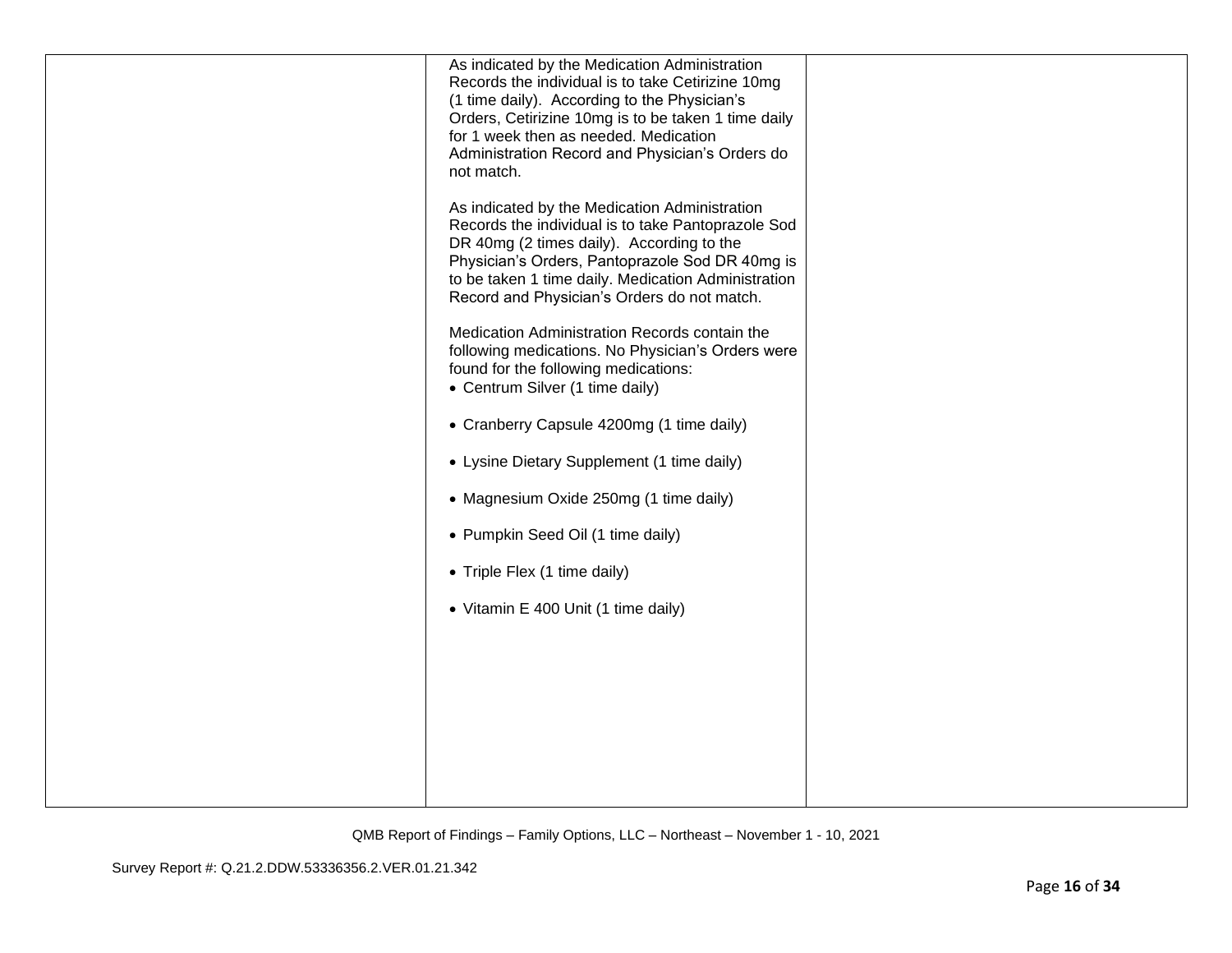| Tag #1A09.1 Medication Delivery PRN                                                 | <b>Condition of Participation Level Deficiency</b> | <b>Condition of Participation Level Deficiency</b>                                   |
|-------------------------------------------------------------------------------------|----------------------------------------------------|--------------------------------------------------------------------------------------|
| <b>Medication Administration</b>                                                    |                                                    |                                                                                      |
| Developmental Disabilities (DD) Waiver Service                                      | After an analysis of the evidence, it has been     | <b>New/Repeat Findings:</b>                                                          |
| Standards 2/26/2018; Re-Issue: 12/28/2018; Eff                                      | determined there is a significant potential for a  |                                                                                      |
| 1/1/2019.                                                                           | negative outcome to occur.                         | After an analysis of the evidence, it has been                                       |
| <b>Chapter 20: Provider Documentation and Client</b>                                |                                                    | determined there is a significant potential for a                                    |
| <b>Records 20.6 Medication Administration Record</b>                                | Medication Administration Records (MAR) were       | negative outcome to occur.                                                           |
| (MAR): A current Medication Administration                                          | reviewed for the month of May 2021.                |                                                                                      |
| Record (MAR) must be maintained in all settings                                     |                                                    | Medication Administration Records (MAR) were                                         |
| where medications or treatments are delivered.                                      | Based on record review, 6 of 6 individuals had PRN | reviewed for the month of October 2021.                                              |
| Family Living Providers may opt not to use MARs if                                  | Medication Administration Records (MAR), which     |                                                                                      |
| they are the sole provider who supports the person                                  | contained missing elements as required by          | Based on record review, 4 of 5 individuals had PRN                                   |
| with medications or treatments. However, if there                                   | standard:                                          | Medication Administration Records (MAR), which                                       |
| are services provided by unrelated DSP, ANS for                                     |                                                    | contained missing elements as required by                                            |
| Medication Oversight must be budgeted, and a MAR                                    | Individual #1                                      | standard:                                                                            |
| must be created and used by the DSP.                                                | May 2021                                           |                                                                                      |
| Primary and Secondary Provider Agencies are                                         | As indicated by the Medication Administration      | Individual #3                                                                        |
| responsible for:                                                                    | Records the individual is to take Petroleum Jelly  | October 2021                                                                         |
| 1. Creating and maintaining either an                                               | (PRN). According to the Physician's Orders,        | Medication Administration Records contain the                                        |
| electronic or paper MAR in their service                                            | Petroleum Jelly is to be taken 2 times daily.      | following medications. No Physician's Orders were                                    |
| setting. Provider Agencies may use the MAR                                          | Medication Administration Record and Physician's   | found for the following medications:                                                 |
| in Therap but are not mandated to do so.                                            | Orders do not match.                               | • Eucerin Cream (PRN)                                                                |
| 2. Continually communicating any changes                                            |                                                    |                                                                                      |
| about medications and treatments between                                            | Medication Administration Records contain the      | • Ibuprofen 800mg (PRN)                                                              |
| Provider Agencies to assure health and safety.                                      | following medications. No Physician's Orders were  |                                                                                      |
| 7. Including the following on the MAR:                                              | found for the following medications:               | Physician's Orders indicated the following                                           |
| a. The name of the person, a transcription of                                       | • Eucerin Cream (PRN)                              | medication were to be given. The following                                           |
| the physician's or licensed health care                                             |                                                    | Medications were not documented on the                                               |
| provider's orders including the brand and                                           | • Milk of Magnesia (PRN)                           | <b>Medication Administration Records:</b>                                            |
| generic names for all ordered routine and                                           |                                                    | • Acetaminophen 500mg PRN)                                                           |
| PRN medications or treatments, and the                                              | • Mylanta Liquid (PRN)                             |                                                                                      |
| diagnoses for which the medications or                                              |                                                    | Individual #5                                                                        |
| treatments are prescribed.                                                          | • Nasal Spray 0.05% (PRN)                          | October 2021                                                                         |
| b. The prescribed dosage, frequency and<br>method or route of administration; times |                                                    | Medication Administration Records contain the                                        |
| and dates of administration for all ordered                                         | • Pepto Bismol Suspension (PRN)                    | following medications. No Physician's Orders were                                    |
| routine or PRN prescriptions or treatments;                                         |                                                    | found for the following medications:                                                 |
| over the counter (OTC) or "comfort"                                                 | • Petroleum Jelly (PRN)                            | • Tylenol 650mg (PRN)                                                                |
| medications or treatments and all self-                                             |                                                    |                                                                                      |
| selected herbal or vitamin therapy.                                                 | • Robitussin Long-Acting Liquid (PRN)              | Physician's Orders indicated the following                                           |
| c. Documentation of all time limited or                                             |                                                    | medication were to be given. The following<br>Medications were not documented on the |
| discontinued medications or treatments.                                             | • Triple Antibiotic Ointment (PRN)                 | <b>Medication Administration Records:</b>                                            |
| d. The initials of the individual administering                                     |                                                    |                                                                                      |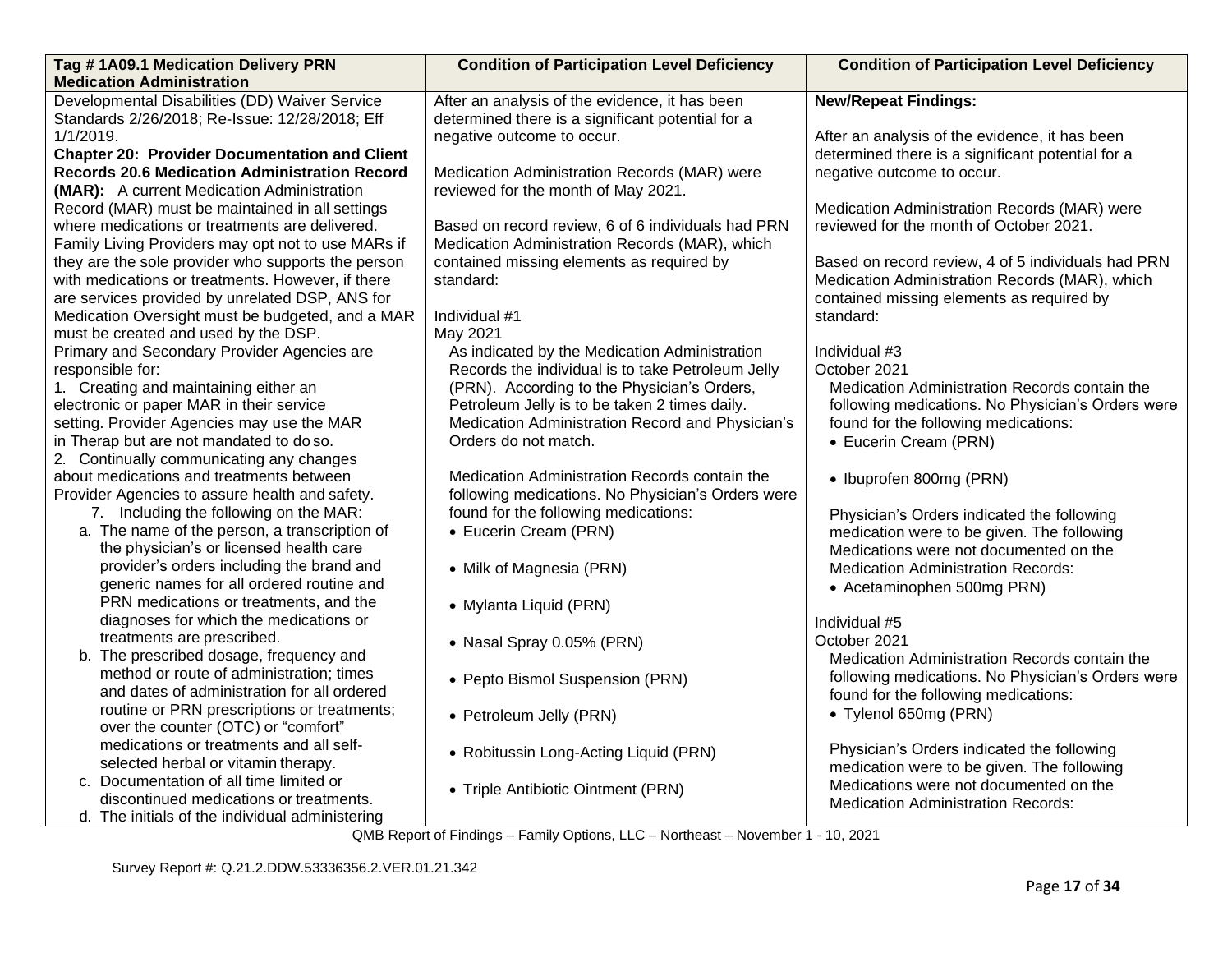| or assisting with the medication delivery          | • Tylenol (PRN)                                   | • Acetaminophen 500mg (PRN)                       |
|----------------------------------------------------|---------------------------------------------------|---------------------------------------------------|
| and a signature page or electronic record          |                                                   |                                                   |
| that designates the full name                      | Individual #3                                     | Individual #10                                    |
| corresponding to the initials.                     | May 2021                                          | October 2021                                      |
| e. Documentation of refused, missed, or held       | No Effectiveness was noted on the Medication      | Medication Administration Records contain the     |
| medications or treatments.                         | Administration Record for the following PRN       | following medications. No Physician's Orders were |
| f. Documentation of any allergic                   | medication:                                       | found for the following medications:              |
| reaction that occurred due to                      | • Ibuprofen 800mg - PRN - $5/3$ (given 1 time)    | • Ibuprofen 600mg (PRN)                           |
| medication or treatments; and                      |                                                   |                                                   |
| g. For PRN medications or treatments:              | Medication Administration Records contain the     | • Loratadine 10mg (PRN)                           |
| i. instructions for the use of the PRN             | following medications. No Physician's Orders were |                                                   |
| medication or treatment which must include         | found for the following medications:              | • Lorazepam 0.5mg (PRN)                           |
| observable signs/symptoms or                       | • Milk of Magnesia (PRN)                          |                                                   |
| circumstances in which the medication or           |                                                   | • Triamcinolone 0.1% Cream (PRN)                  |
| treatment is to be used and the number of          | • Mylanta Liquid (PRN)                            |                                                   |
| doses that may be used in a 24-hour                |                                                   | • Zofran 8mg (PRN)                                |
| period.                                            | • Nasal Spray 0.05% (PRN)                         |                                                   |
| ii. clear documentation that the DSP               |                                                   | Individual #11                                    |
| contacted the agency nurse prior to                | • Pepto Bismol Suspension (PRN)                   | October 2021                                      |
| assisting with the medication or                   |                                                   | Medication Administration Records contain the     |
| treatment, unless the DSP is a Family              | • Robitussin Cough - Cold CF (PRN)                | following medications. No Physician's Orders were |
| Living Provider related by affinity of             |                                                   | found for the following medications:              |
| consanguinity; and                                 | • Triple Antibiotic Ointment (PRN)                | • Cetirizine 10mg (PRN)                           |
| iii. documentation of the effectiveness of         |                                                   |                                                   |
| the PRN medication or treatment.                   | Individual #4                                     | • Tylenol Ex-Str 500mg (PRN)                      |
|                                                    | May 2021                                          |                                                   |
| <b>Chapter 10 Living Care Arrangements</b>         | During on-site survey Medication Administration   |                                                   |
| 10.3.4 Medication Assessment and Delivery:         | Records were requested for months of 5/2021. As   |                                                   |
| Living Supports Provider Agencies must support and | of 6/17/2021, Medication Administration Records   |                                                   |
| comply with:                                       | for May had not been provided.                    |                                                   |
| 1. the processes identified in the DDSD            |                                                   |                                                   |
| AWMD training.                                     | During on-site survey Physician Orders were       |                                                   |
| 2. the nursing and DSP functions identified in     | requested. As of 6/17/2021, Physician Orders had  |                                                   |
| the Chapter 13.3 Part 2- Adult Nursing             | not been provided.                                |                                                   |
| Services;                                          |                                                   |                                                   |
| 3. all Board of Pharmacy regulations as noted in   | Individual #5                                     |                                                   |
| Chapter 16.5 Board of Pharmacy; and                | May 2021                                          |                                                   |
| 4. documentation requirements in a                 | No evidence of documented Signs/Symptoms          |                                                   |
| Medication Administration Record (MAR) as          | were found for the following PRN medication:      |                                                   |
| described in Chapter 20.6 Medication               | • Colace $100mg - PRN - 5/1 - 31$ (given 1 time)  |                                                   |
| Administration Record (MAR).                       |                                                   |                                                   |
|                                                    |                                                   |                                                   |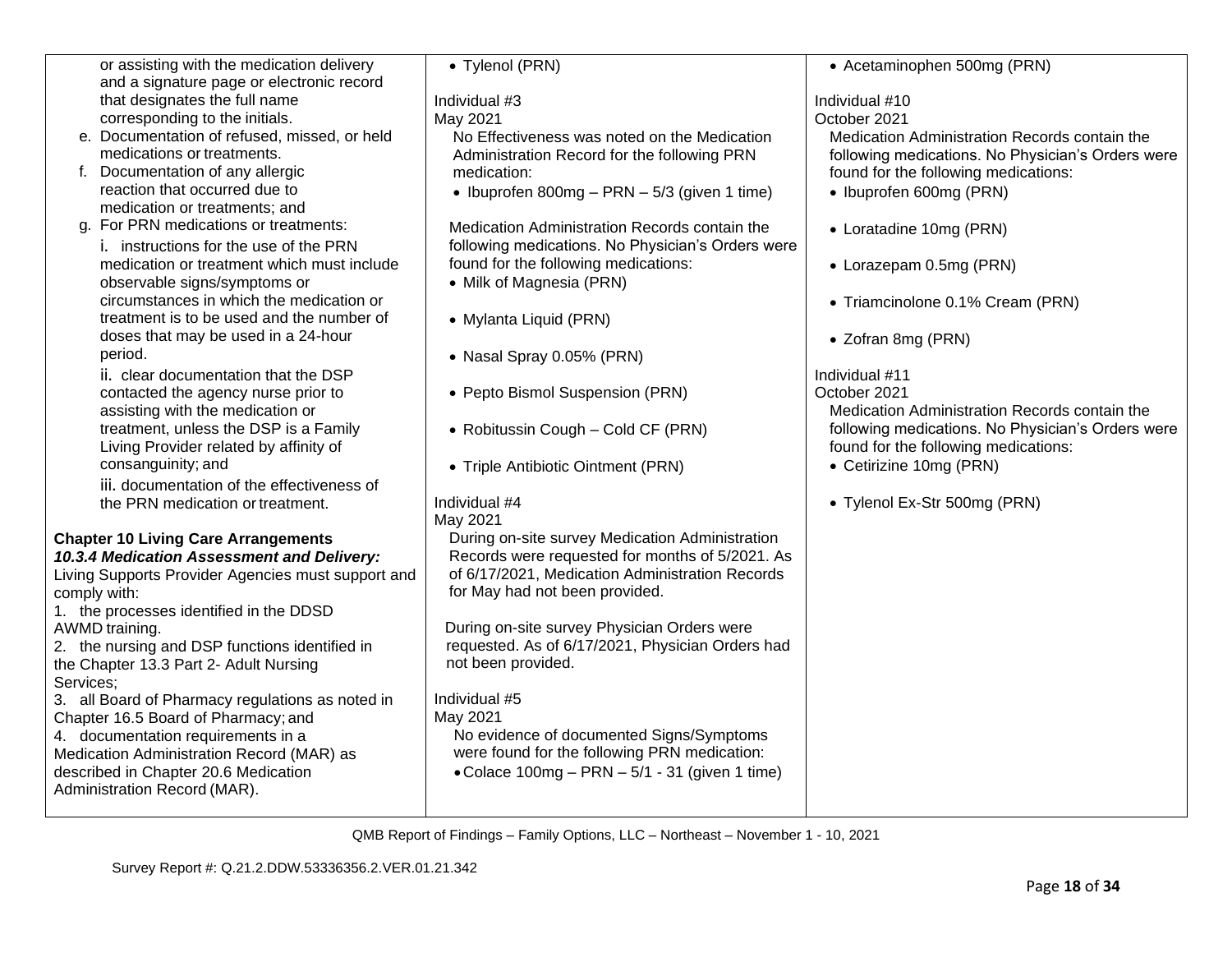| $\bullet$ Ibuprofen 200mg - PRN - 5/4, 5/14 (given 1<br>time) |  |
|---------------------------------------------------------------|--|
|                                                               |  |
| • Lorazepam 1mg - PRN - 5/1 (given 1 time)                    |  |
|                                                               |  |
| No Effectiveness was noted on the Medication                  |  |
| Administration Record for the following PRN                   |  |
| medication:                                                   |  |
| • Colace $100mg - PRN - 5/1 - 31$ (given 1 time)              |  |
| • Ibuprofen 200mg - PRN $-5/3 - 5$ , 26 (given 2              |  |
| times), $5/9 - 19$ , $23 - 25$ (given 1 time)                 |  |
|                                                               |  |
| • Lorazepam $1mg - PRN - 5/1$ (given 1 time)                  |  |
| Medication Administration Records contain the                 |  |
| following medications. No Physician's Orders were             |  |
| found for the following medications:                          |  |
| • Colace 100mg (PRN)                                          |  |
|                                                               |  |
| • Tylenol 650mg (PRN)                                         |  |
| Individual #10                                                |  |
| May 2021                                                      |  |
| No Effectiveness was noted on the Medication                  |  |
| Administration Record for the following PRN                   |  |
| medication:                                                   |  |
| • Pepto-Bismol Max (PRN) - Blank 5/1, 30 (given<br>1 time)    |  |
|                                                               |  |
| Medication Administration Records contain the                 |  |
| following medications. No Physician's Orders were             |  |
| found for the following medications:                          |  |
| • Chloraseptic Sore Throat Spray (PRN)                        |  |
| • Ibuprofen 600mg (PRN)                                       |  |
|                                                               |  |
| • Loratadine 10mg (PRN)                                       |  |
| • Lorazepam .5mg (PRN)                                        |  |
|                                                               |  |
| • Milk of Magnesia Suspension (PRN)                           |  |
|                                                               |  |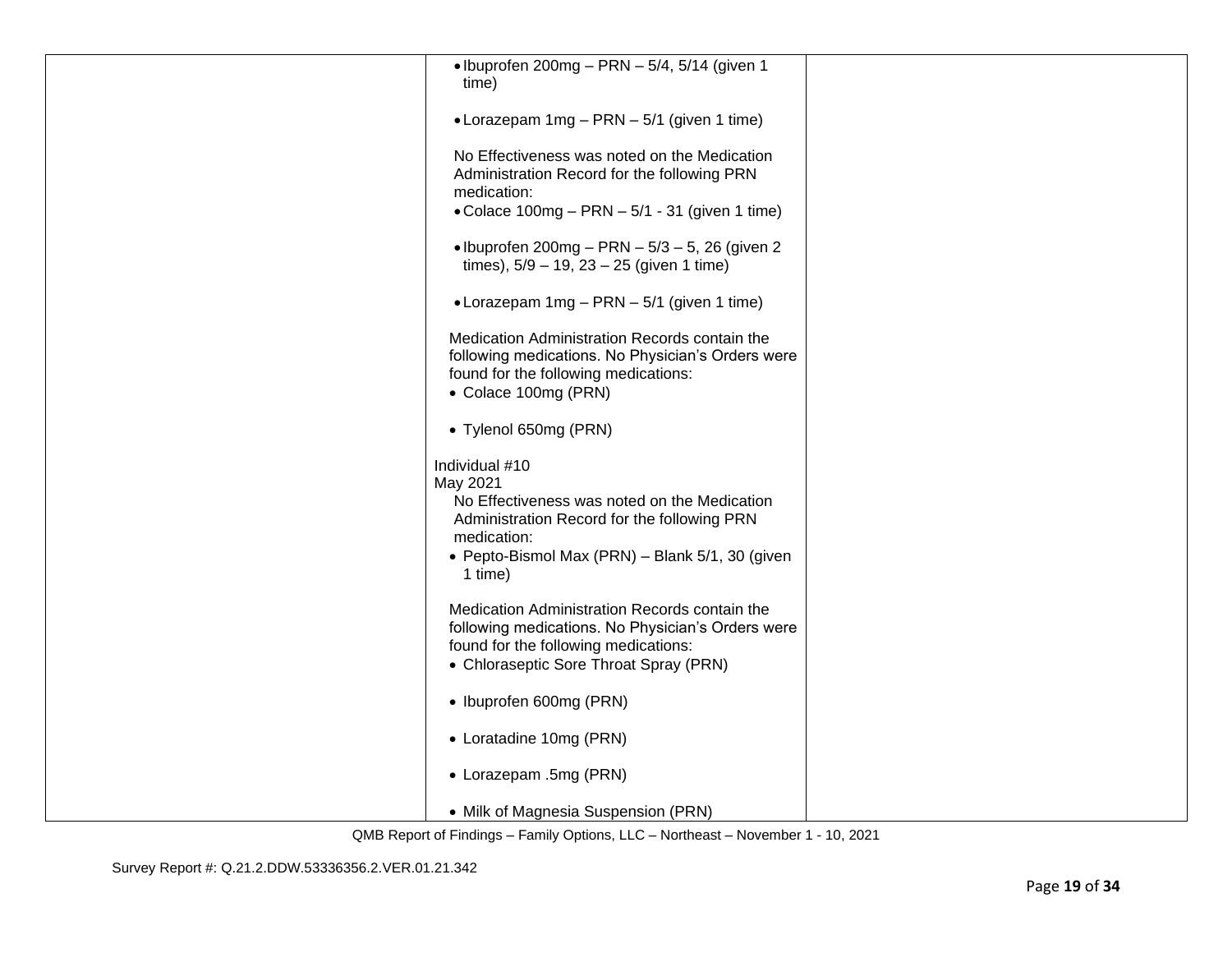| • Mylanta (PRN)                                                                                                                                                                                            |  |
|------------------------------------------------------------------------------------------------------------------------------------------------------------------------------------------------------------|--|
| • Nasal Spray 0.05% (PRN)                                                                                                                                                                                  |  |
| • Pepto-Bismol Max (PRN)                                                                                                                                                                                   |  |
| • Phenergan 25mg Suppository (PRN)                                                                                                                                                                         |  |
| • Robitussin Cough-Cold CF (PRN)                                                                                                                                                                           |  |
| • Triamcinolone 0.1% Cream (PRN)                                                                                                                                                                           |  |
| • Triple Antibiotic Ointment (PRN)                                                                                                                                                                         |  |
| • Tylenol 325mg (PRN)                                                                                                                                                                                      |  |
| • Zofran 8mg (PRN)                                                                                                                                                                                         |  |
| Individual #11<br>May 2021<br>No Effectiveness was noted on the Medication<br>Administration Record for the following PRN<br>medication:<br>• Aspercreme $-$ PRN $-$ 5/4 (given 1 time)                    |  |
| • Tylenol Ex-Str 500mg - PRN - $5/1$ - 5, 9, 13 -<br>19, 22 - 26, 31 (given 1 time)                                                                                                                        |  |
| No Time of Administration was noted on the<br>Medication Administration Record for the<br>following PRN medication:<br>• Tylenol Ex-Str 500mg - PRN $-5/1 - 5$ , 9, 13 -<br>19, 22 - 26, 31 (given 1 time) |  |
| Medication Administration Records contain the<br>following medications. No Physician's Orders were<br>found for the following medications:<br>• Tylenol Ex-Str 500mg (PRN)                                 |  |
| Physician's Orders indicated the following<br>medication were to be given. The following                                                                                                                   |  |
|                                                                                                                                                                                                            |  |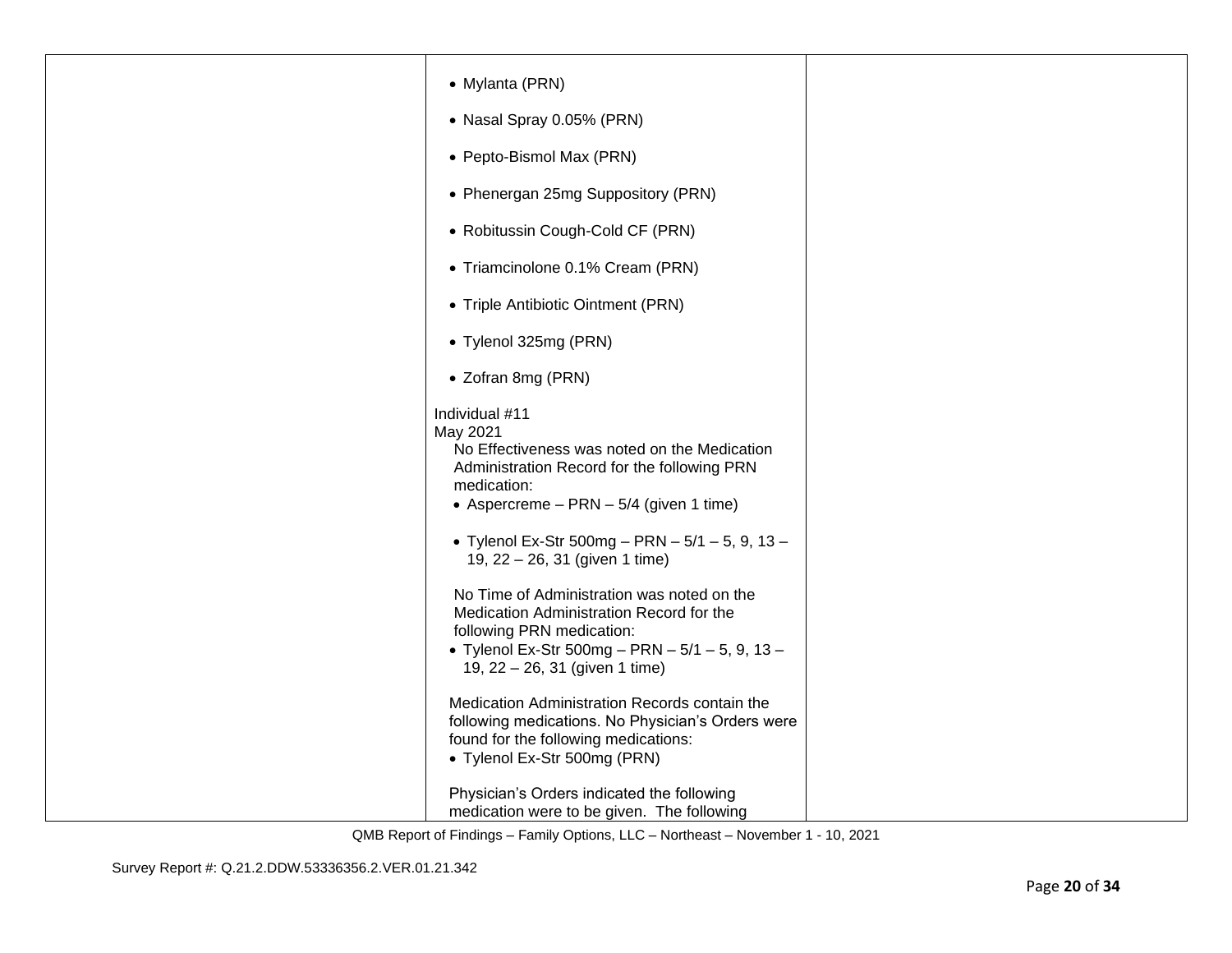| Medications were not documented on the<br><b>Medication Administration Records:</b> |  |
|-------------------------------------------------------------------------------------|--|
| • Ibuprofen 100mg (PRN)                                                             |  |
|                                                                                     |  |
|                                                                                     |  |
|                                                                                     |  |
|                                                                                     |  |
|                                                                                     |  |
|                                                                                     |  |
|                                                                                     |  |
|                                                                                     |  |
|                                                                                     |  |
|                                                                                     |  |
|                                                                                     |  |
|                                                                                     |  |
|                                                                                     |  |
|                                                                                     |  |
|                                                                                     |  |
|                                                                                     |  |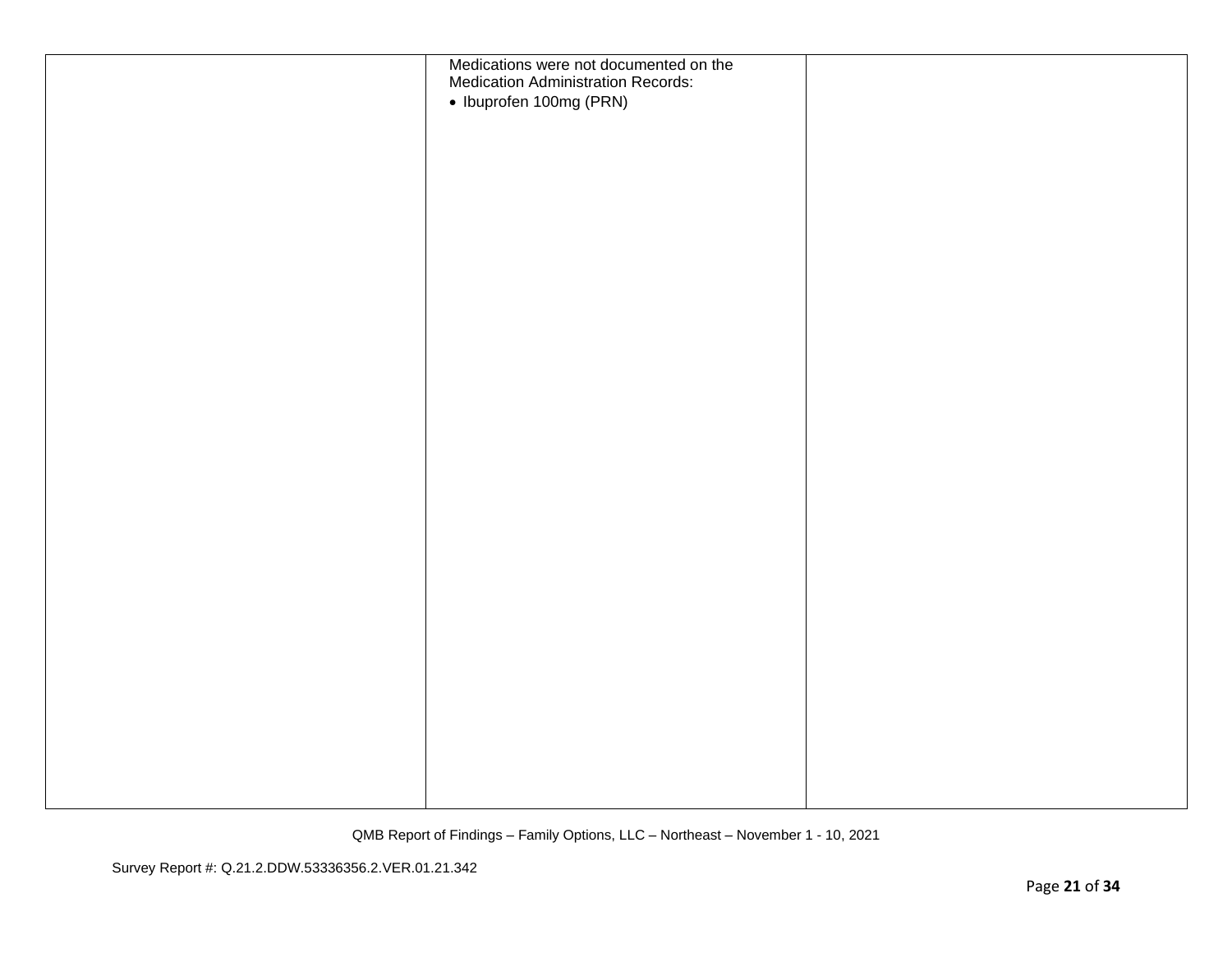| Tag #1A09.1.0 Medication Delivery                                                       | <b>Standard Level Deficiency</b>                   | <b>Standard Level Deficiency</b>                   |
|-----------------------------------------------------------------------------------------|----------------------------------------------------|----------------------------------------------------|
| <b>PRN Medication Administration</b>                                                    |                                                    |                                                    |
| Developmental Disabilities (DD) Waiver Service                                          | Medication Administration Records (MAR) were       | <b>New/Repeat Findings:</b>                        |
| Standards 2/26/2018; Re-Issue: 12/28/2018; Eff                                          | reviewed for the month of May 2021.                |                                                    |
| 1/1/2019.                                                                               |                                                    | Based on record review, 3 of 5 individuals had PRN |
| <b>Chapter 20: Provider Documentation and Client</b>                                    | Based on record review, 4 of 6 individuals had PRN | Medication Administration Records (MAR), which     |
| Records 20.6 Medication Administration Record                                           | Medication Administration Records (MAR), which     | contained missing elements as required by          |
| (MAR): A current Medication Administration                                              | contained missing elements as required by          | standard:                                          |
| Record (MAR) must be maintained in all settings                                         | standard:                                          |                                                    |
| where medications or treatments are delivered.                                          |                                                    | Individual #4                                      |
| Family Living Providers may opt not to use MARs if                                      | Individual #1                                      | October 2021                                       |
| they are the sole provider who supports the person                                      | May 2021                                           | Medication Administration Records did not          |
| with medications or treatments. However, if there                                       | Medication Administration Records did not          | contain the exact amount to be used in a 24-hour   |
| are services provided by unrelated DSP, ANS for                                         | contain the exact amount to be used in a 24-hour   | period:                                            |
| Medication Oversight must be budgeted, and a MAR                                        | period:                                            | • Triple Antibiotic (PRN)                          |
| must be created and used by the DSP.                                                    | • Eucerin Cream (PRN)                              |                                                    |
| Primary and Secondary Provider Agencies are                                             |                                                    | Individual #5                                      |
| responsible for:                                                                        | • Milk of Magnesia (PRN)                           | October 2021                                       |
| 1. Creating and maintaining either an                                                   |                                                    | Medication Administration Records did not          |
| electronic or paper MAR in their service                                                | • Triple Antibiotic (PRN)                          | contain the exact amount to be used in a 24-hour   |
| setting. Provider Agencies may use the MAR                                              |                                                    | period:                                            |
| in Therap but are not mandated to do so.                                                | Medication Administration Records did not          | • Chloraseptic Spray (PRN)                         |
| 2. Continually communicating any changes                                                | contain the circumstance for which the             |                                                    |
| about medications and treatments between                                                | medication is to be used:                          | • Triple Antibiotic (PRN)                          |
| Provider Agencies to assure health and safety.                                          | • Eucerin Cream (PRN)                              |                                                    |
| 7. Including the following on the MAR:                                                  |                                                    | Individual #10                                     |
| a. The name of the person, a transcription of                                           | Individual #3                                      | October 2021                                       |
| the physician's or licensed health care                                                 | May 2021                                           | Medication Administration Records did not          |
| provider's orders including the brand and                                               | Medication Administration Records did not          | contain the exact amount to be used in a 24-hour   |
| generic names for all ordered routine and                                               | contain the exact amount to be used in a 24-hour   | period:                                            |
| PRN medications or treatments, and the                                                  | period:                                            | • Loratadine 10mg (PRN)                            |
| diagnoses for which the medications or                                                  | • Triple Antibiotic (PRN)                          |                                                    |
| treatments are prescribed.                                                              |                                                    | • Lorazepam 0.5mg (PRN)                            |
| b. The prescribed dosage, frequency and                                                 | Medication Administration Records did not          |                                                    |
| method or route of administration; times<br>and dates of administration for all ordered | contain the circumstance for which the             | • Triple Antibiotic Ointment (PRN)                 |
| routine or PRN prescriptions or treatments;                                             | medication is to be used:                          |                                                    |
|                                                                                         | • Triple Antibiotic (PRN)                          |                                                    |
| over the counter (OTC) or "comfort"<br>medications or treatments and all self-          |                                                    |                                                    |
| selected herbal or vitamin therapy.                                                     | Individual #5                                      |                                                    |
| c. Documentation of all time limited or                                                 | May 2021                                           |                                                    |
| discontinued medications or treatments.                                                 |                                                    |                                                    |
|                                                                                         |                                                    |                                                    |
| d. The initials of the individual administering                                         |                                                    |                                                    |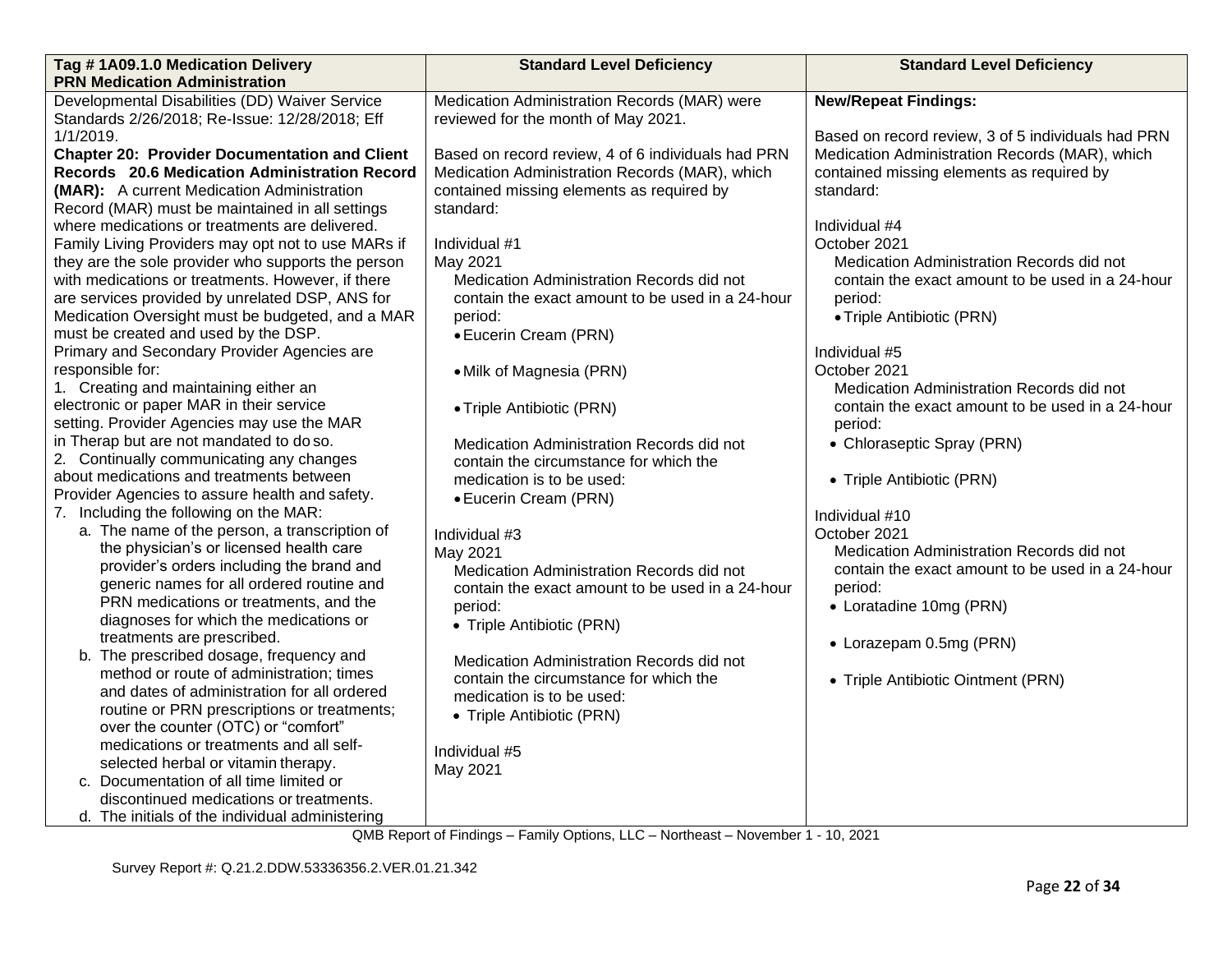| or assisting with the medication delivery          | Medication Administration Records did not        |  |
|----------------------------------------------------|--------------------------------------------------|--|
| and a signature page or electronic record          | contain the exact amount to be used in a 24-hour |  |
| that designates the full name                      | period:                                          |  |
| corresponding to the initials.                     | • Chloraseptic Spray (PRN)                       |  |
| e. Documentation of refused, missed, or held       |                                                  |  |
| medications or treatments.                         |                                                  |  |
|                                                    | • Colace 100mg (PRN)                             |  |
| Documentation of any allergic<br>f.                |                                                  |  |
| reaction that occurred due to                      | • Lorazepam 1mg (PRN)                            |  |
| medication or treatments; and                      |                                                  |  |
| g. For PRN medications or treatments:              | • Triple Antibiotic Ointment (PRN)               |  |
| i. instructions for the use of the PRN             |                                                  |  |
| medication or treatment which must include         | Individual #10                                   |  |
| observable signs/symptoms or                       | May 2021                                         |  |
| circumstances in which the medication or           | Medication Administration Records did not        |  |
| treatment is to be used and the number of          | contain the exact amount to be used in a 24-hour |  |
| doses that may be used in a 24-hour                | period:                                          |  |
| period.                                            |                                                  |  |
|                                                    | • Triple Antibiotic Ointment (PRN)               |  |
| ii. clear documentation that the DSP               |                                                  |  |
| contacted the agency nurse prior to                | • Tylenol 325 mg (PRN)                           |  |
| assisting with the medication or                   |                                                  |  |
| treatment, unless the DSP is a Family              | Medication Administration Records did not        |  |
| Living Provider related by affinity of             | contain the circumstance for which the           |  |
| consanguinity; and                                 | medication is to be used:                        |  |
| iii. documentation of the effectiveness of         | • Triamcinolone 0.1% Cream (PRN)                 |  |
| the PRN medication or treatment.                   |                                                  |  |
|                                                    | •Zofran 8mg (PRN)                                |  |
| <b>Chapter 10 Living Care Arrangements</b>         |                                                  |  |
| 10.3.4 Medication Assessment and Delivery:         |                                                  |  |
| Living Supports Provider Agencies must support and |                                                  |  |
| comply with:                                       |                                                  |  |
| 1. the processes identified in the DDSD            |                                                  |  |
| AWMD training.                                     |                                                  |  |
|                                                    |                                                  |  |
| 2. the nursing and DSP functions identified in     |                                                  |  |
| the Chapter 13.3 Part 2- Adult Nursing             |                                                  |  |
| Services;                                          |                                                  |  |
| 3. all Board of Pharmacy regulations as noted in   |                                                  |  |
| Chapter 16.5 Board of Pharmacy; and                |                                                  |  |
| 4. documentation requirements in a                 |                                                  |  |
| Medication Administration Record (MAR) as          |                                                  |  |
| described in Chapter 20.6 Medication               |                                                  |  |
| Administration Record (MAR).                       |                                                  |  |
|                                                    |                                                  |  |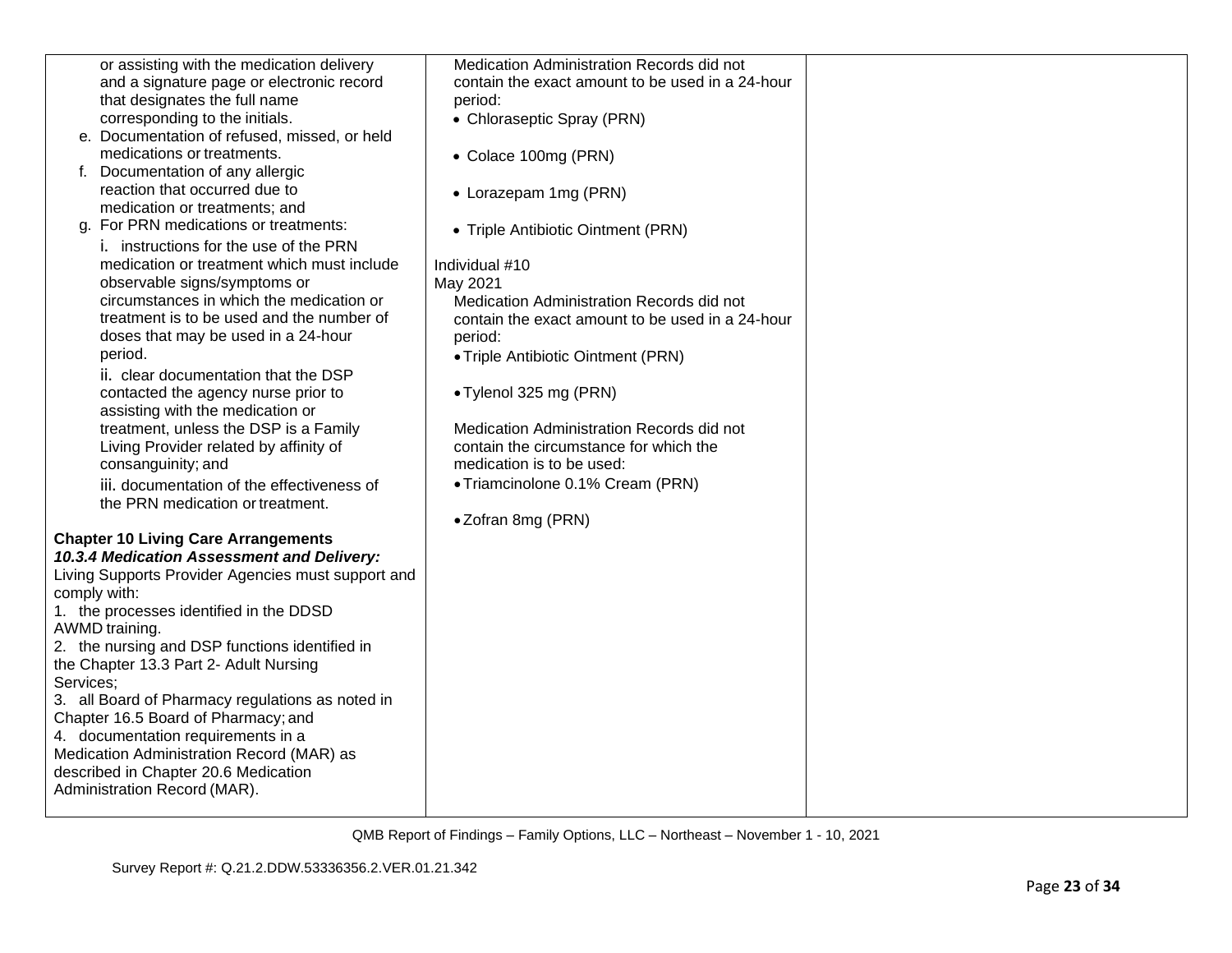| Tag #1A15.2 Administrative Case File:<br><b>Healthcare Documentation (Therap and</b>                                                                                                                                                                                                                                                                                                                                                                                                                                                                                                                                                                                                                                                                                                                                                                                                                                                                                                                          | <b>Condition of Participation Level Deficiency</b>                                                                                                                                                                                                                                                                                                                                                                                                                                                                                                                                                                                                                                                                                                          | <b>Condition of Participation Level Deficiency</b>                                                                                                                                                                                                                                                                                                                                                                                                                                                                                                                                                                                                                                                                              |
|---------------------------------------------------------------------------------------------------------------------------------------------------------------------------------------------------------------------------------------------------------------------------------------------------------------------------------------------------------------------------------------------------------------------------------------------------------------------------------------------------------------------------------------------------------------------------------------------------------------------------------------------------------------------------------------------------------------------------------------------------------------------------------------------------------------------------------------------------------------------------------------------------------------------------------------------------------------------------------------------------------------|-------------------------------------------------------------------------------------------------------------------------------------------------------------------------------------------------------------------------------------------------------------------------------------------------------------------------------------------------------------------------------------------------------------------------------------------------------------------------------------------------------------------------------------------------------------------------------------------------------------------------------------------------------------------------------------------------------------------------------------------------------------|---------------------------------------------------------------------------------------------------------------------------------------------------------------------------------------------------------------------------------------------------------------------------------------------------------------------------------------------------------------------------------------------------------------------------------------------------------------------------------------------------------------------------------------------------------------------------------------------------------------------------------------------------------------------------------------------------------------------------------|
| <b>Required Plans)</b>                                                                                                                                                                                                                                                                                                                                                                                                                                                                                                                                                                                                                                                                                                                                                                                                                                                                                                                                                                                        |                                                                                                                                                                                                                                                                                                                                                                                                                                                                                                                                                                                                                                                                                                                                                             |                                                                                                                                                                                                                                                                                                                                                                                                                                                                                                                                                                                                                                                                                                                                 |
| Developmental Disabilities (DD) Waiver Service<br>Standards 2/26/2018; Re-Issue: 12/28/2018; Eff<br>1/1/2019.<br><b>Chapter 20: Provider Documentation and Client</b><br>Records: 20.2 Client Records Requirements: All<br>DD Waiver Provider Agencies are required to create<br>and maintain individual client records. The contents<br>of client records vary depending on the unique<br>needs of the person receiving services and the<br>resultant information produced. The extent of<br>documentation required for individual client records<br>per service type depends on the location of the file,<br>the type of service being provided, and the<br>information necessary.<br>DD Waiver Provider Agencies are required to<br>adhere to the following:<br>1. Client records must contain all documents<br>essential to the service being provided and essential<br>to ensuring the health and safety of the person<br>during the provision of the service.<br>2. Provider Agencies must have readily | After an analysis of the evidence, it has been<br>determined there is a significant potential for a<br>negative outcome to occur.<br>Based on record review, the Agency did not<br>maintain the required documentation in the<br>Individuals Agency Record as required by standard<br>for 6 of 10 individuals.<br>Review of the administrative individual case files<br>revealed the following items were not found,<br>incomplete, and/or not current:<br><b>Medication Administration Assessment Tool:</b><br>> Not Current (#2) (Note: Updated during the on-<br>site survey. Provider please complete POC for<br>ongoing QA/QI.)<br><b>Comprehensive Aspiration Risk Management</b><br>Plan:<br>$\triangleright$ Not linked/attached in Therap (#4, 10) | <b>New/Repeat Findings:</b><br>After an analysis of the evidence, it has been<br>determined there is a significant potential for a<br>negative outcome to occur.<br>Based on record review, the Agency did not<br>maintain the required documentation in the<br>Individuals Agency Record as required by standard<br>for 2 of 9 individuals.<br>Review of the administrative individual case files<br>revealed the following items were not found,<br>incomplete, and/or not current:<br><b>Medical Emergency Response Plans:</b><br><b>Aspiration:</b><br>• Individual #4 - According to Electronic<br>Comprehensive Health Assessment Tool the<br>individual is required to have a plan. Not Linked or<br>Attached in Therap. |
| accessible records in home and community settings<br>in paper or electronic form. Secure access to                                                                                                                                                                                                                                                                                                                                                                                                                                                                                                                                                                                                                                                                                                                                                                                                                                                                                                            | <b>Healthcare Passport:</b>                                                                                                                                                                                                                                                                                                                                                                                                                                                                                                                                                                                                                                                                                                                                 | Falls:                                                                                                                                                                                                                                                                                                                                                                                                                                                                                                                                                                                                                                                                                                                          |
| electronic records through the Therap web-based<br>system using computers or mobile devices is<br>acceptable.<br>3. Provider Agencies are responsible for ensuring<br>that all plans created by nurses, RDs, therapists or<br>BSCs are present in all needed settings.<br>4. Provider Agencies must maintain records of all<br>documents produced by agency personnel or<br>contractors on behalf of each person, including any<br>routine notes or data, annual assessments, semi-<br>annual reports, evidence of training<br>provided/received, progress notes, and any other<br>interactions for which billing is generated.<br>Each Provider Agency is responsible for<br>5.<br>maintaining the daily or other contact notes<br>documenting the nature and frequency of service                                                                                                                                                                                                                           | > Did not contain Guardianship/Healthcare<br>Decision Maker (#11)<br><b>Health Care Plans:</b><br><b>Body Mass Index:</b><br>• Individual #2 - According to Electronic<br>Comprehensive Health Assessment Tool the<br>individual is required to have a plan. Evidence<br>indicated the plan was not current. (Note:<br>Updated during the on-site survey. Provider<br>please complete POC for ongoing QA/QI.)<br><b>Contractures/Spasticity:</b><br>Individual #10 - According to Electronic<br>Comprehensive Health Assessment Tool the                                                                                                                                                                                                                    | • Individual #4 - According to Electronic<br>Comprehensive Health Assessment Tool the<br>individual is required to have a plan. Not Linked or<br>Attached in Therap. (Note: Linked / attached in<br>Therap during the on-site survey. Provider please<br>complete POC for ongoing QA/QI.)<br>Paralysis:<br>• Individual #5 - According to Electronic<br>Comprehensive Health Assessment Tool the<br>individual is required to have a plan. Not Linked or<br>Attached in Therap. (Note: Linked / attached in<br>Therap during the on-site survey. Provider please<br>complete POC for ongoing QA/QI.)                                                                                                                            |
| delivery, as well as data tracking only for the                                                                                                                                                                                                                                                                                                                                                                                                                                                                                                                                                                                                                                                                                                                                                                                                                                                                                                                                                               |                                                                                                                                                                                                                                                                                                                                                                                                                                                                                                                                                                                                                                                                                                                                                             | <b>Respiratory:</b>                                                                                                                                                                                                                                                                                                                                                                                                                                                                                                                                                                                                                                                                                                             |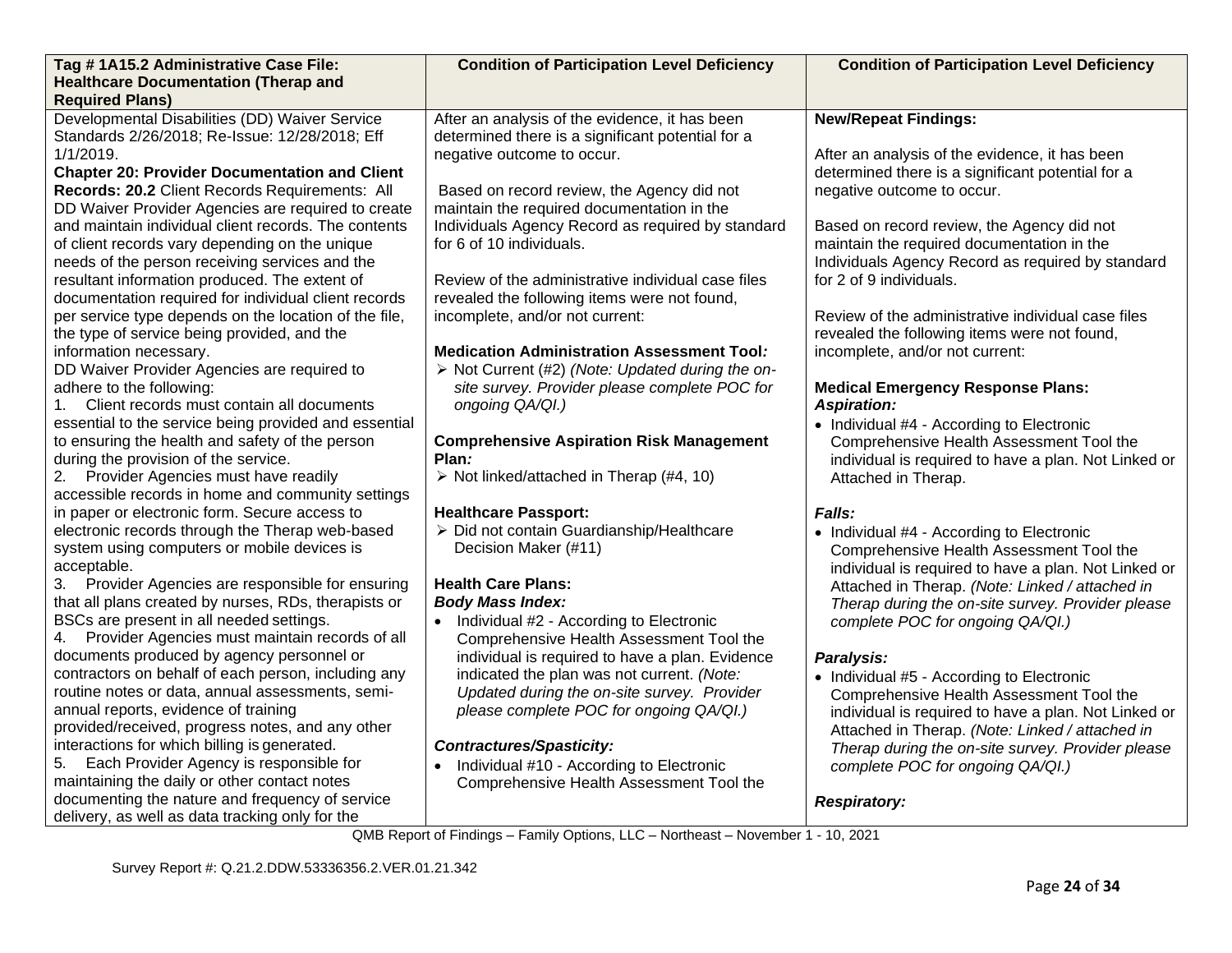services provided by their agency.

6. The current Client File Matrix found in Appendix A Client File Matrix details the minimum requirements for records to be stored in agency office files, the delivery site, or with DSP while providing services in the community.

7. All records pertaining to JCMs must be retained permanently and must be made available to DDSD upon request, upon the termination or expiration of a provider agreement, or upon provider withdrawal from services.

# **Chapter 3 Safeguards: 3.1.1** *Decision*

*Consultation Process (DCP):* Health decisions are the sole domain of waiver participants, their guardians or healthcare decision makers. Participants and their healthcare decision makers can confidently make decisions that are compatible with their personal and cultural values. Provider Agencies are required to support the informed decision making of waiver participants by supporting access to medical consultation, information, and other available resources according to the following:

1. The DCP is used when a person or his/her guardian/healthcare decision maker has concerns, needs more information about health-related issues, or has decided not to follow all or part of an order, recommendation, or suggestion. This includes, but is not limited to:

- a. medical orders or recommendations from the Primary Care Practitioner, Specialists or other licensed medical or healthcare practitioners such as a Nurse Practitioner (NP or CNP), Physician Assistant (PA) or Dentist.
- b. clinical recommendations made by registered/licensed clinicians who are either members of the IDT or clinicians who have performed an evaluation such as a videofluoroscopy.
- c. health related recommendations or suggestions from oversight activities such as the Individual Quality Review (IQR) or other DOH review or oversight activities; and

individual is required to have a plan. Evidence indicated the plan was not current.

# *Falls:*

- Individual #5 According to Electronic Comprehensive Health Assessment Tool the individual is required to have a plan. Evidence indicated the plan was not current.
- Individual #11 According to Electronic Comprehensive Health Assessment Tool the individual is required to have a plan. Evidence indicated the plan was not current. *(Note: Updated during the on-site survey. Provider please complete POC for ongoing QA/QI.)*

## **Medical Emergency Response Plans:** *Aspiration:*

• Individual #4 - According to Electronic Comprehensive Health Assessment Tool the individual is required to have a plan. Not Linked or Attached in Therap.

# *Falls:*

- Individual #4 According to Electronic Comprehensive Health Assessment Tool the individual is required to have a plan. Not Linked or Attached in Therap.
- Individual #5 According to Electronic Comprehensive Health Assessment Tool the individual is required to have a plan. Not Linked or Attached in Therap.
- Individual #9 According to Electronic Comprehensive Health Assessment Tool the individual is required to have a plan. Not Linked or Attached in Therap.

# *Paralysis:*

• Individual #9 - According to Electronic Comprehensive Health Assessment Tool the • Individual #4 - According to Electronic Comprehensive Health Assessment Tool the individual is required to have a plan. Not Linked or Attached in Therap. *(Note: Linked / attached in Therap during the on-site survey. Provider please complete POC for ongoing QA/QI.)*

# *Seizures:*

• Individual #4 - According to Electronic Comprehensive Health Assessment Tool the individual is required to have a plan. Not Linked or Attached in Therap. *(Note: Linked / attached in Therap during the on-site survey. Provider please complete POC for ongoing QA/QI.)*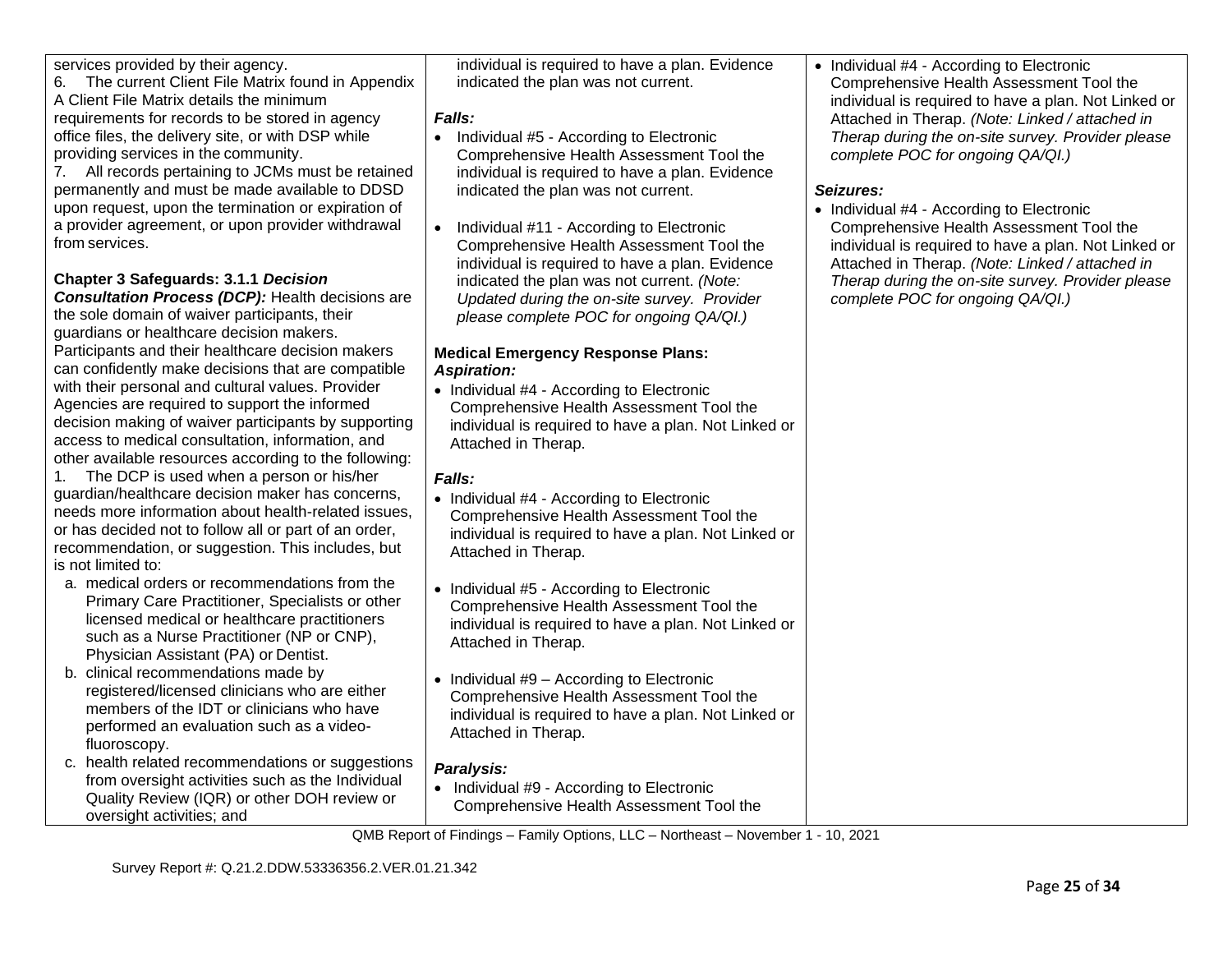| d. recommendations made through a Healthcare<br>Plan (HCP), including a Comprehensive<br>Aspiration Risk Management Plan (CARMP), or<br>another plan.<br>2. When the person/guardian disagrees with a<br>recommendation or does not agree with the<br>implementation of that recommendation, Provider<br>Agencies follow the DCP and attend the meeting<br>coordinated by the CM. During this meeting:<br>a. Providers inform the person/guardian of the<br>rationale for that recommendation, so that the<br>benefit is made clear. This will be done in<br>layman's terms and will include basic sharing<br>of information designed to assist the<br>person/guardian with understanding the risks<br>and benefits of the recommendation.<br>b. The information will be focused on the specific<br>area of concern by the person/guardian.<br>Alternatives should be presented, when<br>available, if the guardian is interested in<br>considering other options for implementation.<br>c. Providers support the person/guardian to make<br>an informed decision.<br>d. The decision made by the person/guardian<br>during the meeting is accepted; plans are<br>modified; and the IDT honors this health<br>decision in every setting. | individual is required to have a plan. Not Linked<br>or Attached in Therap.<br><b>Respiratory:</b><br>• Individual #4 - According to Electronic<br>Comprehensive Health Assessment Tool the<br>individual is required to have a plan. Not Linked or<br>Attached in Therap.<br>Seizures:<br>• Individual #4 - According to Electronic<br>Comprehensive Health Assessment Tool the<br>individual is required to have a plan. Not Linked or<br>Attached in Therap. |  |
|------------------------------------------------------------------------------------------------------------------------------------------------------------------------------------------------------------------------------------------------------------------------------------------------------------------------------------------------------------------------------------------------------------------------------------------------------------------------------------------------------------------------------------------------------------------------------------------------------------------------------------------------------------------------------------------------------------------------------------------------------------------------------------------------------------------------------------------------------------------------------------------------------------------------------------------------------------------------------------------------------------------------------------------------------------------------------------------------------------------------------------------------------------------------------------------------------------------------------------------|-----------------------------------------------------------------------------------------------------------------------------------------------------------------------------------------------------------------------------------------------------------------------------------------------------------------------------------------------------------------------------------------------------------------------------------------------------------------|--|
| <b>Chapter 13 Nursing Services: 13.2.5 Electronic</b><br><b>Nursing Assessment and Planning Process:</b><br>The nursing assessment process includes several<br>DDSD mandated tools: the electronic<br>Comprehensive Nursing Assessment Tool (e-<br>CHAT), the Aspiration Risk Screening Tool (ARST)<br>and the Medication Administration Assessment Tool<br>(MAAT). This process includes developing and<br>training Health Care Plans and Medical Emergency<br>Response Plans.<br>The following hierarchy is based on budgeted<br>services and is used to identify which Provider<br>Agency nurse has primary responsibility for<br>completion of the nursing assessment process and                                                                                                                                                                                                                                                                                                                                                                                                                                                                                                                                                    |                                                                                                                                                                                                                                                                                                                                                                                                                                                                 |  |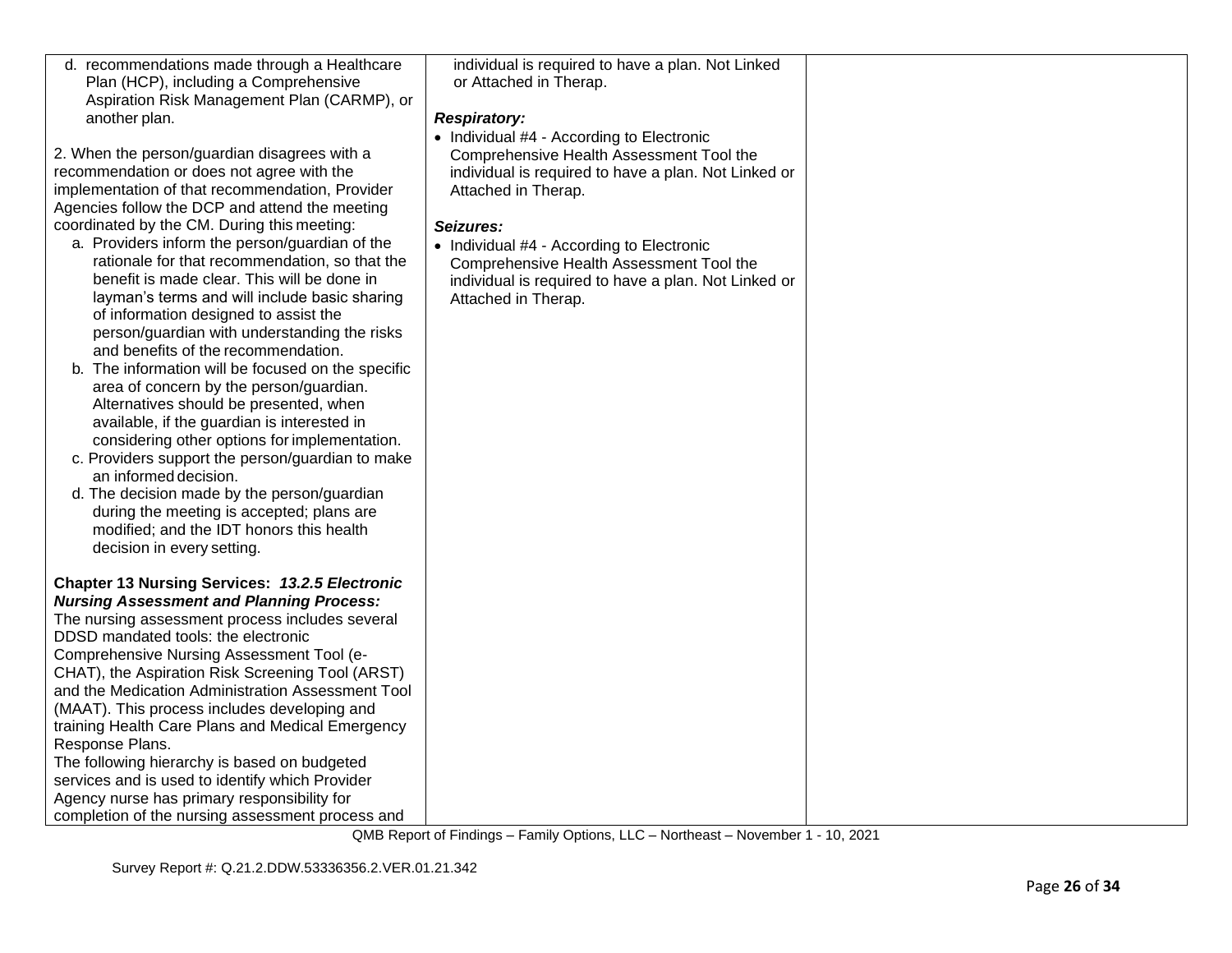| related subsequent planning and training. Additional<br>communication and collaboration for planning<br>specific to CCS or CIE services may be needed.<br>The hierarchy for Nursing Assessment and Planning<br>responsibilities is:<br>1. Living Supports: Supported Living, IMLS or<br>Family Living via ANS.<br>2. Customized Community Supports- Group; and<br>3. Adult Nursing Services (ANS):<br>a. for persons in Community Inclusion with<br>health-related needs; or<br>b. if no residential services are budgeted but<br>assessment is desired and health needs<br>may exist. |  |
|----------------------------------------------------------------------------------------------------------------------------------------------------------------------------------------------------------------------------------------------------------------------------------------------------------------------------------------------------------------------------------------------------------------------------------------------------------------------------------------------------------------------------------------------------------------------------------------|--|
| 13.2.6 The Electronic Comprehensive Health<br><b>Assessment Tool (e-CHAT)</b><br>1. The e-CHAT is a nursing assessment. It may not<br>be delegated by a licensed nurse to a non-licensed<br>person.<br>2. The nurse must see the person face-to-face to<br>complete the nursing assessment. Additional<br>information may be gathered from members of the                                                                                                                                                                                                                              |  |
| IDT and other sources.<br>3. An e-CHAT is required for persons in FL, SL,<br>IMLS, or CCS-Group. All other DD Waiver recipients<br>may obtain an e-CHAT if needed or desired by<br>adding ANS hours for assessment and consultation<br>to their budget.                                                                                                                                                                                                                                                                                                                                |  |
| 4. When completing the e-CHAT, the nurse is<br>required to review and update the electronic record<br>and consider the diagnoses, medications,<br>treatments, and overall status of the person.<br>Discussion with others may be needed to obtain<br>critical information.<br>5. The nurse is required to complete all the e-CHAT<br>assessment questions and add additional pertinent                                                                                                                                                                                                 |  |
| information in all comment sections.<br>13.2.7 Aspiration Risk Management Screening<br>Tool (ARST)                                                                                                                                                                                                                                                                                                                                                                                                                                                                                     |  |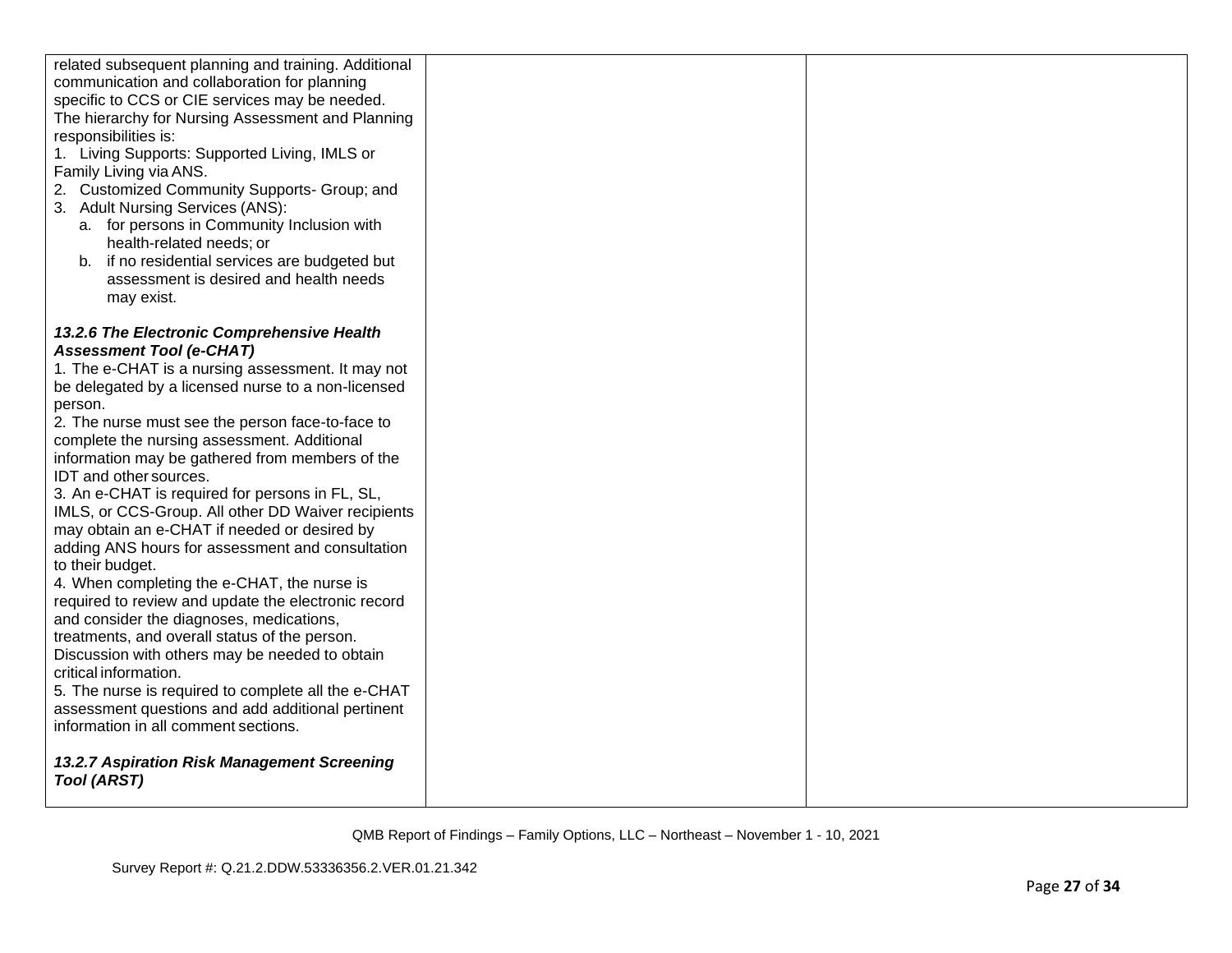| <b>13.2.8 Medication Administration Assessment</b>     |  |
|--------------------------------------------------------|--|
| Tool (MAAT):                                           |  |
| 1. A licensed nurse completes the DDSD                 |  |
| Medication Administration Assessment Tool              |  |
| (MAAT) at least two weeks before the                   |  |
| annual ISP meeting.                                    |  |
| 2. After completion of the MAAT, the nurse will        |  |
| present recommendations regarding the level of         |  |
| assistance with medication delivery (AWMD) to the      |  |
| IDT. A copy of the MAAT will be sent to all the        |  |
| team members two weeks before the annual ISP           |  |
| meeting and the original MAAT will be retained in      |  |
| the Provider Agency records.                           |  |
| 3. Decisions about medication delivery are             |  |
| made by the IDT to promote a person's                  |  |
| maximum independence and community                     |  |
| integration. The IDT will reach consensus              |  |
| regarding which criteria the person meets,             |  |
| as indicated by the results of the MAAT and            |  |
| the nursing recommendations, and the                   |  |
| decision is documented this in the ISP.                |  |
|                                                        |  |
| 13.2.9 Healthcare Plans (HCP):                         |  |
| 1. At the nurse's discretion, based on prudent         |  |
| nursing practice, interim HCPs may be developed to     |  |
| address issues that must be implemented                |  |
| immediately after admission, readmission or change     |  |
| of medical condition to provide safe services prior to |  |
| completion of the e-CHAT and formal care planning      |  |
| process. This includes interim ARM plans for those     |  |
| persons newly identified at moderate or high risk for  |  |
| aspiration. All interim plans must be removed if the   |  |
| plan is no longer needed or when final HCP             |  |
| including CARMPs are in place to avoid duplication     |  |
| of plans.                                              |  |
| 2. In collaboration with the IDT, the agency nurse     |  |
| is required to create HCPs that address all the areas  |  |
| identified as required in the most current e-CHAT      |  |
| summary report which is indicated by "R" in the HCP    |  |
| column. At the nurse's sole discretion, based on       |  |
| prudent nursing practice, HCPs may be combined         |  |
| where clinically appropriate. The nurse should use     |  |
| nursing judgment to determine whether to also          |  |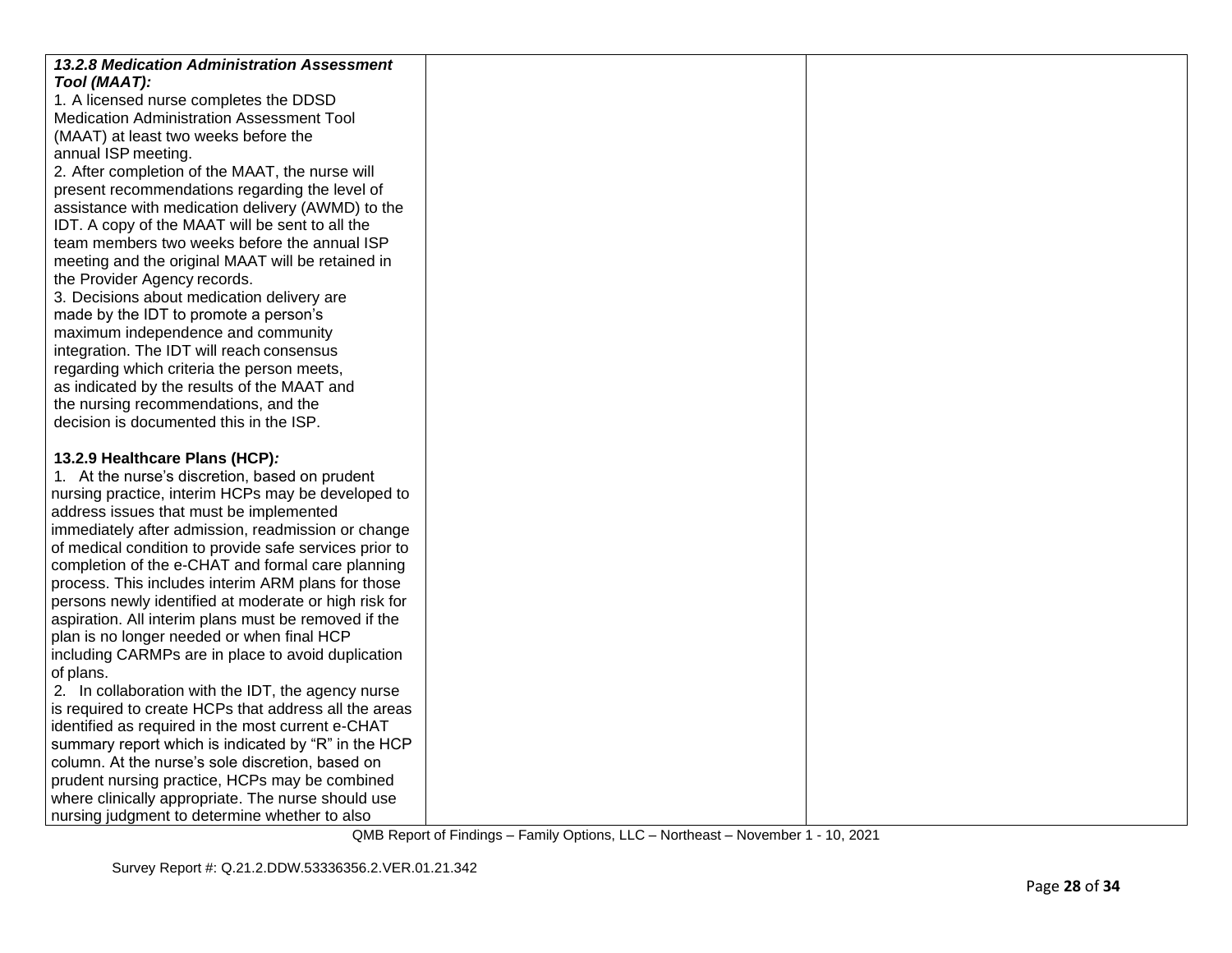| include HCPs for any of the areas indicated by "C"                                                                                                                                                                                                                                                                                                                                                                                                                                                                                                                                                                                                                                                 |  |
|----------------------------------------------------------------------------------------------------------------------------------------------------------------------------------------------------------------------------------------------------------------------------------------------------------------------------------------------------------------------------------------------------------------------------------------------------------------------------------------------------------------------------------------------------------------------------------------------------------------------------------------------------------------------------------------------------|--|
| on the e-CHAT summary report. The nurse may also                                                                                                                                                                                                                                                                                                                                                                                                                                                                                                                                                                                                                                                   |  |
| create other HCPs plans that the nurse determines                                                                                                                                                                                                                                                                                                                                                                                                                                                                                                                                                                                                                                                  |  |
| are warranted.                                                                                                                                                                                                                                                                                                                                                                                                                                                                                                                                                                                                                                                                                     |  |
|                                                                                                                                                                                                                                                                                                                                                                                                                                                                                                                                                                                                                                                                                                    |  |
| 13.2.10 Medical Emergency Response Plan<br>(MERP):<br>1. The agency nurse is required to develop a<br>Medical Emergency Response Plan (MERP) for all<br>conditions marked with an "R" in the e-CHAT<br>summary report. The agency nurse should use<br>her/his clinical judgment and input from the<br>Interdisciplinary Team (IDT) to determine whether<br>shown as "C" in the e-CHAT summary report or<br>other conditions also warrant a MERP.<br>2. MERPs are required for persons who have one<br>or more conditions or illnesses that present a likely                                                                                                                                        |  |
| potential to become a life-threatening situation.                                                                                                                                                                                                                                                                                                                                                                                                                                                                                                                                                                                                                                                  |  |
| <b>Chapter 20: Provider Documentation and Client</b><br>Records: 20.5.3 Health Passport and Physician<br><b>Consultation Form: All Primary and Secondary</b><br>Provider Agencies must use the Health Passport<br>and Physician Consultation form from the Therap<br>system. This standardized document contains<br>individual, physician and emergency contact<br>information, a complete list of current medical<br>diagnoses, health and safety risk factors, allergies,<br>and information regarding insurance, guardianship,<br>and advance directives. The Health Passport also<br>includes a standardized form to use at medical<br>appointments called the Physician Consultation<br>form. |  |
|                                                                                                                                                                                                                                                                                                                                                                                                                                                                                                                                                                                                                                                                                                    |  |
|                                                                                                                                                                                                                                                                                                                                                                                                                                                                                                                                                                                                                                                                                                    |  |
|                                                                                                                                                                                                                                                                                                                                                                                                                                                                                                                                                                                                                                                                                                    |  |
|                                                                                                                                                                                                                                                                                                                                                                                                                                                                                                                                                                                                                                                                                                    |  |
|                                                                                                                                                                                                                                                                                                                                                                                                                                                                                                                                                                                                                                                                                                    |  |
|                                                                                                                                                                                                                                                                                                                                                                                                                                                                                                                                                                                                                                                                                                    |  |
|                                                                                                                                                                                                                                                                                                                                                                                                                                                                                                                                                                                                                                                                                                    |  |
|                                                                                                                                                                                                                                                                                                                                                                                                                                                                                                                                                                                                                                                                                                    |  |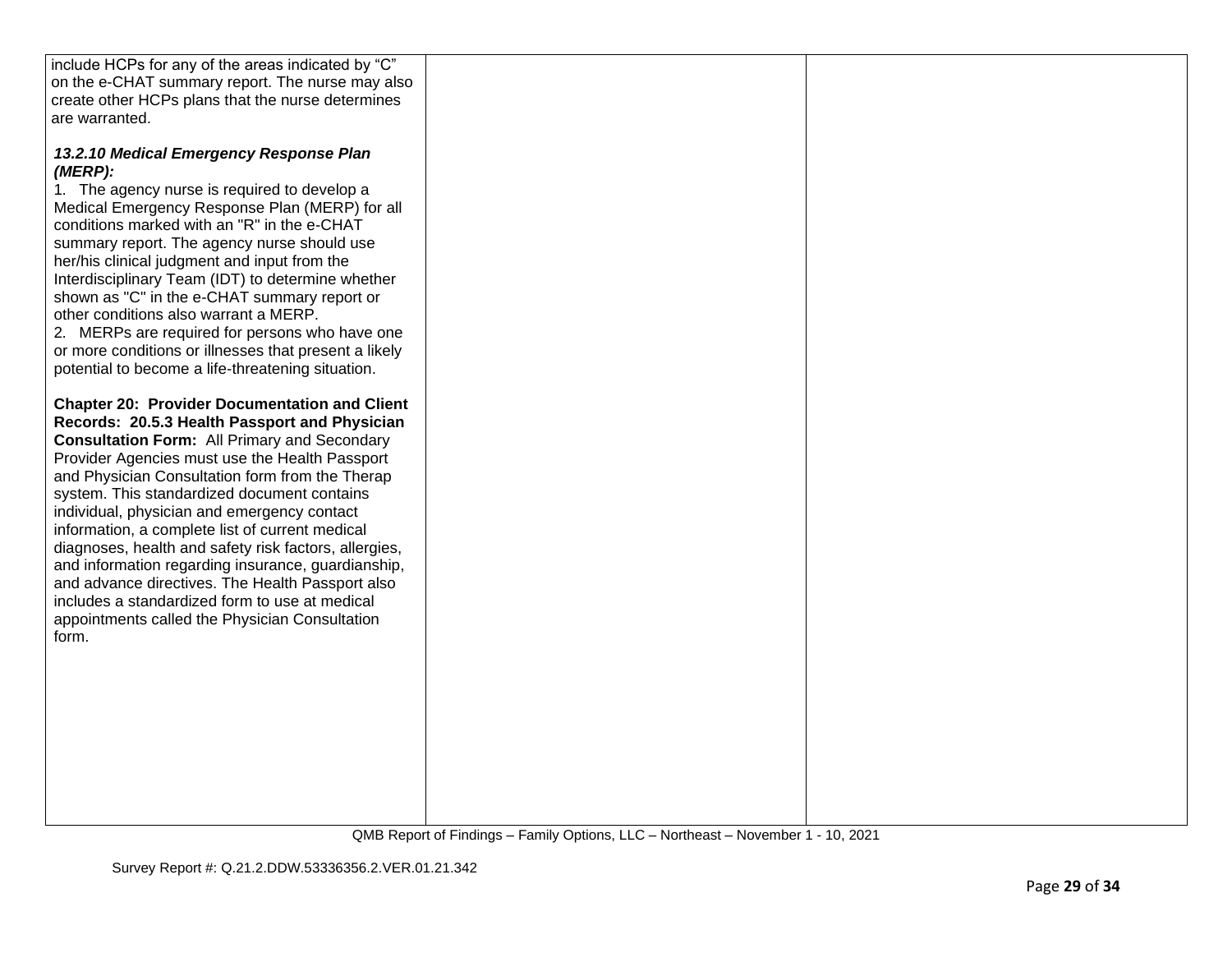| <b>Standard of Care</b>                                                                                                                                     | <b>Routine Survey Deficiencies</b><br>June 7 - 18, 2021                                                                                                 | <b>Verification Survey New and Repeat Deficiencies</b><br>November 1-10, 2021                                                                                   |  |  |
|-------------------------------------------------------------------------------------------------------------------------------------------------------------|---------------------------------------------------------------------------------------------------------------------------------------------------------|-----------------------------------------------------------------------------------------------------------------------------------------------------------------|--|--|
| Service Domain: Service Plans: ISP Implementation - Services are delivered in accordance with the service plan, including type, scope, amount, duration and |                                                                                                                                                         |                                                                                                                                                                 |  |  |
| frequency specified in the service plan.                                                                                                                    |                                                                                                                                                         |                                                                                                                                                                 |  |  |
| Tag #1A08 Administrative Case File (Other                                                                                                                   | <b>Standard Level Deficiency</b>                                                                                                                        | <b>COMPLETE</b>                                                                                                                                                 |  |  |
| <b>Required Documents)</b>                                                                                                                                  |                                                                                                                                                         |                                                                                                                                                                 |  |  |
| Tag # 1A08.1 Administrative and Residential                                                                                                                 | <b>Standard Level Deficiency</b>                                                                                                                        | <b>COMPLETE</b>                                                                                                                                                 |  |  |
| <b>Case File: Progress Notes</b>                                                                                                                            |                                                                                                                                                         |                                                                                                                                                                 |  |  |
| Tag #1A08.2: Administrative Case File:                                                                                                                      | <b>Condition of Participation Level Deficiency</b>                                                                                                      | <b>COMPLETE</b>                                                                                                                                                 |  |  |
| <b>Healthcare Requirements &amp; Follow Up</b>                                                                                                              |                                                                                                                                                         |                                                                                                                                                                 |  |  |
| Tag #1A32 Administrative Case File: Individual                                                                                                              | <b>Condition of Participation Level Deficiency</b>                                                                                                      | <b>COMPLETE</b>                                                                                                                                                 |  |  |
| <b>Service Plan Implementation</b>                                                                                                                          |                                                                                                                                                         |                                                                                                                                                                 |  |  |
| Tag # 1A32.1 Administrative Case File: Individual                                                                                                           | <b>Standard Level Deficiency</b>                                                                                                                        |                                                                                                                                                                 |  |  |
| Service Plan Implementation (Not Completed at                                                                                                               |                                                                                                                                                         | <b>COMPLETE</b>                                                                                                                                                 |  |  |
| Frequency)                                                                                                                                                  |                                                                                                                                                         |                                                                                                                                                                 |  |  |
|                                                                                                                                                             | Service Domain: Qualified Providers - The State monitors non-licensed/non-certified providers to assure adherence to waiver requirements. The State     |                                                                                                                                                                 |  |  |
|                                                                                                                                                             | implements its policies and procedures for verifying that provider training is conducted in accordance with State requirements and the approved waiver. |                                                                                                                                                                 |  |  |
| Tag #1A43.1 General Events Reporting:                                                                                                                       | <b>Standard Level Deficiency</b>                                                                                                                        | <b>COMPLETE</b>                                                                                                                                                 |  |  |
| <b>Individual Reporting</b>                                                                                                                                 |                                                                                                                                                         |                                                                                                                                                                 |  |  |
|                                                                                                                                                             |                                                                                                                                                         | Service Domain: Health and Welfare - The state, on an ongoing basis, identifies, addresses and seeks to prevent occurrences of abuse, neglect and exploitation. |  |  |
|                                                                                                                                                             | Individuals shall be afforded their basic human rights. The provider supports individuals to access needed healthcare services in a timely manner.      |                                                                                                                                                                 |  |  |
| Tag #1A08.2 Administrative Case File:                                                                                                                       | <b>Condition of Participation Level Deficiency</b>                                                                                                      | <b>COMPLETE</b>                                                                                                                                                 |  |  |
| <b>Healthcare Requirements &amp; Follow-up</b>                                                                                                              |                                                                                                                                                         |                                                                                                                                                                 |  |  |
| Tag #1A03 Continuous Quality Improvement                                                                                                                    | <b>Standard Level Deficiency</b>                                                                                                                        | <b>COMPLETE</b>                                                                                                                                                 |  |  |
| <b>System &amp; Key Performance Indicators (KPIs)</b>                                                                                                       |                                                                                                                                                         |                                                                                                                                                                 |  |  |
| Tag #1A09.0 Medication Delivery Routine                                                                                                                     | <b>Standard Level Deficiency</b>                                                                                                                        | <b>COMPLETE</b>                                                                                                                                                 |  |  |
| <b>Medication Administration</b>                                                                                                                            |                                                                                                                                                         |                                                                                                                                                                 |  |  |
| Tag #1A09.2 Medication Delivery Nurse                                                                                                                       | <b>Condition of Participation Level Deficiency</b>                                                                                                      | <b>COMPLETE</b>                                                                                                                                                 |  |  |
| <b>Approval for PRN Medication</b>                                                                                                                          |                                                                                                                                                         |                                                                                                                                                                 |  |  |
| Tag #1A15 Healthcare Coordination - Nurse                                                                                                                   | <b>Condition of Participation Level Deficiency</b>                                                                                                      | <b>COMPLETE</b>                                                                                                                                                 |  |  |
| <b>Availability / Knowledge</b>                                                                                                                             |                                                                                                                                                         |                                                                                                                                                                 |  |  |
| Tag # 1A31 Client Rights / Human Rights                                                                                                                     | <b>Condition of Participation Level Deficiency</b>                                                                                                      | <b>COMPLETE</b>                                                                                                                                                 |  |  |
|                                                                                                                                                             |                                                                                                                                                         |                                                                                                                                                                 |  |  |
| Tag #1A50.1 Individual: Scope of Services<br>(Individual Interviews)                                                                                        | <b>Standard Level Deficiency</b>                                                                                                                        | <b>COMPLETE</b>                                                                                                                                                 |  |  |
|                                                                                                                                                             |                                                                                                                                                         |                                                                                                                                                                 |  |  |
| Tag # LS25 Residential Health & Safety                                                                                                                      | <b>Standard Level Deficiency</b>                                                                                                                        | <b>COMPLETE</b>                                                                                                                                                 |  |  |
| (Supported Living / Family Living / Intensive<br><b>Medical Living)</b>                                                                                     |                                                                                                                                                         |                                                                                                                                                                 |  |  |
|                                                                                                                                                             |                                                                                                                                                         |                                                                                                                                                                 |  |  |
| Service Domain: Medicaid Billing/Reimbursement - State financial oversight exists to assure that claims are coded and paid for in accordance with the       |                                                                                                                                                         |                                                                                                                                                                 |  |  |
| reimbursement methodology specified in the approved waiver.                                                                                                 |                                                                                                                                                         |                                                                                                                                                                 |  |  |
| Tag # IS30 Customized Community Supports<br><b>Reimbursement</b>                                                                                            | <b>Standard Level Deficiency</b>                                                                                                                        | <b>COMPLETE</b>                                                                                                                                                 |  |  |
|                                                                                                                                                             |                                                                                                                                                         |                                                                                                                                                                 |  |  |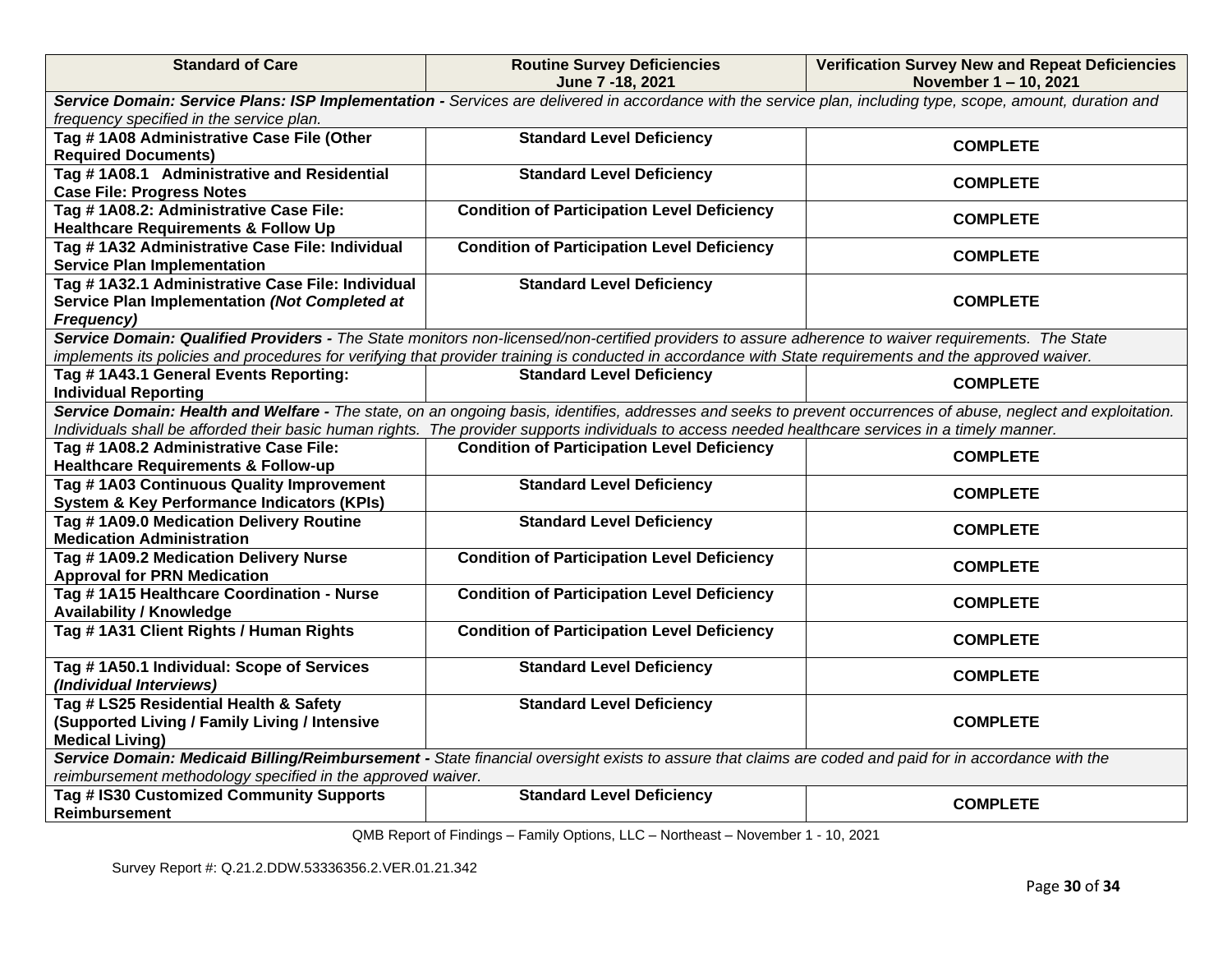| Tag #IH32 Customized In-Home Supports | <b>Standard Level Deficiency</b> | <b>COMPLETE</b> |
|---------------------------------------|----------------------------------|-----------------|
| Reimbursement                         |                                  |                 |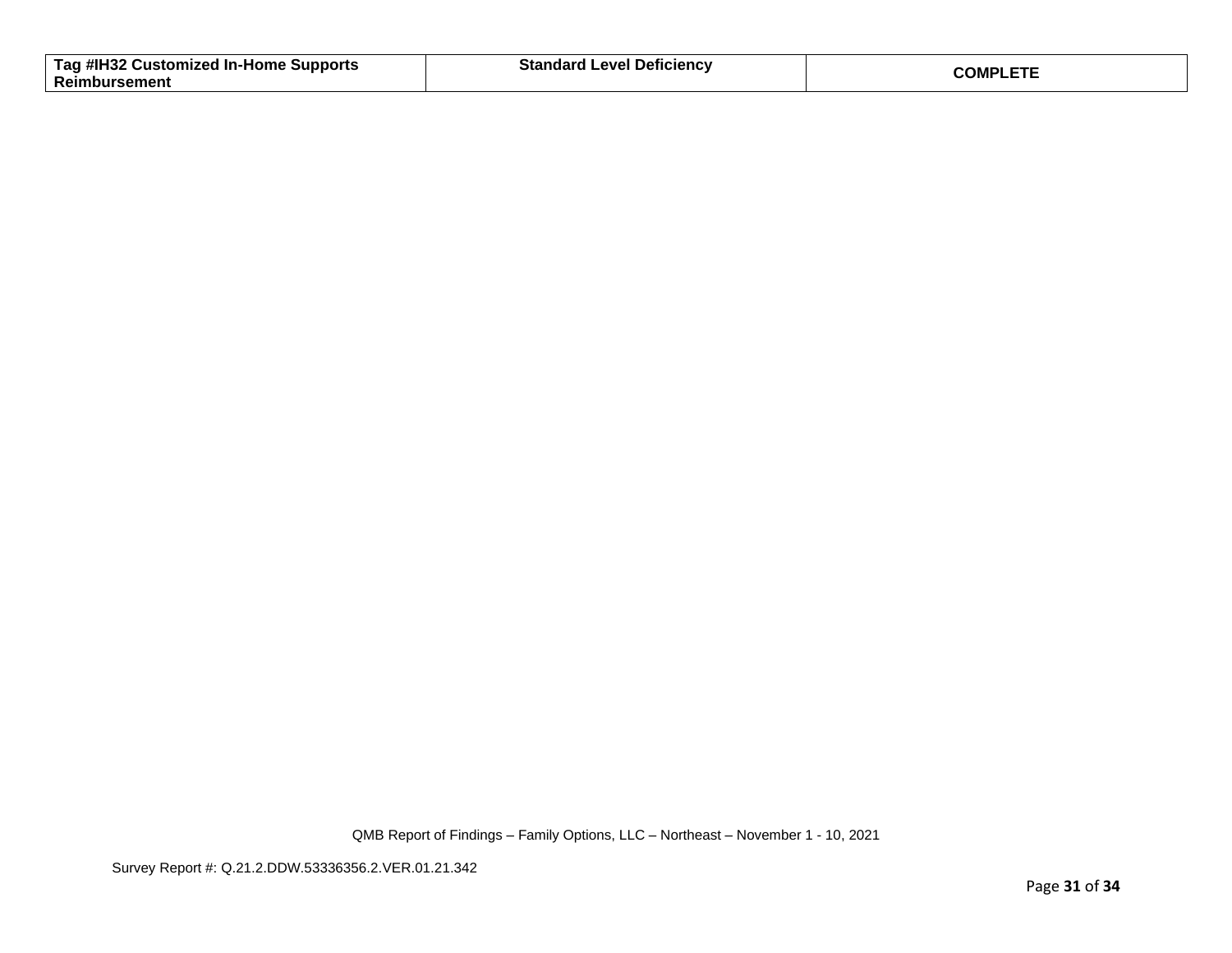|                                                                           | Verification Survey Plan of Correction, On-going QA/QI and Responsible Party                                                                                                                                                                                                                                                    | <b>Completion Due</b> |
|---------------------------------------------------------------------------|---------------------------------------------------------------------------------------------------------------------------------------------------------------------------------------------------------------------------------------------------------------------------------------------------------------------------------|-----------------------|
| Tag #1A22<br><b>Agency Personnel Competency</b>                           | Provider:<br>State your Plan of Correction for the deficiencies cited in this tag here (How is the<br>deficiency going to be corrected? This can be specific to each deficiency cited or if possible an overall<br>$correction$ ?): $\rightarrow$                                                                               |                       |
|                                                                           | <b>Provider:</b><br>Enter your ongoing Quality Assurance/Quality Improvement processes as it related to<br>this tag number here (What is going to be done? How many individuals is this going to affect? How<br>often will this be completed? Who is responsible? What steps will be taken if issues are found?): $\rightarrow$ |                       |
| Tag #1A09 Medication Delivery<br><b>Routine Medication Administration</b> | Provider:<br>State your Plan of Correction for the deficiencies cited in this tag here (How is the<br>deficiency going to be corrected? This can be specific to each deficiency cited or if possible an overall<br>$correction$ ?): $\rightarrow$                                                                               |                       |
|                                                                           | <b>Provider:</b><br>Enter your ongoing Quality Assurance/Quality Improvement processes as it related to<br>this tag number here (What is going to be done? How many individuals is this going to affect? How<br>often will this be completed? Who is responsible? What steps will be taken if issues are found?): $\rightarrow$ |                       |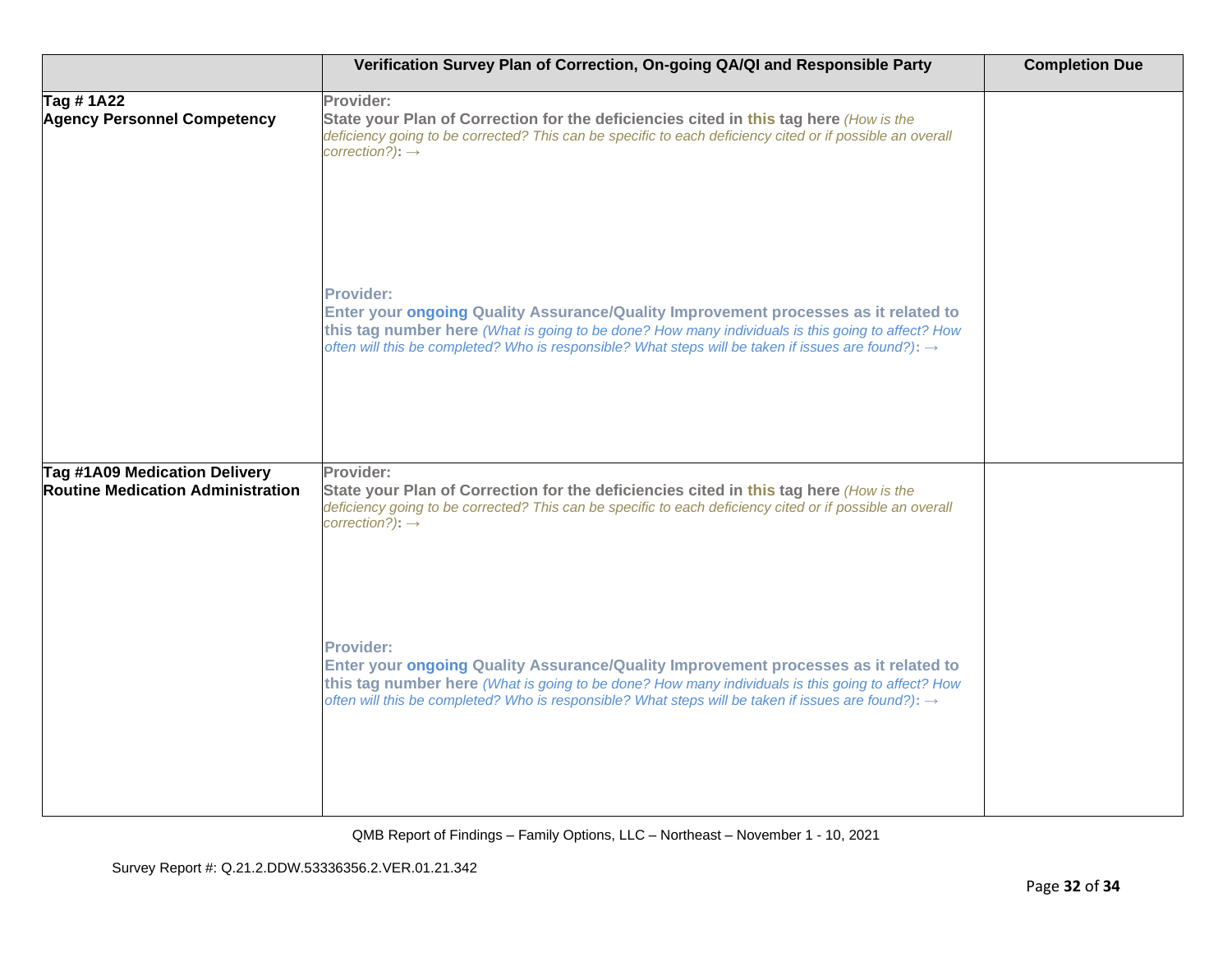| Tag # 1A09.1 Medication Delivery<br><b>PRN Medication Administration</b>  | Provider:<br>State your Plan of Correction for the deficiencies cited in this tag here (How is the<br>deficiency going to be corrected? This can be specific to each deficiency cited or if possible an overall<br>$correction$ ?): $\rightarrow$                                                                               |  |
|---------------------------------------------------------------------------|---------------------------------------------------------------------------------------------------------------------------------------------------------------------------------------------------------------------------------------------------------------------------------------------------------------------------------|--|
|                                                                           | <b>Provider:</b><br>Enter your ongoing Quality Assurance/Quality Improvement processes as it related to<br>this tag number here (What is going to be done? How many individuals is this going to affect? How<br>often will this be completed? Who is responsible? What steps will be taken if issues are found?): $\rightarrow$ |  |
| Tag #1A09.1.0 Medication Delivery<br><b>PRN Medication Administration</b> | Provider:<br>State your Plan of Correction for the deficiencies cited in this tag here (How is the<br>deficiency going to be corrected? This can be specific to each deficiency cited or if possible an overall<br>$correction$ ?): $\rightarrow$                                                                               |  |
|                                                                           | <b>Provider:</b><br>Enter your ongoing Quality Assurance/Quality Improvement processes as it related to<br>this tag number here (What is going to be done? How many individuals is this going to affect? How<br>often will this be completed? Who is responsible? What steps will be taken if issues are found?): $\rightarrow$ |  |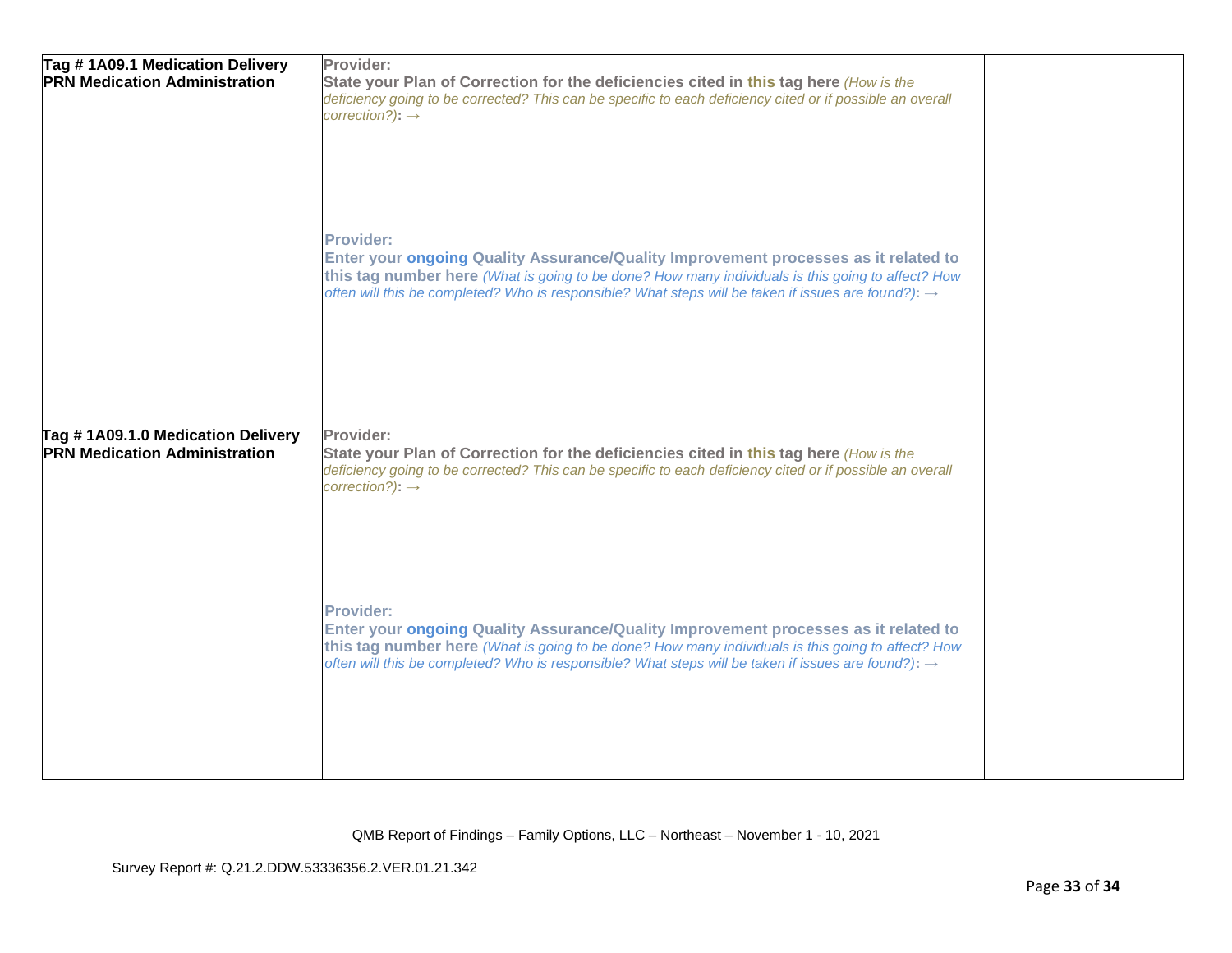| Tag #1A15.2 Administrative Case<br><b>File: Healthcare Documentation</b><br>(Therap and Required Plans) | Provider:<br>State your Plan of Correction for the deficiencies cited in this tag here (How is the<br>deficiency going to be corrected? This can be specific to each deficiency cited or if possible an overall<br>$correction$ ?): $\rightarrow$                                                                               |  |
|---------------------------------------------------------------------------------------------------------|---------------------------------------------------------------------------------------------------------------------------------------------------------------------------------------------------------------------------------------------------------------------------------------------------------------------------------|--|
|                                                                                                         | <b>Provider:</b><br>Enter your ongoing Quality Assurance/Quality Improvement processes as it related to<br>this tag number here (What is going to be done? How many individuals is this going to affect? How<br>often will this be completed? Who is responsible? What steps will be taken if issues are found?): $\rightarrow$ |  |